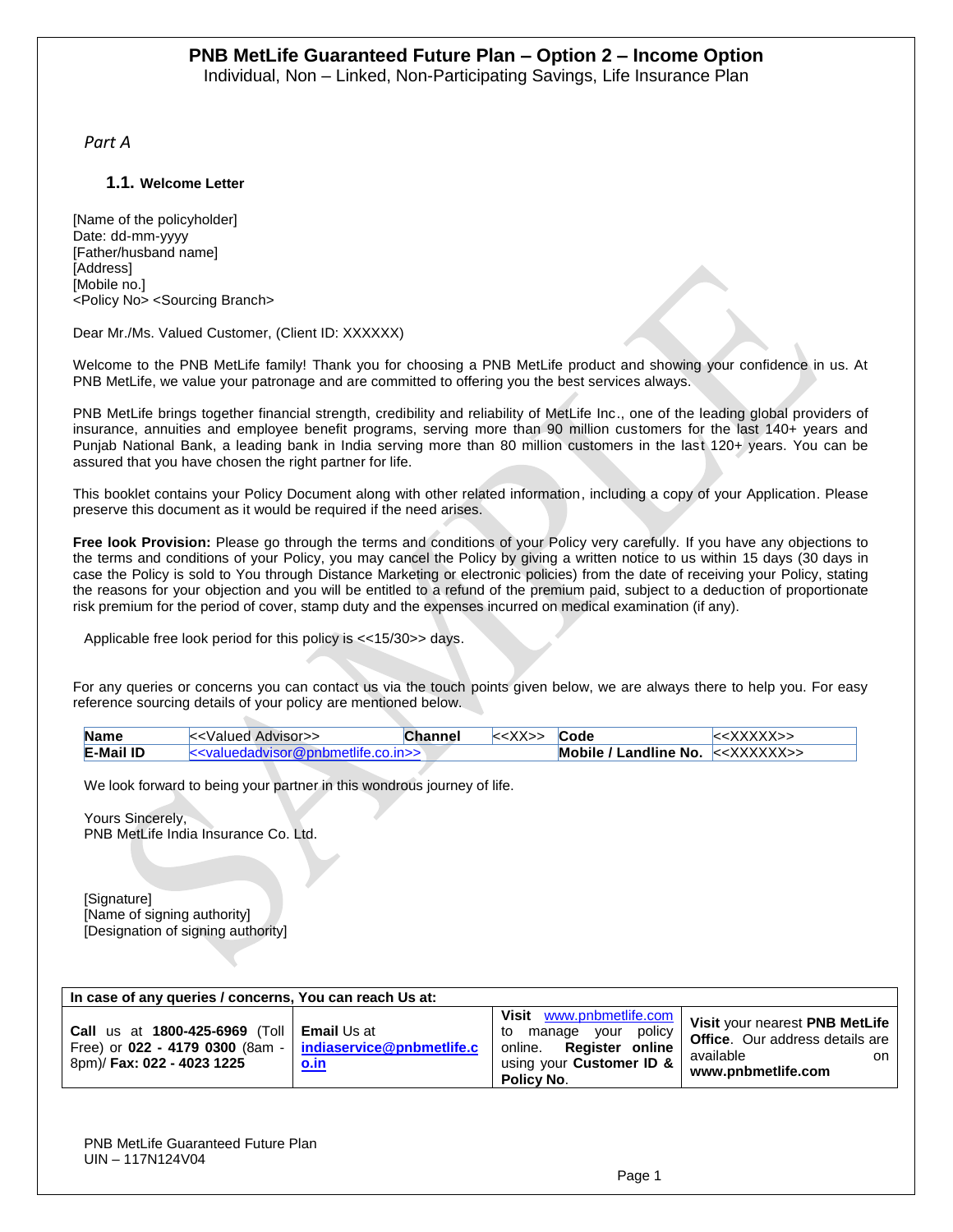#### **1.2. Policy Preamble**

### **PNB MetLife Guaranteed Future Plan An Individual, Non-linked, Non-Participating, Savings, Life Insurance Plan**

This is a contract of insurance between you and PNB MetLife India Insurance Company Limited. This contract of insurance has been issued by us on receipt of the premium and is based on the details in the Application together with the other information, documentation and declarations received from you for effecting a life insurance contract on the life of the person named in the Policy Schedule below.

We agree to pay the benefits under this Policy on the occurrence of the insured event described in Part C of this Policy, subject to the terms and conditions of the Policy.

#### **On examination of the Policy, if you notice any mistake or error, please return the Policy document to us in order that We may rectify it.**

Signed by and on behalf of PNB MetLife India Insurance Company Limited

[Signature] [Name of signing authority] [Designation of signing authority]

#### **1.3. Policy Schedule**

#### **1.4. Policy Schedule**

| Name of the Plan   | <b>PNB MetLife Guaranteed Future Plan</b>                              |
|--------------------|------------------------------------------------------------------------|
| Nature of the Plan | Individual, Non-linked, Non-Participating, Savings Life Insurance Plan |
| UIN                | 117N124V04                                                             |

| Application | . .<br>'olicy | Date of      | Issuina |  |
|-------------|---------------|--------------|---------|--|
| number      | number        | <b>issue</b> | office  |  |

#### **1. Details of the Policyholder and Life Assured**

| Name of Policyholder                |                   | Gender | Date of Birth |  |
|-------------------------------------|-------------------|--------|---------------|--|
| Name of Life Assured                |                   | Gender | Date of Birth |  |
| Address of Policyholder             |                   |        |               |  |
| <b>Telephone Number</b>             |                   |        |               |  |
| Mobile Number                       |                   |        |               |  |
| Address of Life Assured             |                   |        |               |  |
| Age admitted of the Life<br>Assured | <yes no=""></yes> |        |               |  |

#### **2. Policy Details**

| <b>Base Plan</b>                   | <b>PNB MetLife Guaranteed Future Plan</b>                         |                                       |  |  |
|------------------------------------|-------------------------------------------------------------------|---------------------------------------|--|--|
| <b>Benefit Payout Option</b>       | <<"Endowment"/"Income" / "Income+Lumpsum" / "Income + Booster" >> |                                       |  |  |
| <b>Premium Payment Term (Yrs.)</b> | Deferment Period (Yrs.)                                           | < <na 1="" for="" option="">&gt;</na> |  |  |
| Policy Term (Yrs.)                 | Date of Survival Benefit $\le$ DD1 MM1>>:                         |                                       |  |  |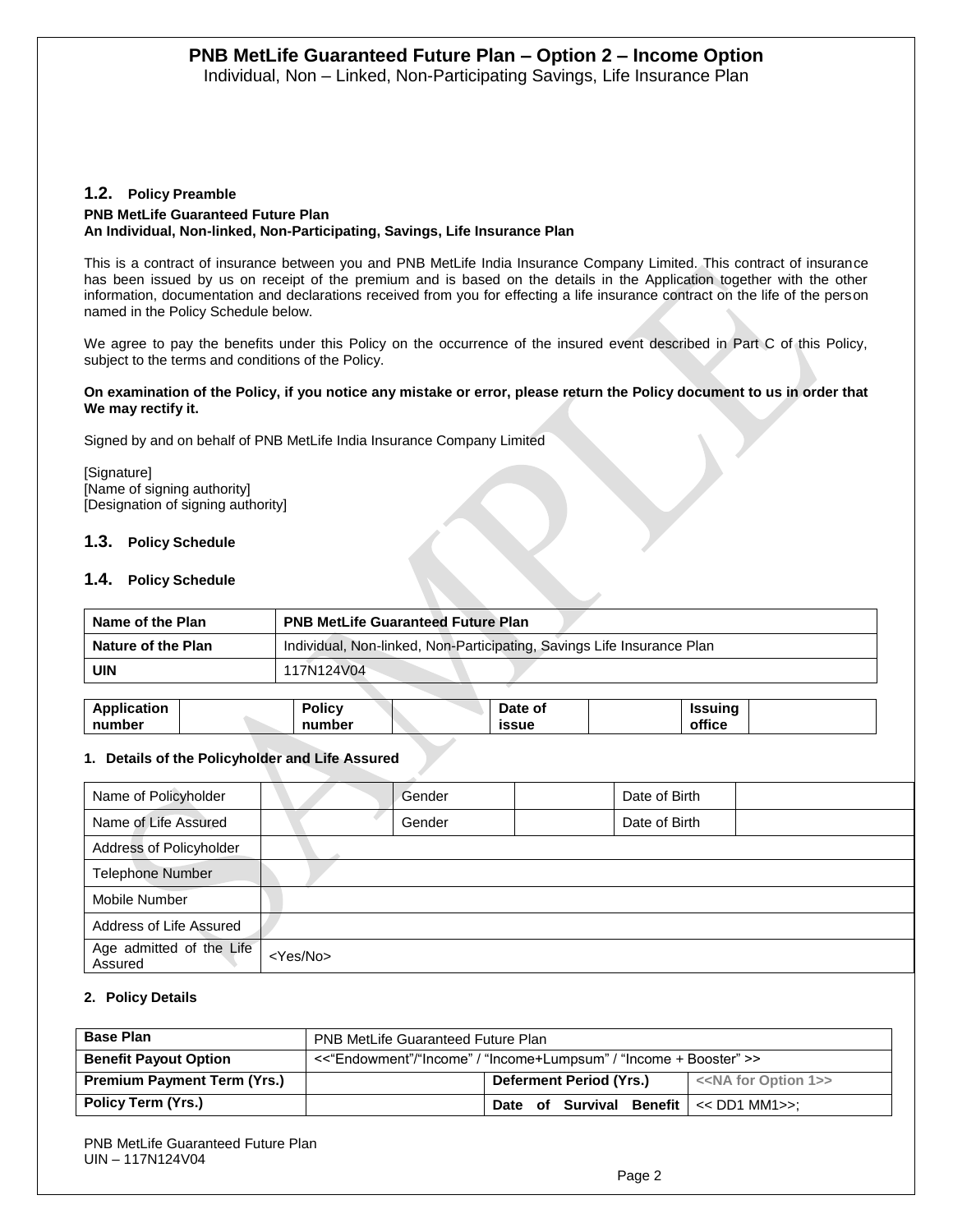Individual, Non – Linked, Non-Participating Savings, Life Insurance Plan

|                                                    |                                       | Payout (chosen)                     |                                              |                                          |  | < <na 1="" for="" option="">&gt;</na> |
|----------------------------------------------------|---------------------------------------|-------------------------------------|----------------------------------------------|------------------------------------------|--|---------------------------------------|
| <b>Basic</b><br><b>Sum</b><br><b>Assured (Rs.)</b> | <b>Premium</b><br><b>Payment Mode</b> | <b>Installment</b><br>Premium (Rs.) | <b>Goods &amp; Services</b><br>Tax $(Rs.)^*$ | Instalment premium<br>including GST (Rs) |  | Annualised<br>Premium (Rs)            |
|                                                    |                                       |                                     |                                              |                                          |  |                                       |

**\* Goods and Services Tax** at prevailing rates. You will be responsible to pay any new or additional tax/levy or any changed amount of tax/ cess being made applicable/ imposed on the premium(s) by any competent authority.

#### **3. Rider Details**

| <b>Rider Name</b>                  | Rider Sum   Policy<br><b>Assured</b><br>(Rs.) | Term<br>(years) | <b>Premium</b><br>Paying<br>Term<br>(vears) | <b>Installment</b><br><b>Premium</b><br>(Rs.) | Goods &<br><b>Services</b><br>Tax $(Rs.)^*$ | <b>Instalment</b><br>premium<br>includina<br>GST (Rs) | Annualised<br>Premium<br>(Rs) |
|------------------------------------|-----------------------------------------------|-----------------|---------------------------------------------|-----------------------------------------------|---------------------------------------------|-------------------------------------------------------|-------------------------------|
| < <rider 1="" name="">&gt;</rider> |                                               |                 |                                             |                                               |                                             |                                                       |                               |
| < <rider 2="" name="">&gt;</rider> |                                               |                 |                                             |                                               |                                             |                                                       |                               |

#### **4. Contract Details**

| Date of Inception of Policy                      | $<<$ DD MM YY $>>$            | <b>Premium Due Date</b>                                                                      | $<<$ DD MM YY $>>$                                         |
|--------------------------------------------------|-------------------------------|----------------------------------------------------------------------------------------------|------------------------------------------------------------|
| Date of Commencement of Risk                     | $<<$ DD MM YY $>>$            | <b>Premium Payment Type</b>                                                                  | << SP/LP>>Pay                                              |
| Policy anniversary date                          | < <dd mm="" yy="">&gt;</dd>   | Last Premium Due Date                                                                        | $<<$ DD MM YY $>>$                                         |
| Policy currency                                  | <b>INR</b>                    | Total Installment Premium (incl.<br>of rider(s) premium, any extra<br>premium, taxes & cess) | $Rs. < \Leftrightarrow$                                    |
| <b>Endowment Option:</b>                         |                               |                                                                                              |                                                            |
| <b>Policy Maturity Date</b>                      | $<<$ DD MM YY $>>$            | <b>Total Premiums Payable</b>                                                                | Rs. < >>                                                   |
| Guaranteed Maturity Benefit = Rs. << >>          |                               |                                                                                              |                                                            |
| <b>Income Option:</b>                            |                               |                                                                                              |                                                            |
| <b>Income Start Date</b>                         | << DD1 MM1 YYY>>              | <b>Total Premiums Payable</b>                                                                |                                                            |
| Income End Date                                  | << DD1 MM1 YYY>>              | Income payout mode                                                                           | < <yearly half-<br="">yearly/<br/>Monthly&gt;&gt;</yearly> |
| Guaranteed Income Payout payable<br>every period | Rs. < < >>                    |                                                                                              |                                                            |
| Income + Lump-sum Option:                        |                               |                                                                                              |                                                            |
| Income Start Date                                | << DD1 MM1 YYY>>              | <b>Total Premiums Payable</b>                                                                |                                                            |
| Income End Date                                  | << DD1 MM1 YYY>>              | Income payout mode                                                                           | < <yearly half-<br="">yearly/<br/>Monthly&gt;&gt;</yearly> |
| <b>Policy Maturity Date</b>                      | $<<$ DD MM YY $>>$            | Guaranteed<br>Income<br>Payout<br>payable every period                                       | Rs. < >>                                                   |
| <b>Guaranteed Maturity Benefit</b>               | Rs. < < >>                    |                                                                                              |                                                            |
|                                                  |                               |                                                                                              |                                                            |
| <b>Income + Booster Option:</b>                  |                               |                                                                                              |                                                            |
| <b>Income Start Date</b>                         | << DD1 MM1 YYY>>              | Total Premiums Payable (A)                                                                   |                                                            |
| Income End Date                                  | $<<$ DD1 MM1 YYY>>            | Income payout mode                                                                           | < <yearly half-<br="">yearly/<br/>Monthly&gt;&gt;</yearly> |
| <b>Booster Addition -1 Due Date</b>              | < <dd mm="" yyyy="">&gt;</dd> | Guaranteed<br>Income<br>Payout<br>payable every period                                       | Rs. < < >>                                                 |
| Booster Addition -2 Due Date                     | < <dd mm="" yyyy="">&gt;</dd> | <b>Booster Addition</b>                                                                      | Rs. < >>                                                   |
| Booster Addition -3 Due Date                     | < <dd mm="" yyyy="">&gt;</dd> |                                                                                              |                                                            |

#### **5. Details of Agent/Intermediary**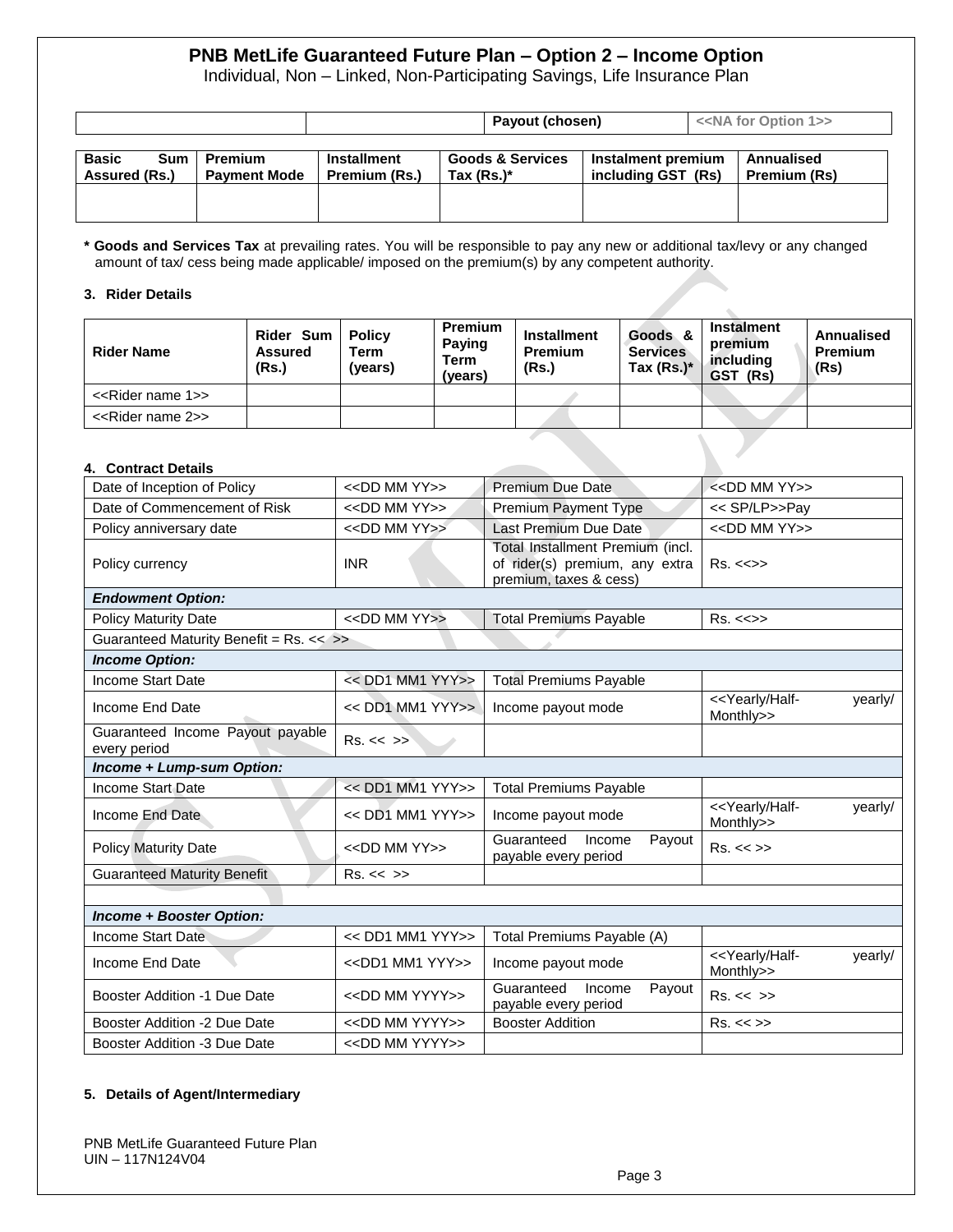Individual, Non – Linked, Non-Participating Savings, Life Insurance Plan

| Name                                |  |
|-------------------------------------|--|
| License/Registration number         |  |
| Phone number                        |  |
| Address                             |  |
| Email address                       |  |
|                                     |  |
| Special provisions/options (if any) |  |

#### **6. Nominee details**

| Name(s) of the Nominee                   | <b>Relationship with Life</b><br><b>Assured</b> | Share(s) %                      |
|------------------------------------------|-------------------------------------------------|---------------------------------|
| 1) < <name nominee="" off="">&gt;</name> | < <relation>&gt;</relation>                     | < <percentage>&gt;</percentage> |
| $\mathbf{2}$                             |                                                 |                                 |
| 3)                                       |                                                 |                                 |
| $\left( 4\right)$                        |                                                 |                                 |

#### **7. Appointee details (Only in case Nominee is less than 18 years of Age)**

| Appointee name                          | Relationship<br>with<br><b>Nominee</b> | Age               |
|-----------------------------------------|----------------------------------------|-------------------|
| < <name appointee="" off="">&gt;</name> | < <relation>&gt;</relation>            | < <age>&gt;</age> |

#### **8. E-Policy document**

Your soft copy of policy document is available in the customer portal. You can access through [www.pnbmetlife.com](http://www.pnbmetlife.com/) > **Customer login** > **Provide user ID and password** (for existing customer), else click **New User** (for new customer)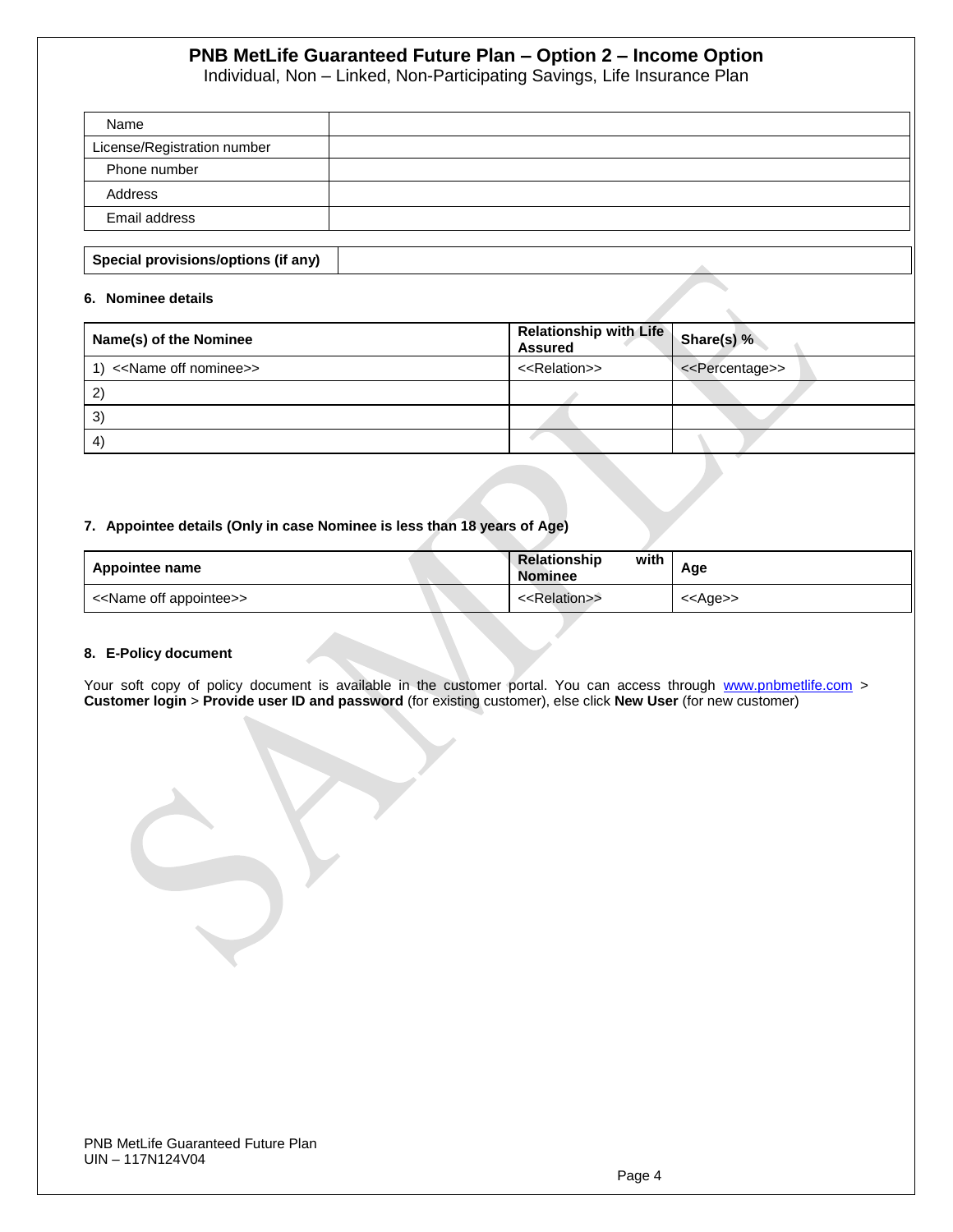#### **Key Feature Document**

|                                                                        | You have chosen "Option 2 - Income' benefit option.                                                                                                                                                                                                                                                                                                                                                                                                                                                                                                                                                                                                  |  |  |  |  |  |  |
|------------------------------------------------------------------------|------------------------------------------------------------------------------------------------------------------------------------------------------------------------------------------------------------------------------------------------------------------------------------------------------------------------------------------------------------------------------------------------------------------------------------------------------------------------------------------------------------------------------------------------------------------------------------------------------------------------------------------------------|--|--|--|--|--|--|
| <b>Benefit</b><br>Payout<br><b>Options</b>                             | Under this option, You will receive Guaranteed Income Payouts during the income payout period.<br>This option will be chosen at inception of the policy.                                                                                                                                                                                                                                                                                                                                                                                                                                                                                             |  |  |  |  |  |  |
| <b>Income</b><br>pay-out<br>factors                                    | The Policyholder has an option to choose the Income pay-out mode as Yearly, Half- yearly or Monthly.<br>The income payout mode will be chosen at inception of the policy and cannot be changed post policy<br>issuance<br>For monthly income payout mode, a factor of 0.95/12 needs to be applied to annual benefit rates.<br>For half-yearly income payout mode, a factor of 0.97/2 will be applied to annual benefit rates.                                                                                                                                                                                                                        |  |  |  |  |  |  |
| <b>Death Benefit</b>                                                   | In the event of the unfortunate death of the Life Assured during the policy term provided that the policy<br>is still In-force status on the date of death, the nominee shall receive Death Benefit and the Policy shall<br>terminate.<br>Sum Assured on Death shall be defined as higher of:<br>Basic sum assured (BSA), which is the absolute amount assured to be paid on death.<br>$\bullet$<br>Annualised Premium or Single premium multiplied by the Death Benefit Multiple<br>$\bullet$<br>105% of total premiums paid upto the date of death<br>The Death benefit multiples will vary basis age at entry as mentioned in the table in Part C |  |  |  |  |  |  |
| <b>Survival Benefit</b>                                                | On survival of the Life Assured until the end of the Premium Payment Term, provided that the Policy is<br>in In-Force Status and all due Installment Premiums have been received in full by Us, the Guaranteed<br>Income Payouts are made at regular intervals after the end of Deferment Period till the end of Policy<br>Term, as mentioned in section 3.2.1.<br>Guaranteed Income Payout is defined as sum of Annualized premium and Guaranteed Additions<br>mentioned in Section 3.2.1<br>Survival benefits shall cease on the death of the Life Assured.<br>Policy cover terminates with the payment of survival benefit at the maturity date.  |  |  |  |  |  |  |
| <b>Flexibility</b><br>to<br>choose the date<br>benefit<br>οf<br>payout | Benefits will be paid on policy anniversaries by default. Alternatively, the policyholder can choose to<br>receive the survival benefits on any one date, succeeding the date of issuance, as per their choice.<br>This option needs to be selected at policy inception and cannot be changed during the policy tenure.                                                                                                                                                                                                                                                                                                                              |  |  |  |  |  |  |

#### **Key Service Features**

| <b>Nomination</b>  | Nomination shall be allowed as per the provisions of Section 39 of the Insurance Act, 1938 as<br>amended from time to time.                                                                                                              |
|--------------------|------------------------------------------------------------------------------------------------------------------------------------------------------------------------------------------------------------------------------------------|
| <b>Assignment</b>  | Assignment shall be allowed under this policy as per the provisions of Section 38 of the Insurance<br>Act, 1938 as amended from time to time.                                                                                            |
| <b>Policy Loan</b> | The maximum amount of policy loan that you can avail will be limited to 90% of the Special<br>Surrender Value of your policy at the end of the relevant Policy Year less any unpaid premiums for<br>that year and loan interest accrued. |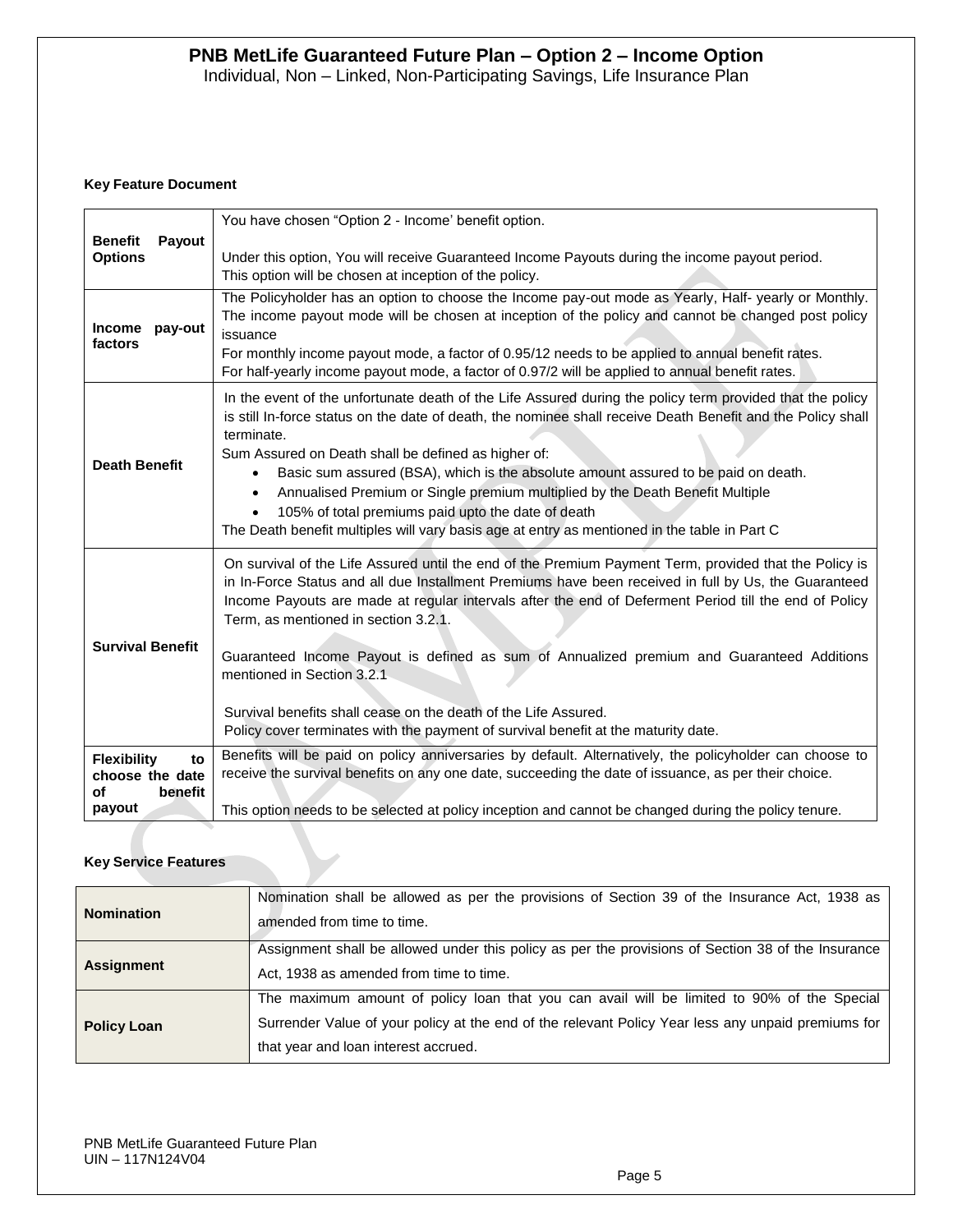# Individual, Non – Linked, Non-Participating Savings, Life Insurance Plan

|                                                          | You may opt for any of the following Riders at inception or at any policy anniversary during premium |  |  |  |  |  |  |
|----------------------------------------------------------|------------------------------------------------------------------------------------------------------|--|--|--|--|--|--|
|                                                          | payment term. Each rider shall be subject to the terms and conditions of that rider:                 |  |  |  |  |  |  |
|                                                          | <b>PNB MetLife Accidental Death Benefit Rider Plus (UIN: 117B020V03)</b> – This rider<br>a)          |  |  |  |  |  |  |
|                                                          | provides additional protection over and above the Death Benefit under this Policy in the             |  |  |  |  |  |  |
| <b>Riders</b>                                            | event of the death of the life assured in an Accident.                                               |  |  |  |  |  |  |
|                                                          | <b>PNB MetLife Serious Illness Rider (UIN: 117B021V03) - This rider provides additional</b><br>b)    |  |  |  |  |  |  |
|                                                          | protection over and above the Death Benefit under this Policy in the event of the life               |  |  |  |  |  |  |
|                                                          | assured being diagnosed with any of the 10 critical illnesses listed in the rider.                   |  |  |  |  |  |  |
|                                                          | Premium payment can be made by cash, cheque, credit card, ECS, online payment, demand draft,         |  |  |  |  |  |  |
| <b>Premium Payment</b>                                   | and direct debit or any other mode as prescribed by the IRDA of India                                |  |  |  |  |  |  |
| <b>Customer Service No.</b>                              | 1800 425 6969 (Toll-free) or 022-4179 0300(8am-8pm)                                                  |  |  |  |  |  |  |
|                                                          | Visit us www.pnbmetlife.com                                                                          |  |  |  |  |  |  |
|                                                          | Email us: indiaservice@pnbmetlife.co.in                                                              |  |  |  |  |  |  |
|                                                          | Write to us:                                                                                         |  |  |  |  |  |  |
|                                                          | PNB MetLife India Insurance Co. Ltd.                                                                 |  |  |  |  |  |  |
| <b>Grievance</b><br><b>Redressal</b><br><b>Mechanism</b> | Unit No. 101, First Floor, Techniplex I,                                                             |  |  |  |  |  |  |
|                                                          | Techniplex Complex, Off Veer Savarkar Flyover,                                                       |  |  |  |  |  |  |
|                                                          | S.V. Road, Goregaon (West),                                                                          |  |  |  |  |  |  |
|                                                          | Mumbai - 400 062, Maharashtra.                                                                       |  |  |  |  |  |  |
|                                                          | 022 - 4179 0300 (8am -8pm)/ Fax: 022 - 4023 1225                                                     |  |  |  |  |  |  |

#### **For detailed benefits, please refer to policy terms and conditions**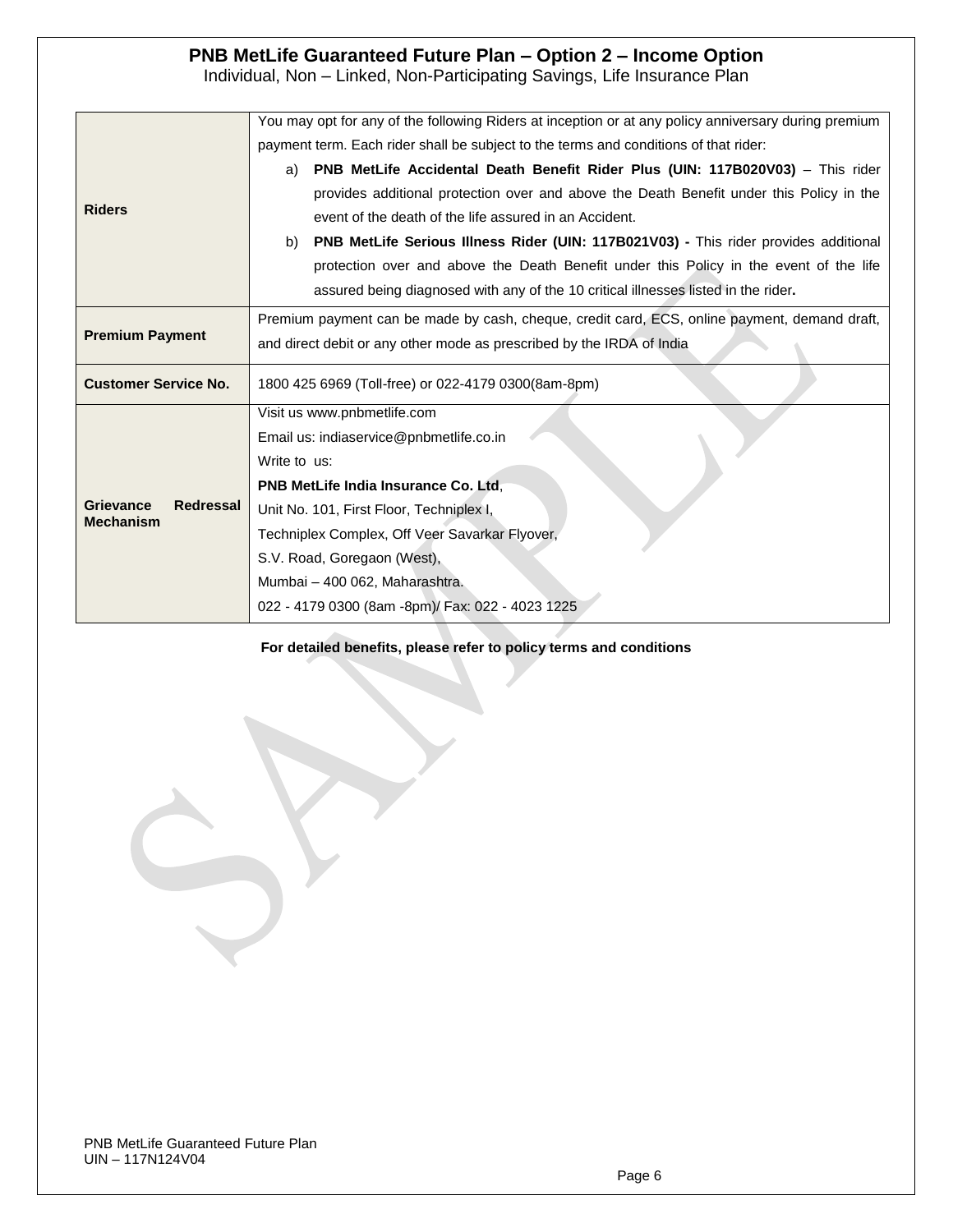# **2. Part B**

#### **2.1. Definitions applicable to your policy**

The words or terms below that appear in this **Policy** in initial capitals and **bold** type will have the specific meaning given to them below. These defined words or terms will, where appropriate to the context, be read so that the singular includes the plural, and the masculine includes the feminine.

- **1. "Age"** means age as on the last birthday; i.e. the age of the Life Assured in completed years as on the Policy Commencement Date and is as shown in the Schedule**.**
- **2. "Annualised Premium"** means the shall be the premium amount payable in a year chosen by the policyholder, excluding the taxes, rider premiums, underwriting extra premiums and loadings for modal premiums, if any.
- **3. "Appointee"** means the person named in the Schedule to receive payment under this Policy, if the Nominee is a minor at the time payment becomes due under this Policy
- **4. "Basic Sum Assured (BSA)"** means the absolute amount specified in the Schedule which is the minimum amount assured to be paid on the death of the Life Assured. The Basic Sum Assured is equal to 10 x Annualised Premium for Limited pay and 1.25 x Single Premium for Single pay policies.
- **5. "Benefit Illustration"** means an Annexure along with the Schedule that illustrates the premiums, guarantees, returns, benefits and values of the proposed policy. This Benefit Illustration complies with IRDA of India Regulations and contains clear disclosure of both guaranteed and non-guaranteed benefits, if any, of the Policy
- **6. "Benefits"** means the Death Benefit, Maturity Benefit, Surrender Benefit or any other benefit, as the case may be, applicable in the terms and conditions of this Policy
- **7. "Company/Us/We/Our"** means PNB MetLife India Insurance Co. Ltd
- **8. "Date of Commencement of risk"** means the date on which the risk under the Policy and Riders, if opted, comes into effect and is as specified in the **Schedule.** The commencement of risk cover on the Life Assured shall depend on the age of the Life Assured on commencement of the Policy.
- **9. "Date of Inception of the Policy"** means the date on which this Policy is issued after We have accepted the risk under the Application. The Date of Inception of the Policy is shown in the Schedule
- **10. "Date of commencement of the Policy"** is the same as the Date of Inception of the Policy
- **11. "Deferment Period"** means the period which is defined as the difference between the policy term and 2x Income Payout Period.
- **12. "Grace Period"** means the time granted by Us from the due date for the payment of Installment Premium, without any penalty or late fee, during which time the Policy is considered to be in In-force Status with the risk cover without any interruption, as per the terms & conditions of the Policy. The Grace Period for payment of the Installment Premium is 15 days, where the Policyholder pays the premium on a monthly basis and 30 days in all other cases.
- **13. "Guaranteed Maturity Benefit**" means the amount payable as Maturity Benefit, calculated as a percentage of the Total Premiums Payable in accordance with Section 3.2.2 of Part C. The Guaranteed Maturity Benefit may vary depending on the Age, Premium Payment Term and the Policy Term.
- **14. "Income Payout Period"** means the period over which the Guaranteed Income installments are paid. Income Payout Period is equal to the Premium Payment Term (PPT). Income Payout Period will commence after completion of the PPT and the Deferment Period chosen by the policyholder.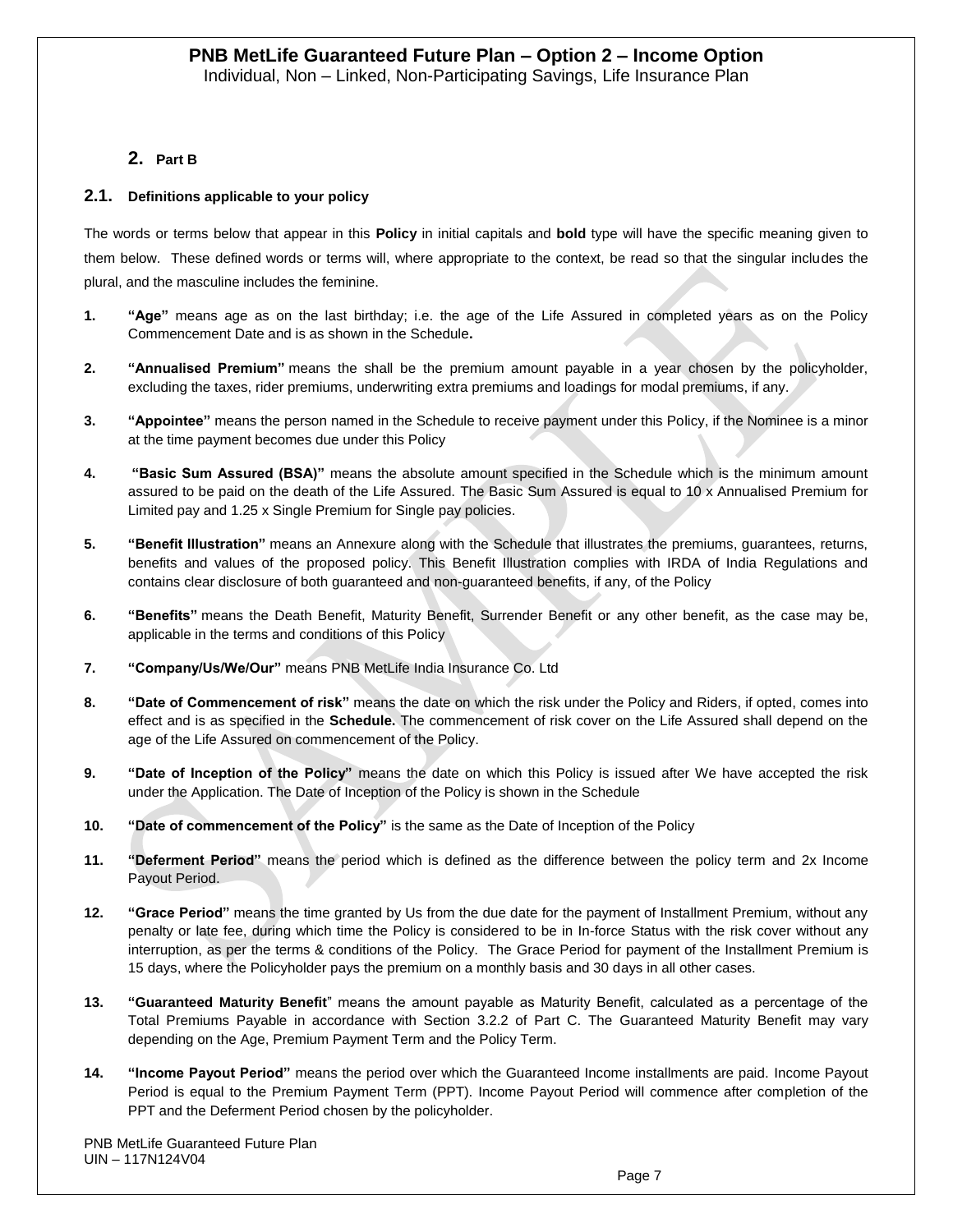Individual, Non – Linked, Non-Participating Savings, Life Insurance Plan

- **15. "In-force Status"** means a condition during the term of the Policy, wherein the Policyholder has paid all the due premiums under the Policy contract
- **16. "Installment Premium"** means the amount stipulated in the Schedule and paid at regular intervals (yearly/half yearly/quarterly or monthly mode as shall be applicable) by the Policyholder as consideration for acceptance of risk and benefits specified as such in the Policy Document
- **17. "IRDAI"** means the Insurance Regulatory and Development Authority of India
- **18. "Lapse"** means a condition wherein the Policy has not acquired Surrender Value and the due premiums have not been paid for at least the first two consecutive Policy Years in full, as required under the Policy, thereby rendering this Policy unenforceable. No benefits will be paid when the Policy is in Lapse status.
- **19. "Life Assured"** means the person, named as such in the Schedule, on whose life, the insurance cover is effected in the terms of this Policy
- **20. "Maturity Benefit"** means the benefit payable on maturity i.e. at the end of the Policy Term, as stated in the Schedule at the inception of the Policy
- **21. "Maturity Date / Policy Maturity Date"** means the date specified in the Policy Schedule on which the Maturity Benefit is paid to the Policyholder
- **22. "Nominee"** means the person or persons nominated under Section 39 of the Insurance Act, 1938, as amended from time to time, by the Policyholder, to receive the admissible benefits, in the event of death of the Life Assured
- **23. "Non-Participating"** means the Policy does not participate in the profits of the participating fund of the Company
- **24. "Reduced Paid-up/Paid-up status"** means a condition during the term of the Policy, wherein the premiums have been paid in full for at least the first 2 consecutive Policy Years, and the remaining due premiums have not been paid, rendering the Policy to continue at a reduced level of benefits, as specified under the Policy
- **25. "Policy"** means this PNB MetLife Guaranteed Future Plan Policy, which is the evidence of the contract between PNB MetLife India Insurance Co. Ltd and You.
- **26. "Policy Anniversary"** means the start date of every subsequent Policy Year
- **27. "Policy Document"** means this document, which is the evidence of the contract between PNB MetLife India Insurance Co. Ltd and the Policyholder
- **28. "Policy Term"** means the entire term of the policy as specified in the Schedule
- **29. "Policy Year"** means a period of 12 consecutive months starting from the Date of Inception of the Policy as stated in the Schedule and ending on the day immediately preceding the following anniversary date and each subsequent period of 12 consecutive months thereafter
- **30. "Policyholder/ Proposer/You"** means the person specified as such in the Policy Schedule or such other person, who may become the holder of this Policy in respect of the terms and conditions of this contract or by virtue of operation of law. In the event the Proposer is different from the Life Assured, then the Proposer shall be the Policyholder
- **31. "Premium Payment Term"** means the period or the term of the Policy contract during which the Policyholder is required to pay the premiums with respect to the Policy, to Us
- **32. "Prevailing rate of interest"** means the applicable rate of interest as declared by the Company from time to time that shall be charged to the Policyholder on specified transactions related to the policy, as specified under the Plan, subject to approval of the IRDA of India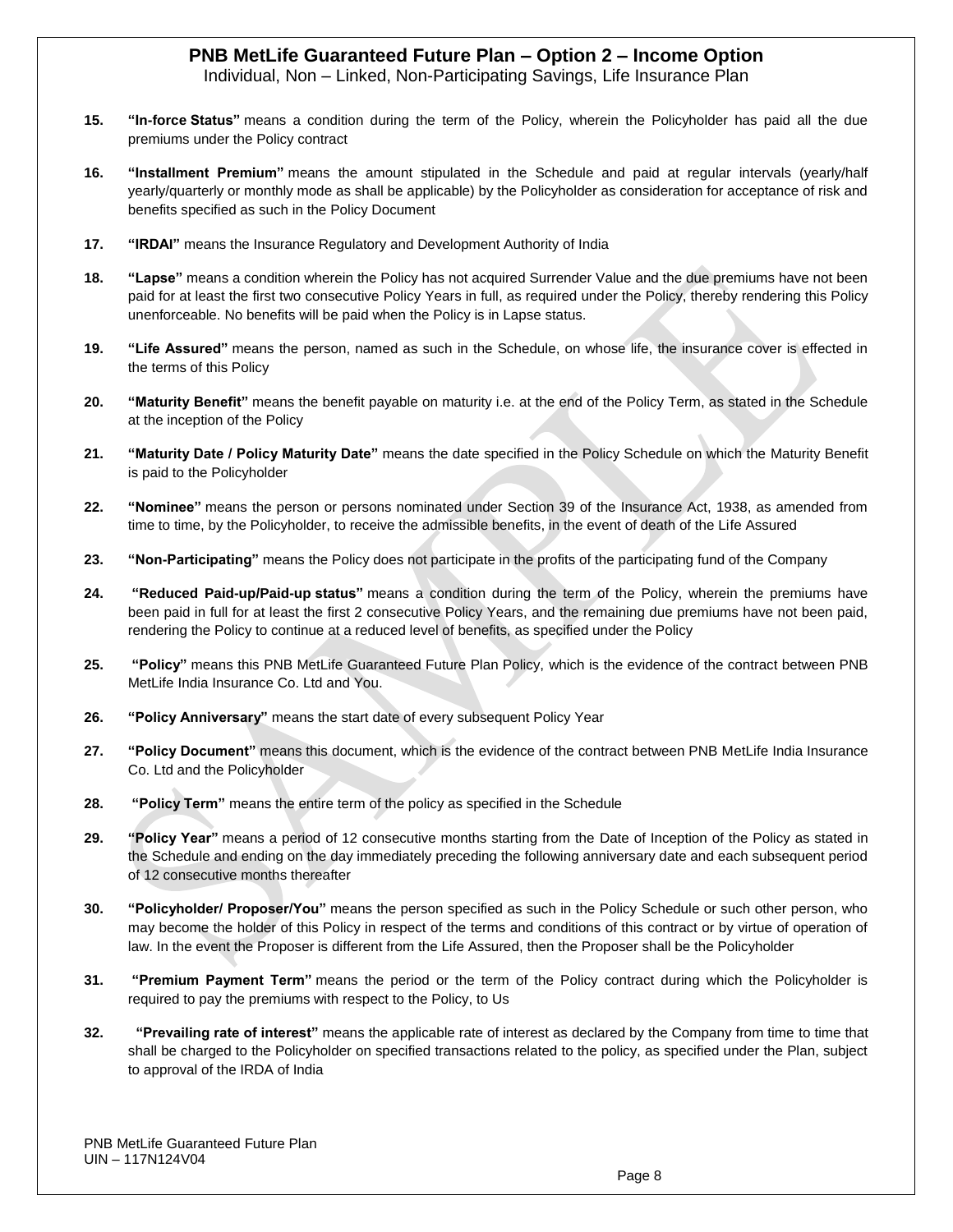Individual, Non – Linked, Non-Participating Savings, Life Insurance Plan

**33. "Proposal Form"** means a form to be filled in by the prospect in written or electronic or any other format as approved by the Authority, for furnishing all Material Information as required by the insurer in respect of a risk, in order to enable the insurer to take informed decision in the context of underwriting the risk, and in the event of acceptance of the risk, to determine the rates, advantages, terms and conditions of the cover to be granted. Explanation: **Material Information** for the purpose of these regulations shall mean all important, essential and relevant

information sought by insurer in the proposal form and other connected documents to enable him to take informed decision in the context of underwriting the risk.

- **34. "Regulation"** means the laws and regulations as in effect from time to time and applicable to this Policy, including without limitation, the regulations and directions issued by the IRDA of India from time to time
- **35. "Revival "** means restoration of the Policy, which was discontinued due to the non-payment of Installment Premium, with all the benefits mentioned in the Policy Document, with or without Rider benefits if any, upon the receipt of all the Installment Premiums due and other charges/late fee if any, as per the terms and conditions of the Policy, upon being satisfied as to the continued insurability of the Life Assured/Policyholder on the basis of the information, documents and reports furnished by the Policyholder, in accordance with the Board approved underwriting guidelines.
- **36. "Revival Period"** means a period of 5 consecutive years from the date of first unpaid Premium, during which period the Policyholder is entitled to revive the Policy which was discontinued due to the non-payment of such Premium.
- **37. "Rider"** means the rider terms and conditions that are attached to and form a part of the Policy. The Schedule will specify if any Riders are available and in force under the Policy
- **38. "Schedule"** means the attached Schedule that provides your Policy Benefits, the terms of the contract and details provided by you, along with all its annexes, issued by us for this Policy. The Schedule also includes any amendments to the attached Schedule which may be issued from time to time
- **39.** "**Sum Assured on Death**" is the amount of benefit payable by Us on death of the Life Assured in accordance with the terms and conditions of this Policy.
- **40. "Surrender"** means the complete withdrawal/ termination of the contract in its entirety by the Policyholder
- **41. "Surrender Value"** means an amount, as specified under the Plan, that is payable upon complete withdrawal/termination of the entire Policy by the Policyholder
- **42. "Total Premiums Paid"** means the total Premiums received by Us excluding any extra premium, the premiums paid towards the Riders, if any, and applicable tax and cess.
- **43. "Total Premiums Payable"** means the total of all Premiums payable during Premium Payment Term, excluding any extra premium, frequency loadings on premium, if any, the premiums paid towards the Riders, if any, and applicable tax and cess.
- **44. "You/Your"** means the Policyholder named in the Schedule.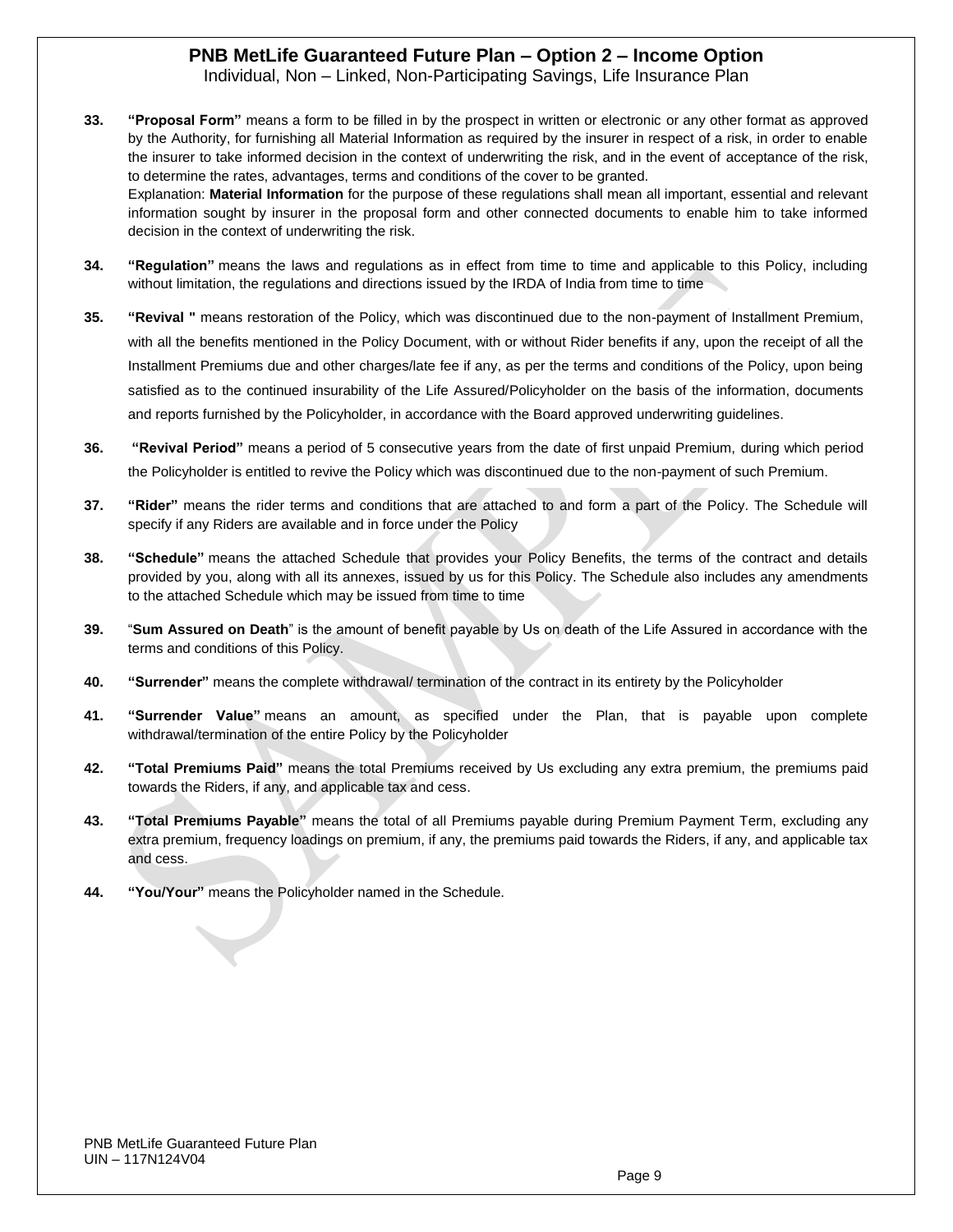# **3. Part C**

#### **Policy Features, Benefits & Premium Payment Conditions**

#### **3.1. Policy Features**

PNB MetLife Guaranteed Future Plan is an Individual, Non-linked, Non-participating, Savings, Life Insurance plan that offers assured benefits on death, survival and maturity as listed below. The benefits will be payable subject to the terms and conditions of this Policy, including the Premium Payment Conditions mentioned in this document.

#### **3.2. Policy Benefits**

#### **3.2.1. Survival Benefit**

On survival of the Life Assured until the end of the Premium Payment Term, provided that the Policy is in In-force Status and all due Installment Premiums have been received in full by Us, the following benefit will be payable on each Policy Anniversary following the completion of the Premium Payment Term and deferment period chosen at inception of the policy provided the Life Assured is alive on the due date of each such installment:

**3.2.1.1. The Guaranteed Income Payouts** will be payable throughout the Income Payout period after completion of the premium payment term and deferment period, if chosen. The Guaranteed Income payout is defined as sum of Annualized Premium and Guaranteed Additions. If Single pay is chosen, the Guaranteed Income Payouts will be equal to the Guaranteed Addition specified in the table below.

Guaranteed Additions will start accruing at beginning of every year during the Premium Payment Term and are expressed as a percentage of Annualized Premiums as below:

|                    | <b>Guaranteed Additions as percentage of Annualized Premium</b> |        |           |                       |               |                                              |        |           |           |                           |          |                                     |                                                                                                                           |           |                                                                                                                        |
|--------------------|-----------------------------------------------------------------|--------|-----------|-----------------------|---------------|----------------------------------------------|--------|-----------|-----------|---------------------------|----------|-------------------------------------|---------------------------------------------------------------------------------------------------------------------------|-----------|------------------------------------------------------------------------------------------------------------------------|
|                    | <b>Deferment Period 0</b>                                       |        |           |                       |               | <b>Deferment Period 1</b>                    |        |           |           | <b>Deferment Period 2</b> |          |                                     |                                                                                                                           |           |                                                                                                                        |
| PPT/Age<br>(vears) | $0 - 35$                                                        | 36-40  | 41-45     | $46 - 50$             | 51 &<br>above | $0 - 35$                                     | 36-40  | $41 - 45$ | $46 - 50$ | 51 &<br>above             | $0 - 35$ | $36-40$                             | $41 - 45$                                                                                                                 | $46 - 50$ | 51 &<br>above                                                                                                          |
| 5                  | <b>NA</b>                                                       | NA     | <b>NA</b> | <b>NA</b>             | <b>NA</b>     | NA.                                          | NA     | <b>NA</b> | NA        | <b>NA</b>                 | 30.35%   | 28.27%                              | 25.14%                                                                                                                    | 18.89%    | 11.60%                                                                                                                 |
| $\overline{7}$     | 35.00%                                                          | 31.88% | 27.73%    | 21.50% 14.23%         |               | 47.27%                                       | 44.14% | 38.92%    | 30.58%    | 24.32%                    | 56.36%   | 53.22%                              | 47.98%                                                                                                                    | 38.55%    | 32.26%                                                                                                                 |
| 8                  | 41.92%                                                          | 37.75% | 33.58%    | 26.28% 17.94%         |               | 55.31%                                       | 52.16% | 45.88%    | 36.46%    | 29.11%                    | 65.50%   | 61.29%                              | 56.03%                                                                                                                    | 44.45%    | 37.09%                                                                                                                 |
| 9                  | 54.02%                                                          | 50.92% | 47.82%    | 40.58% 35.41%         |               | 64.01%                                       | 60.90% | 56.74%    | 49.47%    | 43.25%                    | 74.89%   | 71.77%                              | 66.57%                                                                                                                    | 58.24%    | 52.00%                                                                                                                 |
| <b>10</b>          | 66.67%                                                          | 64.61% | 61.51%    | 155.33% 50.18% 78.36% |               |                                              | 76.30% | 71.16%    | 63.12%    | 58.84%                    | 89.27%   | 86.17%                              | 80.84%                                                                                                                    | 71.69%    | 66.40%                                                                                                                 |
| 11                 | 78.95%                                                          | 76.14% | 71.36%    | 63.31% 58.84% 88.96%  |               |                                              | 85.82% | 80.60%    | 71.46%    | 66.38%                    | 99.29%   | 96.00%                              | 90.10%                                                                                                                    | 80.53%    | 74.31%                                                                                                                 |
| 12                 | 89.13%                                                          | 86.05% | 80.94%    | 72.74% 66.60% 98.51%  |               |                                              | 95.44% | 89.28%    | 81.08%    |                           |          | 74.93%   110.22%   107.14%   99.95% |                                                                                                                           | 90.72%    | 82.49%                                                                                                                 |
| 13                 | 99.81%                                                          | 96.74% | 90.58%    |                       |               | 81.34% 75.18% 111.57% 108.48% 101.29% 91.01% |        |           |           |                           |          |                                     | 83.80% 124.04% 119.92% 111.70% 100.37% 92.15%                                                                             |           |                                                                                                                        |
| 14                 |                                                                 |        |           |                       |               |                                              |        |           |           |                           |          |                                     | 112.60% 108.48% 101.29% 191.01% 183.80% 125.08% 119.92% 111.70% 100.37% 192.15% 138.94% 132.76% 123.48% 111.11% 100.80% 1 |           |                                                                                                                        |
| 15                 |                                                                 |        |           |                       |               |                                              |        |           |           |                           |          |                                     |                                                                                                                           |           | 126.46% 121.31% 114.10% 101.74% 93.49% 139.98% 133.79% 125.54% 112.14% 102.86% 153.90% 146.68% 138.41% 122.92% 112.59% |

### **For Limited Pay:**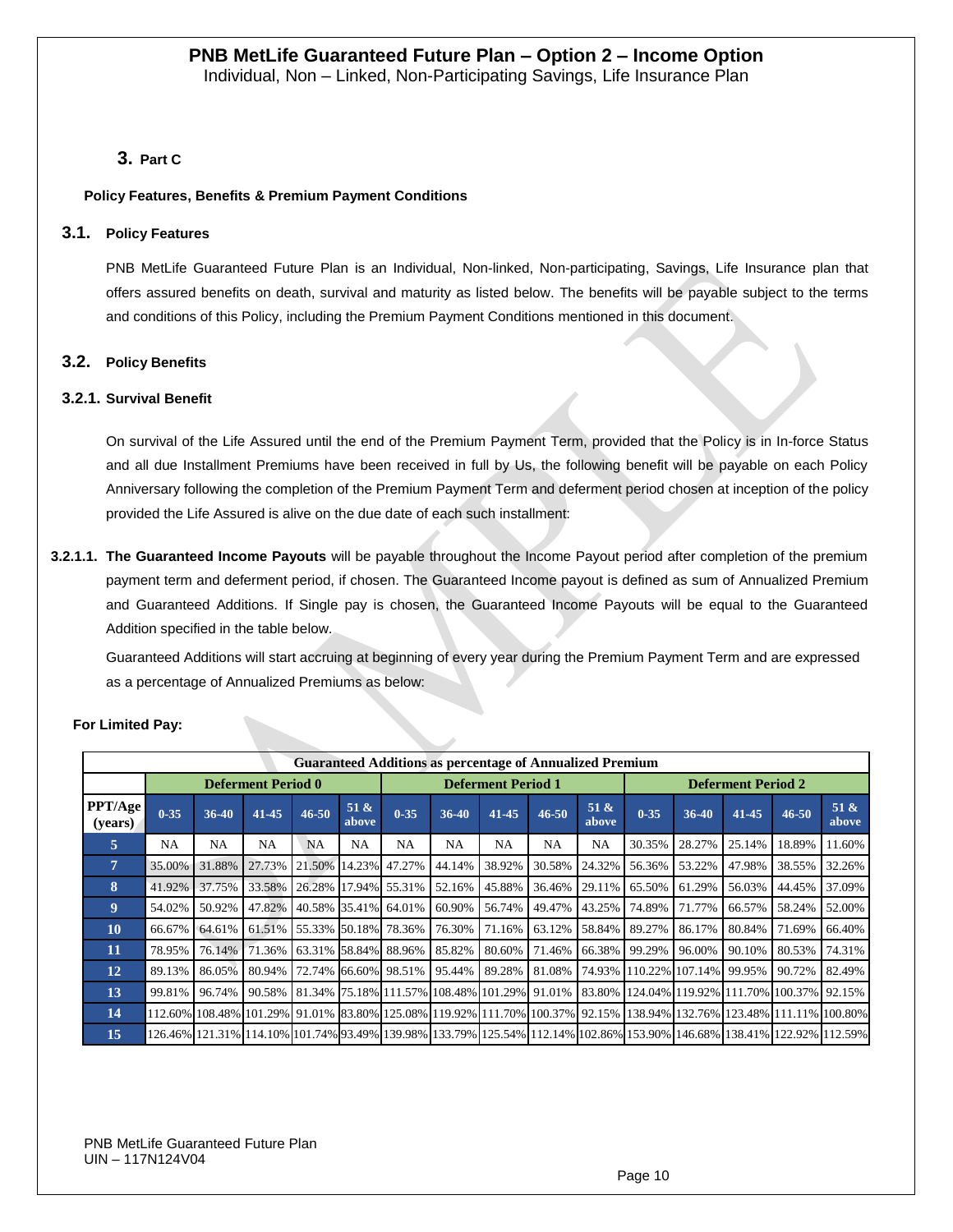Individual, Non – Linked, Non-Participating Savings, Life Insurance Plan

**For Single Pay:**

|                     | <b>Guaranteed Addition as a percentage of Single Premium</b> |        |           |        |                 |  |  |  |  |  |
|---------------------|--------------------------------------------------------------|--------|-----------|--------|-----------------|--|--|--|--|--|
|                     | <b>Deferment Period 5</b>                                    |        |           |        |                 |  |  |  |  |  |
| Term/Age<br>(years) | $0 - 35$                                                     | 36-40  | $41 - 45$ | 46-50  | 51 & 8<br>above |  |  |  |  |  |
| 15                  | 17.04%                                                       | 16.95% | 16.80%    | 16.62% | 16.39%          |  |  |  |  |  |
| 20                  | 13.00%                                                       | 12.89% | 12.75%    | 12.57% | 12.30%          |  |  |  |  |  |
| 30                  | 9.91%                                                        | 9.79%  | 9.64%     | 9.40%  | <b>NA</b>       |  |  |  |  |  |

#### **3.2.1.2. Income pay-out factors:**

The Policyholder will have an option to choose to receive the income payouts as yearly, half yearly or monthly installments based on the option chosen at inception of the policy. The income payout mode once chosen cannot be changed during the policy tenure**.** The amount of Income Payout shall be as given below:

Annual Income refers to the Guaranteed Income Payouts paid in respect of annual frequency.

| <b>Income Payout Frequency</b> | <b>Income Payout Factor</b> |
|--------------------------------|-----------------------------|
| Annual                         | 100% of Annual Income       |
| Half-Yearly                    | 97% of Annual Income x 1/2  |
| Monthly                        | 95% of Annual Income x 1/12 |

#### **3.2.1.3. Income Payout Period:**

The Income payout period will be equal to the Premium Payment Term. The income payout will be start after completion of the chosen deferment period as mentioned in the table below:

|   | <b>PPT</b> | <b>Deferment</b><br>period | <b>Policy term</b> | Income Payout period (Income<br>starts from end of specified year<br>till end of policy term) |
|---|------------|----------------------------|--------------------|-----------------------------------------------------------------------------------------------|
|   |            |                            | 15                 | 6 <sup>th</sup>                                                                               |
|   | <b>SP</b>  | 5                          | 20                 | 6 <sup>th</sup>                                                                               |
|   |            |                            | 25                 | 6 <sup>th</sup>                                                                               |
|   | 5          | 2                          | 12                 | 8 <sup>th</sup>                                                                               |
|   |            | ŋ                          | 14                 | 8 <sup>th</sup>                                                                               |
|   |            |                            | 15                 | gth                                                                                           |
|   |            | 2                          | 16                 | 10 <sup>th</sup>                                                                              |
|   |            | ŋ                          | 16                 | gth                                                                                           |
| 8 |            | 17                         | 10 <sup>th</sup>   |                                                                                               |
|   |            | 2                          | 18                 | 11 <sup>th</sup>                                                                              |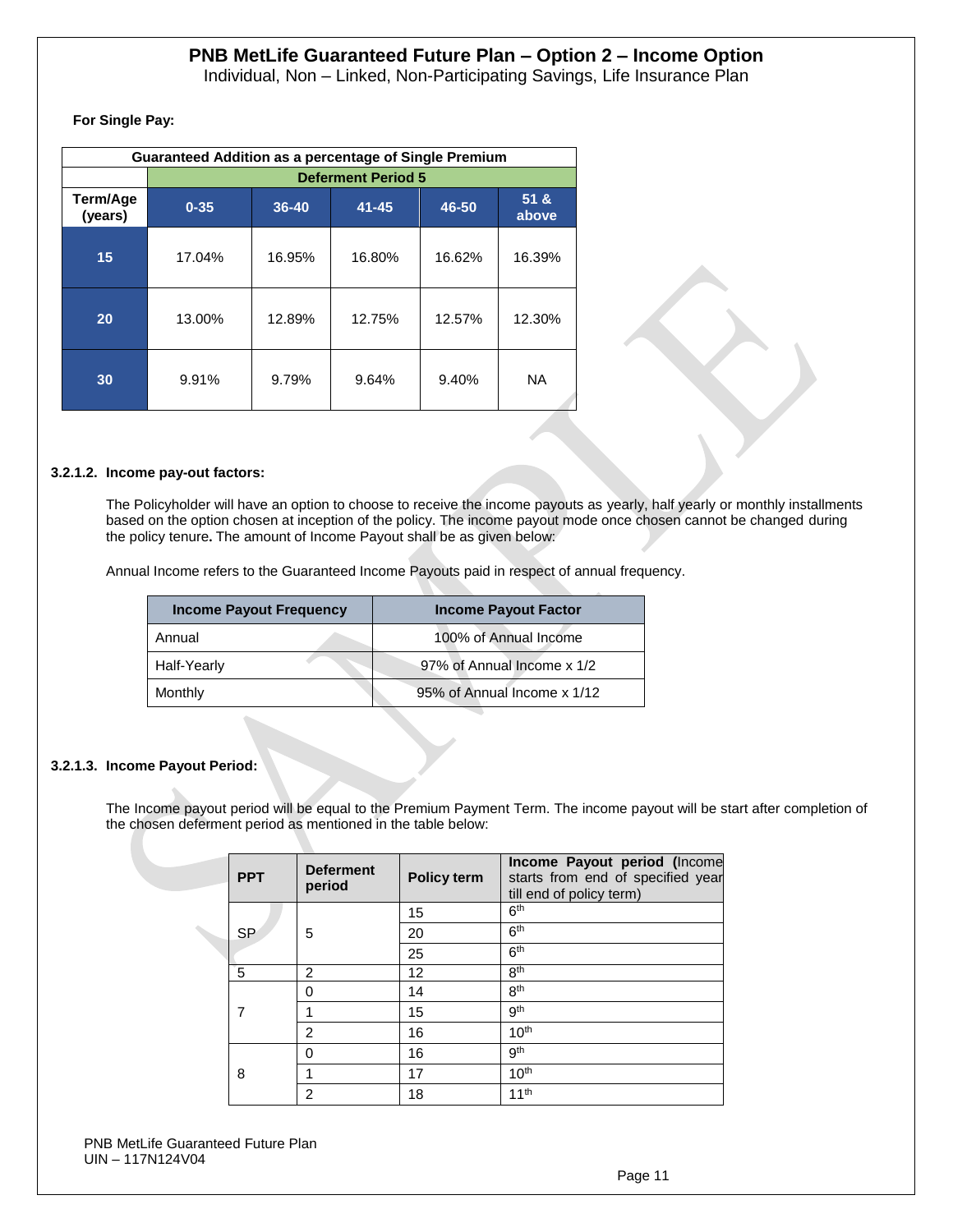Individual, Non – Linked, Non-Participating Savings, Life Insurance Plan

|    | 0                       | 18 | 10 <sup>th</sup> |
|----|-------------------------|----|------------------|
| 9  | 1                       | 19 | 11 <sup>th</sup> |
|    | $\overline{c}$          | 20 | 12 <sup>th</sup> |
|    | 0                       | 20 | 11 <sup>th</sup> |
| 10 | 1                       | 21 | 12 <sup>th</sup> |
|    | $\overline{c}$          | 22 | 13 <sup>th</sup> |
|    | 0                       | 22 | 12 <sup>th</sup> |
| 11 | 1                       | 23 | 13 <sup>th</sup> |
|    | $\overline{c}$          | 24 | 14 <sup>th</sup> |
|    | 0                       | 24 | 13 <sup>th</sup> |
| 12 | 1                       | 25 | 14 <sup>th</sup> |
|    | $\overline{c}$          | 26 | 15 <sup>th</sup> |
|    | 0                       | 26 | 14 <sup>th</sup> |
| 13 | 1                       | 27 | 15 <sup>th</sup> |
|    | $\overline{c}$          | 28 | 16 <sup>th</sup> |
|    | 0                       | 28 | 15 <sup>th</sup> |
| 14 | $\mathbf{1}$            | 29 | 16 <sup>th</sup> |
|    | $\overline{c}$          | 30 | 17 <sup>th</sup> |
|    | 0                       | 30 | 16 <sup>th</sup> |
| 15 | 1                       | 31 | 17 <sup>th</sup> |
|    | $\overline{\mathbf{c}}$ | 32 | 18 <sup>th</sup> |

#### **3.2.1.4. Flexibility to choose the date of benefit payout:**

The benefits, as per the option in-force under the policy, will by default be payable on the policy anniversary. Alternatively, the policyholder can choose to receive the benefits on any one date, succeeding the date of issuance, as per their choice.

The Guaranteed Income payout shall accumulate at a compound interest rate per annum equal to 10 Year G-Sec yield prevailing at the respective default date of payout less 200 basis points.

This option needs to be selected at policy inception and cannot be changed during the policy tenure.

#### **3.2.2. Maturity Benefit**

No maturity benefit is payable if Option 2 – Income Option is in-force under the policy.

#### **3.2.3. Death Benefit**

In the event of the unfortunate death of the Life Assured during the policy term provided that the policy is still In-force status on the date of death, the nominee shall receive Death Benefit and the Policy shall terminate.

Sum Assured on Death shall be defined as higher of:

- Basic sum assured (BSA), which is the absolute amount assured to be paid on death.
- Annualized Premium or Single premium multiplied by the Death Benefit Multiple
- 105% of total premiums paid up to the date of death

Death Benefit payable on death shall not be less than {Total Premiums Paid plus accrued Guaranteed Additions less Guaranteed Income Payouts made during the Income Payout Period (if any) till date of death}

The Death benefit multiples will vary basis age at entry as mentioned in the table below:

**Limited Pay Single Pay** 

PNB MetLife Guaranteed Future Plan UIN – 117N124V04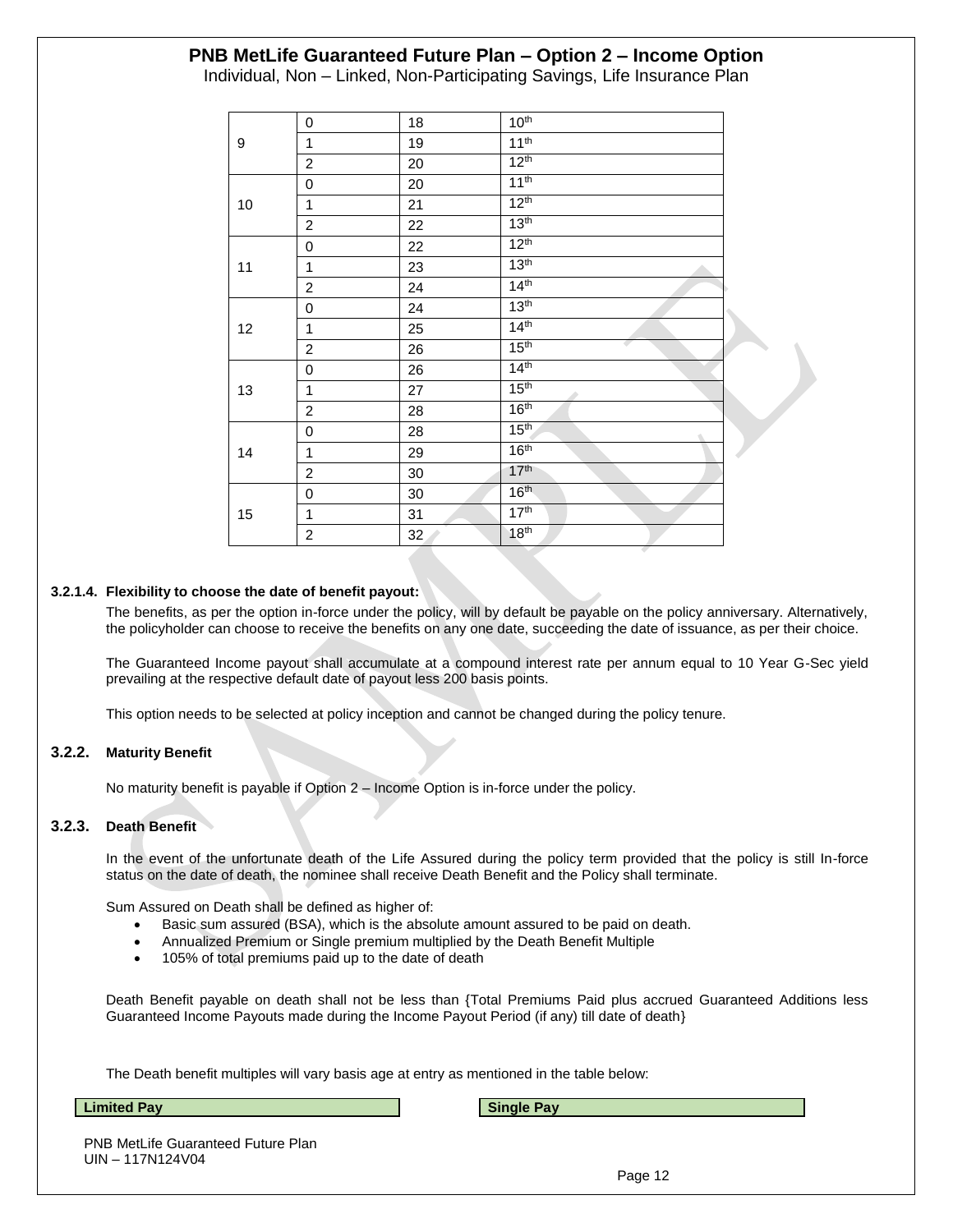Individual, Non – Linked, Non-Participating Savings, Life Insurance Plan

| Age                     | <b>Death</b><br><b>Benefit</b><br><b>Multiple</b> | Age | Death Benefit<br><b>Multiple</b> | Age                     | Death Benefit<br><b>Multiple</b> | Age | Death Ber<br><b>Multiple</b> |
|-------------------------|---------------------------------------------------|-----|----------------------------------|-------------------------|----------------------------------|-----|------------------------------|
| $\bf{0}$                | 13.00                                             | 31  | 11.45                            | $\mathbf 0$             | 1.62                             | 31  | 1.43                         |
| 1                       | 12.95                                             | 32  | 11.40                            | $\mathbf{1}$            | 1.62                             | 32  | 1.42                         |
| $\mathbf{2}$            | 12.90                                             | 33  | 11.35                            | $\overline{\mathbf{2}}$ | 1.61                             | 33  | 1.42                         |
| 3                       | 12.85                                             | 34  | 11.30                            | 3                       | 1.60                             | 34  | 1.41                         |
| $\overline{\mathbf{4}}$ | 12.80                                             | 35  | 11.25                            | $\overline{4}$          | 1.60                             | 35  | 1.41                         |
| $\overline{\mathbf{5}}$ | 12.75                                             | 36  | 11.20                            | $\overline{\mathbf{5}}$ | 1.59                             | 36  | 1.40                         |
| $6\phantom{1}6$         | 12.70                                             | 37  | 11.15                            | $6\phantom{a}$          | 1.59                             | 37  | 1.39                         |
| $\overline{7}$          | 12.65                                             | 38  | 11.10                            | $\overline{7}$          | 1.58                             | 38  | 1.39                         |
| 8                       | 12.60                                             | 39  | 11.05                            | 8                       | 1.57                             | 39  | 1.38                         |
| $\boldsymbol{9}$        | 12.55                                             | 40  | 11.00                            | $\mathbf{9}$            | 1.57                             | 40  | 1.37                         |
| 10                      | 12.50                                             | 41  | 10.95                            | 10                      | 1.56                             | 41  | 1.37                         |
| 11                      | 12.45                                             | 42  | 10.90                            | 11                      | 1.55                             | 42  | 1.36                         |
| 12                      | 12.40                                             | 43  | 10.85                            | 12                      | 1.55                             | 43  | 1.36                         |
| 13                      | 12.35                                             | 44  | 10.80                            | 13                      | 1.54                             | 44  | 1.35                         |
| 14                      | 12.30                                             | 45  | 10.75                            | 14                      | 1.54                             | 45  | 1.34                         |
| 15                      | 12.25                                             | 46  | 10.70                            | 15                      | 1.53                             | 46  | 1.34                         |
| 16                      | 12.20                                             | 47  | 10.65                            | 16                      | 1.52                             | 47  | 1.33                         |
| 17                      | 12.15                                             | 48  | 10.60                            | 17                      | 1.52                             | 48  | 1.32                         |
| 18                      | 12.10                                             | 49  | 10.55                            | 18                      | 1.51                             | 49  | 1.32                         |
| 19                      | 12.05                                             | 50  | 10.50                            | 19                      | 1.50                             | 50  | 1.31                         |
| 20                      | 12.00                                             | 51  | 10.45                            | 20                      | 1.50                             | 51  | 1.31                         |
| 21                      | 11.95                                             | 52  | 10.40                            | 21                      | 1.49                             | 52  | 1.30                         |
| 22                      | 11.90                                             | 53  | 10.35                            | 22                      | 1.49                             | 53  | 1.29                         |
| 23                      | 11.85                                             | 54  | 10.30                            | 23                      | 1.48                             | 54  | 1.29                         |
| 24                      | 11.80                                             | 55  | 10.25                            | 24                      | 1.47                             | 55  | 1.28                         |
| 25                      | 11.75                                             | 56  | 10.20                            | 25                      | 1.47                             | 56  | 1.27                         |
| 26                      | 11.70                                             | 57  | 10.15                            | 26                      | 1.46                             | 57  | 1.27                         |
| 27                      | 11.65                                             | 58  | 10.10                            | 27                      | 1.46                             | 58  | 1.26                         |
| 28                      | 11.60                                             | 59  | 10.05                            | 28                      | 1.45                             | 59  | 1.26                         |
| 29                      | 11.55                                             | 60  | 10.00                            | 29                      | 1.44                             | 60  | 1.25                         |
| 30                      | 11.50                                             |     |                                  | 30                      | 1.44                             |     |                              |

| Death Benefit<br><b>Multiple</b> | Age            | Death Benefit<br><b>Multiple</b> | Age | Death Benefit<br><b>Multiple</b> |
|----------------------------------|----------------|----------------------------------|-----|----------------------------------|
| 11.45                            | $\mathbf 0$    | 1.62                             | 31  | 1.43                             |
| 11.40                            | 1              | 1.62                             | 32  | 1.42                             |
| 11.35                            | $\overline{2}$ | 1.61                             | 33  | 1.42                             |
| 11.30                            | 3              | 1.60                             | 34  | 1.41                             |
| 11.25                            | $\overline{4}$ | 1.60                             | 35  | 1.41                             |
| 11.20                            | 5              | 1.59                             | 36  | 1.40                             |
| 11.15                            | 6              | 1.59                             | 37  | 1.39                             |
| 11.10                            | $\overline{7}$ | 1.58                             | 38  | 1.39                             |
| 11.05                            | 8              | 1.57                             | 39  | 1.38                             |
| 11.00                            | 9              | 1.57                             | 40  | 1.37                             |
| 10.95                            | 10             | 1.56                             | 41  | 1.37                             |
| 10.90                            | 11             | 1.55                             | 42  | 1.36                             |
| 10.85                            | 12             | 1.55                             | 43  | 1.36                             |
| 10.80                            | 13             | 1.54                             | 44  | 1.35                             |
| 10.75                            | 14             | 1.54                             | 45  | 1.34                             |
| 10.70                            | 15             | 1.53                             | 46  | 1.34                             |
| 10.65                            | 16             | 1.52                             | 47  | 1.33                             |
| 10.60                            | 17             | 1.52                             | 48  | 1.32                             |
| 10.55                            | 18             | 1.51                             | 49  | 1.32                             |
| 10.50                            | 19             | 1.50                             | 50  | 1.31                             |
| 10.45                            | 20             | 1.50                             | 51  | 1.31                             |
| 10.40                            | 21             | 1.49                             | 52  | 1.30                             |
| 10.35                            | 22             | 1.49                             | 53  | 1.29                             |
| 10.30                            | 23             | 1.48                             | 54  | 1.29                             |
| 10.25                            | 24             | 1.47                             | 55  | 1.28                             |
| 10.20                            | 25             | 1.47                             | 56  | 1.27                             |
| 10.15                            | 26             | 1.46                             | 57  | 1.27                             |
| 10.10                            | 27             | 1.46                             | 58  | 1.26                             |
| 10.05                            | 28             | 1.45                             | 59  | 1.26                             |
| 10.00                            | 29             | 1.44                             | 60  | 1.25                             |
|                                  | 30             | 1.44                             |     |                                  |

If at the time of death of Life Assured is a minor, death benefit shall be paid to the Policyholder.

### **3.3. Other features and benefits**

### **3.3.1. Rider Benefits**

You may opt for any of the following Riders on commencement of the Policy or on any Policy Anniversary during the premium payment Term. Each Rider shall be subject to the terms and conditions of that Rider:

- a. **PNB MetLife Accidental Death Benefit Rider Plus (UIN: 117B020V03)** This Rider provides additional protection over and above the death benefit under this Policy in the event of the death of the Life Assured in an Accident**.**
- b. **PNB MetLife Serious Illness Rider (UIN: 117B021V03)** This Rider provides additional protection over and above the Death Benefit under this Policy in the event of the Life Assured being diagnosed with any of the critical illnesses listed in the Rider.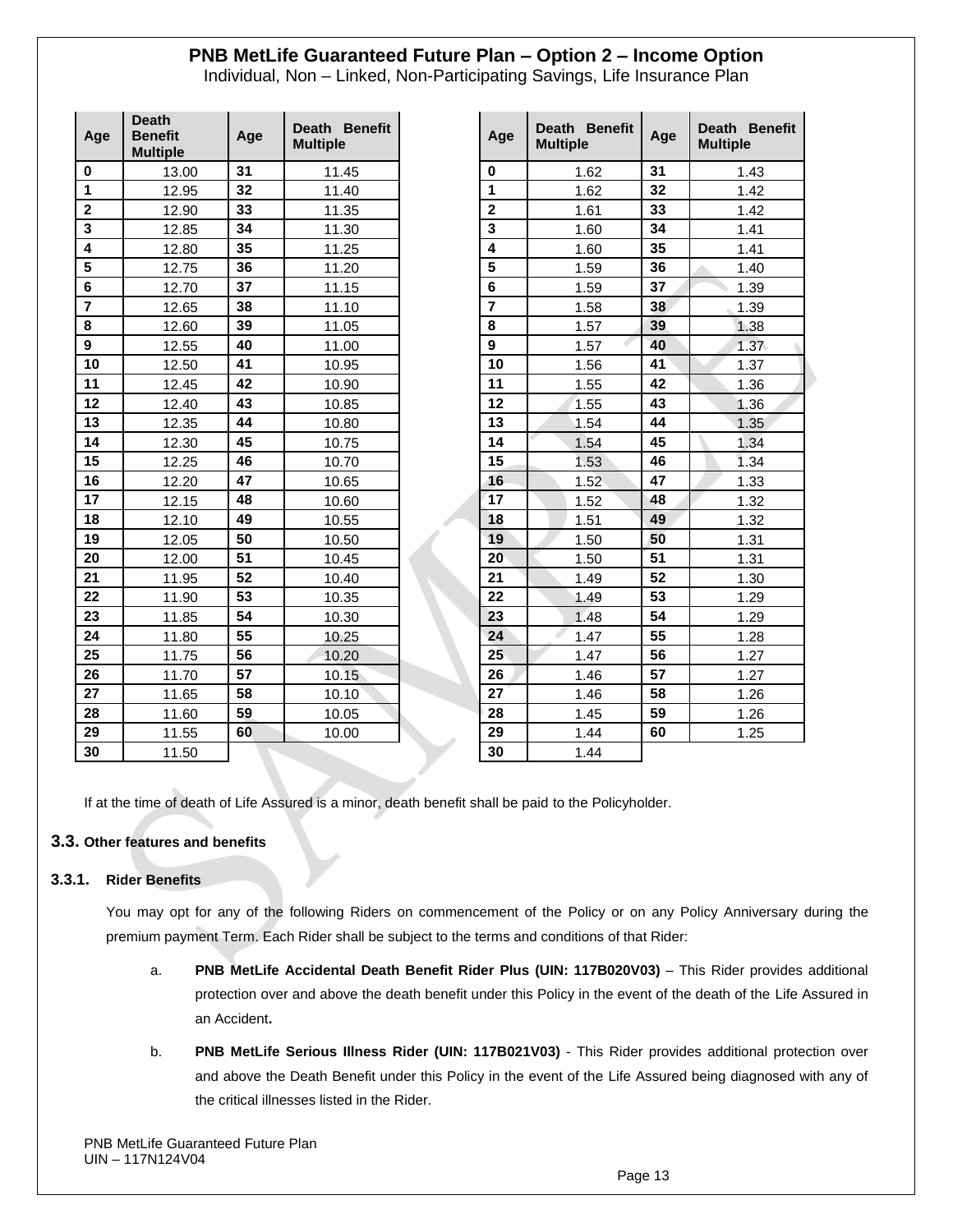Individual, Non – Linked, Non-Participating Savings, Life Insurance Plan

- I. In case of the unfortunate death of the Life Assured during the Policy Term and provided the Policy is in Inforce Status on the date of death, the Sum Assured on Death plus accrued Guaranteed Additions, if any, as on date of death will be paid.
- II. Rider Sum Assured shall be subject to Sum Assured of Base Policy.
- III. Total premium for all the riders put together shall be subject to maximum of 30% of the premium of the Base Policy.
- IV. The Rider Premium Payment Term cannot be more than the Premium Payment Term of the Base Policy if taken at the outset, or will be less than or equal to the outstanding Premium Payment Term of the Base Policy, if taken subsequently.
- V. When the Base Policy is paid-up, lapsed, surrendered or forfeited, the rider attached to the Base Policy will also terminate immediately. For more details on the rider benefits, features, terms and conditions, please refer to the rider terms and conditions carefully or contact your insurance advisor.
- VI. Rider shall not be offered for policies sourced through POSP channel.

#### **3.4. Premium Payment Conditions**

#### **3.4.1. Payment of Premium**

- (a) Premiums are payable for the entire Premium Payment Term
- (b) You must pay the Installment Premiums on or before the due date specified in the Schedule
- (c) The available premium payment modes under the policy are annual, half yearly and monthly
- (d) All taxes, cesses, surcharge and other levies, whether existing now or introduced in the future, will be levied, as and when applicable, on the Installment Premiums to be paid by you
- (e) Collection of advance premium shall be allowed in this Policy provided due premiums are collected in the same financial year. However, where the premium due in one financial year is being collected in advance in earlier financial year, we will accept the same for a maximum period of 3 months in advance of the due date of that Installment Premium.

#### **3.4.2. Alteration of the Premium payment mode**

You may change the premium payment mode provided that You give Us a written request. The change in frequency will be applied only from the Policy Anniversary following the date of Your request.

#### **3.4.3. Grace Period**

Installment Premium that is not received in full by us by its due date may be paid in full during the Grace Period. Upon the Life Assured's death during the Grace Period, the Death Benefit shall be payable in full in accordance with clause 3.2.3

#### **3.4.4. Rider Premium**

Riders will be available, on payment of additional premium over and above the base premium provided conditions on riders (entry age, Policy Term, Premium Payment Term, Sum Assured) are satisfied. Rider premium should be paid on the due date or within the grace period. The mode of rider premium payment shall be same as the mode of premium payment under the Base Plan. The rider premium payment term will be either equal to or lower than the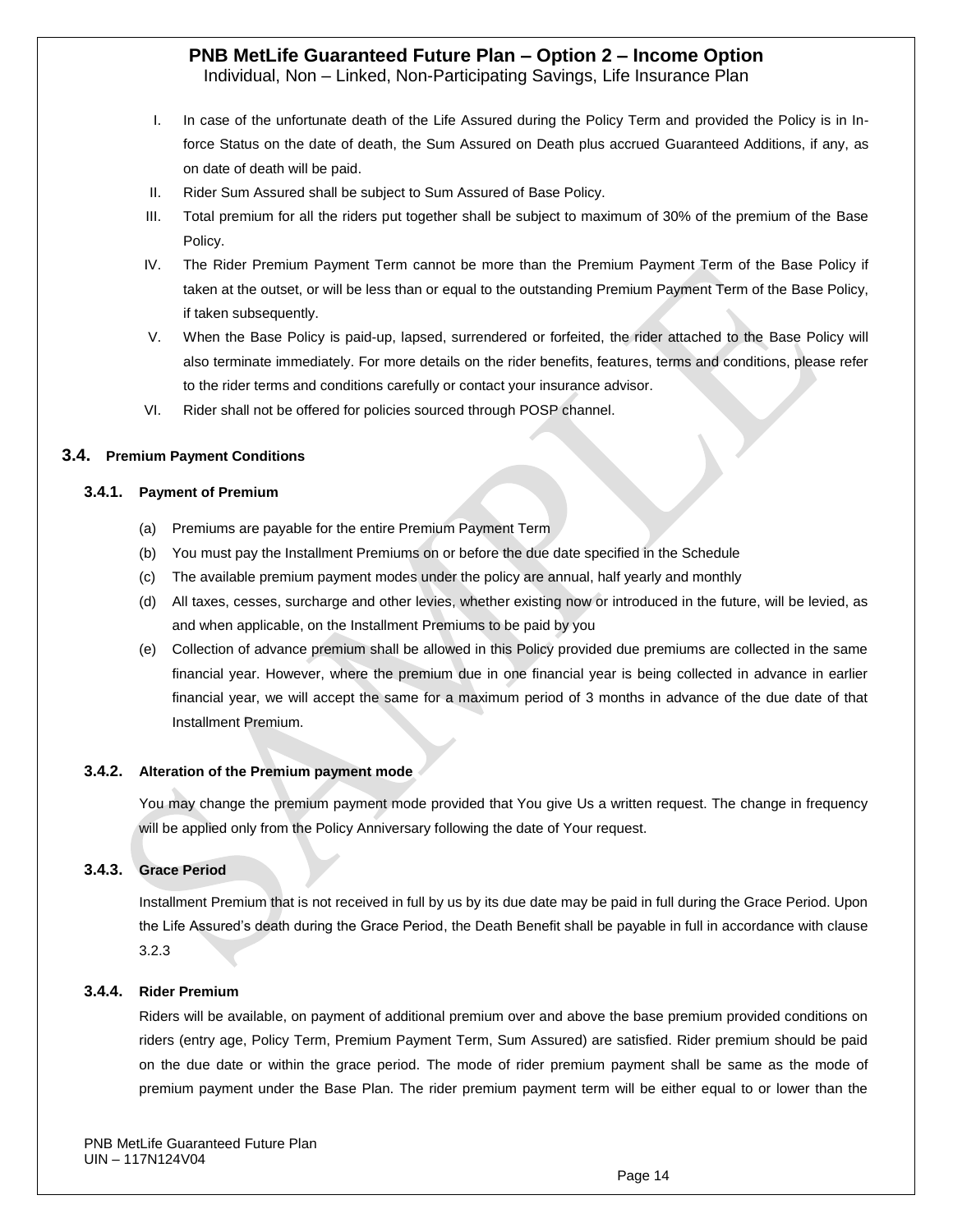Individual, Non – Linked, Non-Participating Savings, Life Insurance Plan

premium payment term of the Base Plan.

#### **3.4.5. Premium mode loading / Modal Factors**

You may opt to pay premiums by Yearly, Half Yearly, or Monthly mode subject to the minimum annualised premium under each mode. Factors on premium will be applicable as per the table below:

For other than Single Premium payment mode,

- a. The Guaranteed Addition and Booster Addition rates are expressed in terms of Annualized Premium.
- b. The Wealth Additions are expressed in terms of Total Premiums Payable (with respect to Annual mode of premium payment).

Therefore, for other than Single premium and non-annual mode of premium payment,

- a. Modal factors shall be used to derive the Annualized premium
- b. Conversion factors shall be used to derive Total Premiums Payable (based on Annualized Premiums)

| <b>Premium Paying Mode</b> | <b>Modal Factors</b> | <b>Conversion Factors</b> |
|----------------------------|----------------------|---------------------------|
| Annual                     |                      |                           |
| <b>Half Yearly</b>         | 0.5131               | 1.0262                    |
| Monthly                    | 0.0886               | 1.0632                    |

#### **3.4.6. High Premium Reward**

You will be eligible for a higher benefit payout in case of payment of a higher premium amount as mentioned below. High Premium Reward shall be added to the Addition.

#### **For Limited pay:**

| <b>Premium Bands</b>                                         | $0 - 29.999$ | 75,000 & above |      |     |
|--------------------------------------------------------------|--------------|----------------|------|-----|
| High Premium Reward (as<br>Annualized<br>οf<br>%<br>Premium) | 0%           | 4%             | 8.5% | 12% |

#### **For Single Pay**:

High Premium Reward of 1% shall be added to Guaranteed Addition as High Premium Reward for Single Premium payment of more than Rs.10 Lakhs.

High Premium Reward shall be added to Guaranteed Addition. For example, in case of 10/20 and 1 Lakh premium, additional 12% shall be added to each GAs i.e. 61.68%+12%=73.68% shall accrue as Guaranteed Additions over the PPT.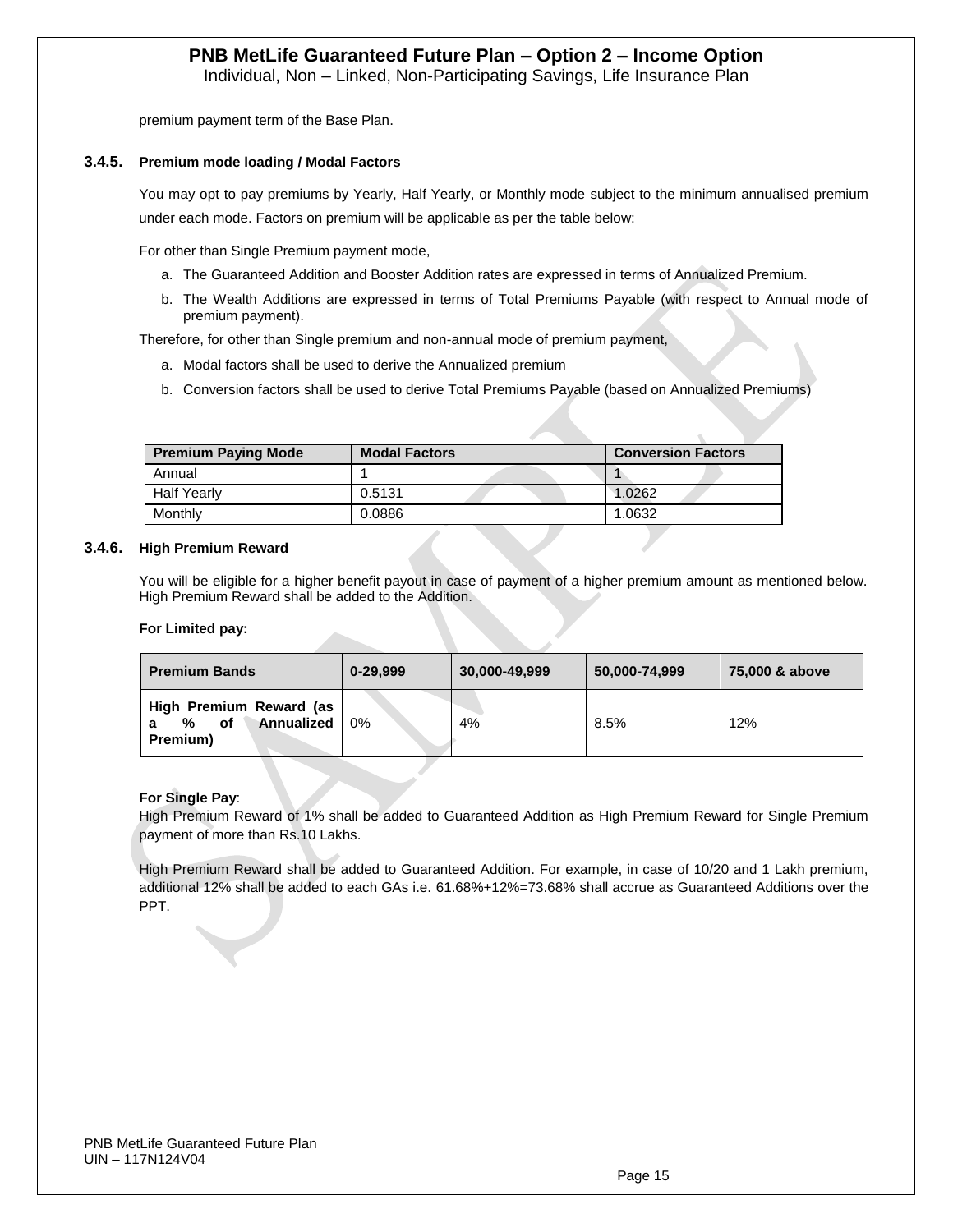### **4. Part D**

#### **Policy Servicing Conditions**

You are requested to refer to the Policy Servicing Conditions described below before making a request for Policy servicing to Us.

### **4.1. Free Look Period**

Please go through the terms and conditions of your Policy very carefully. If you have any objections to the terms and conditions of your Policy, you may cancel the Policy by giving a signed written notice to us within 15 days (30 days in case the Policy is sold to You through Distance Marketing) from the date of receiving your Policy, stating the reasons for your objection and you will be entitled to a refund of the premium paid, subject to a deduction of proportionate risk premium for the period of cover, stamp duty and/or the expenses incurred on medical examination (if any).

### **4.2. Policy loan**

After a Surrender Value has been acquired under the Policy and if the Policy is in In-force status, then We may permit You to take a loan under the Policy provided that:

- (a) The proposed loan amount does not exceed 90% of the Special Surrender Value at the end of the current Policy Year less any unpaid Premiums for that Policy Year and loan interest (if any) accrued to the end of that Policy Year;
- (b) The Policy is assigned to Us absolutely and without any conditions to the extent of the outstanding loan amount. It is understood and agreed that, subject to the provisions of Section 38 and 39 of the Insurance Act 1938, as amended from time to time, this assignment will cancel all nominations and other assignments in force at the time, to the extent of the outstanding loan and interest.
- **4.2.1** If a loan is granted to You, then it is agreed and understood that:
	- (a) You shall re-pay the loan in the manner and in the amounts specified by Us at the time of disbursement of the loan;
	- (b) The rate of interest to be charged on outstanding loan is taken as the 10 Year G-Sec rate as on 1st of April plus 250 basis points, rounded up to the nearest 50 basis points. However, under special circumstances where the prevailing 10 Year G-Sec rate is changing in excess of 200 basis points from the 10 Year G-Sec rate used for determining the existing interest rate; the company shall review the rate of interest based on the prevailing 10 Year G-Sec rate. Currently, the Company charges a rate of interest of 10% p.a. on outstanding policy loan. The Company shall review the formula for determining rate of interest to be charged on outstanding loan reserves the right to change this interest rate, subject to prior approval from IRDAI.
	- (c) Interest on the loan is due at the end of each Policy Year. If the interest amount is not received in full within 30 days of it becoming due, the interest amount will be added to the loan principal amount. The revised loan principal amount (as on the due date of the interest amount) will bear interest at the same rate as the original loan principal;
	- (d) You may take any additional loan under the Policy in accordance with this provision provided that the proposed loan amount and the existing loan principal cumulatively do not exceed 90% of the Special Surrender Value at the end of the current Policy Year less any unpaid Premiums for that Policy Year and loan interest (if any) accrued to the end of that Policy Year;
	- (e) If the Life Assured dies before all outstanding loan amounts have been received by Us, then We will deduct an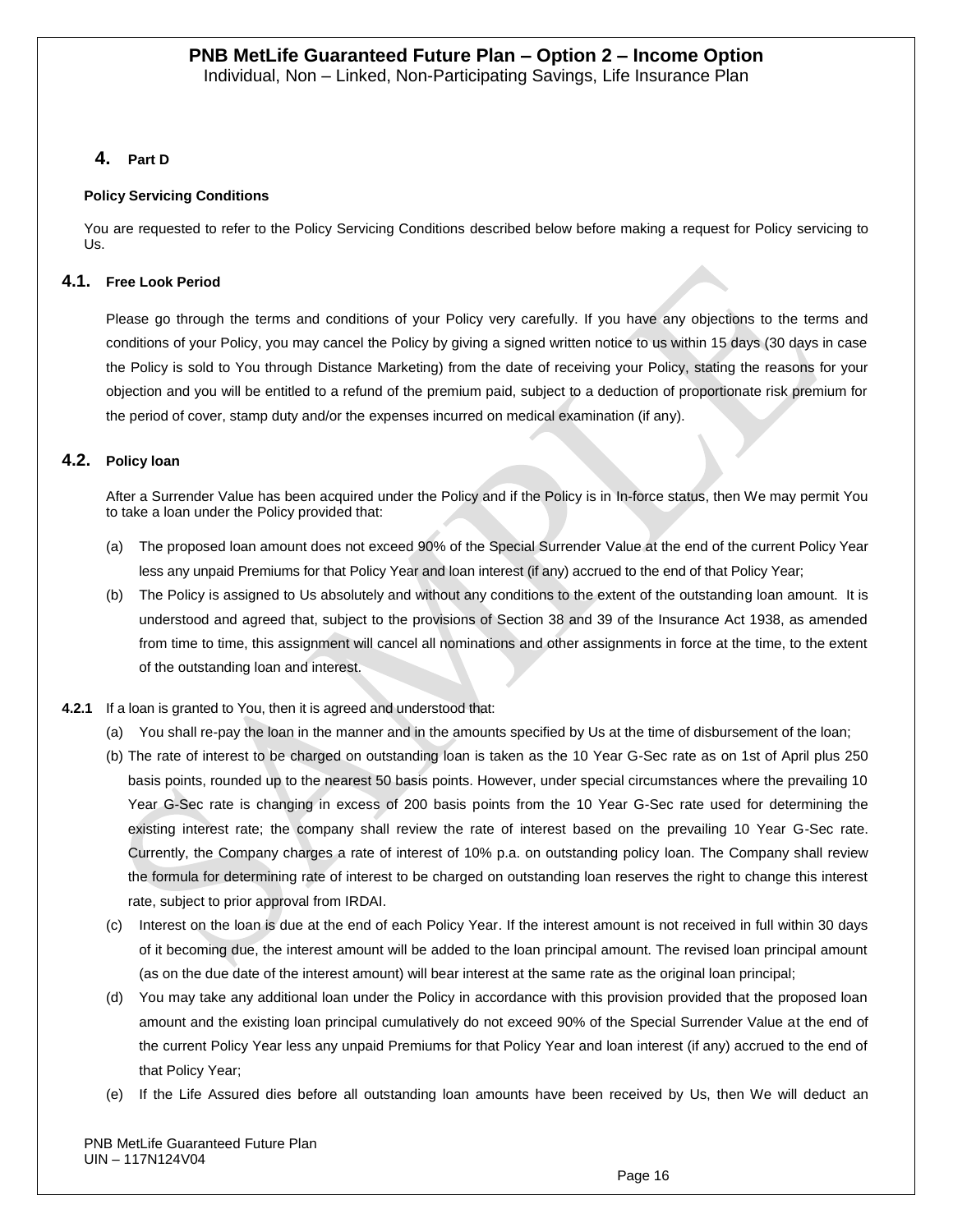Individual, Non – Linked, Non-Participating Savings, Life Insurance Plan

amount equal to the outstanding loan amount plus the interest due thereon from the Death Benefit payable under the Policy.

(f) If the outstanding loan amounts have not been received by Us by the Maturity Date, We will deduct an amount equal to the outstanding loan amount plus the interest due thereon from the Maturity Benefit payable under the Policy.

#### **4.3. Premium Discontinuance**

If you discontinue paying premium, your policy will be Lapsed or Paid-Up

#### **4.3.1 Lapse**

(a) If all due Installment Premiums for at least the first two consecutive Policy Years are not paid in full, the Policy lapses at the end of the Grace Period and the risk cover, and Rider benefits, if any, will cease immediately.

The lapsed Policy can be reinstated within the Revival Period. No benefits will be payable under the Policy if the Policy is not reinstated in accordance with the provisions stated in Part D.

#### **4.3.2 Reduced Paid-Up Value**

If a policy has acquired a non-zero surrender value and future due instalment premiums are not paid, the policyholder shall have the option to either surrender the policy or continue it as a paid up policy with reduced benefits.

If the policyholder does not surrender the policy and policy continues with reduced benefits following shall be payable:

| <b>Benefits</b>         | Payout                                                                                                                                                                                                        |  |  |  |  |  |  |  |
|-------------------------|---------------------------------------------------------------------------------------------------------------------------------------------------------------------------------------------------------------|--|--|--|--|--|--|--|
|                         | On death of Life assured, Paid-Up Sum Assured on death is payable as lump sum, where Paid-Up Sum<br>Assured on death is defined as higher of;                                                                 |  |  |  |  |  |  |  |
| Death Benefit           | Annualized Premium X Death Benefit Multiple X (t / n)<br>Paid-Up Basic sum assured, which is the absolute amount assured to be paid on death<br>105% of total premiums paid up to the date of death<br>Where; |  |  |  |  |  |  |  |
|                         | Paid-up Basic Sum Assured is defined as Basic Sum Assured X $(t/n)$ ; and                                                                                                                                     |  |  |  |  |  |  |  |
|                         | "t" refers the Number of Installment Premiums paid and "n" refers the Number of Installment<br>Premiums payable during the PPT.                                                                               |  |  |  |  |  |  |  |
|                         | Paid-up Sum Assured on Death shall not be less than Total Premiums Paid plus Accrued Guaranteed<br>Additions. The policy cover terminates with the payment of Paid-up Sum Assured on Death.                   |  |  |  |  |  |  |  |
| <b>Survival Benefit</b> | No survival benefit is payable if the policy is in Paid-Up status with reduced benefits.                                                                                                                      |  |  |  |  |  |  |  |
|                         | On Survival of Life Insured till Maturity Date, Reduced Paid-up Sum Assured on Maturity is payable as<br>lump sum at Maturity Date. Reduced Paid-up Sum Assured on Maturity is defined as:                    |  |  |  |  |  |  |  |
| <b>Maturity Benefit</b> | Accumulated Value of each Reduced Paid-up Guaranteed Income Payouts (if applicable) at compound<br>interest of 5% p.a. from their respective date of income payment till maturity date is payable as lumpsum; |  |  |  |  |  |  |  |
|                         | Where,                                                                                                                                                                                                        |  |  |  |  |  |  |  |
|                         | Reduced Paid-up Guaranteed Income Payout is defined as:                                                                                                                                                       |  |  |  |  |  |  |  |
|                         | (Total Premiums paid + Accrued Guaranteed Additions) / Number of Instalment Premiums payable                                                                                                                  |  |  |  |  |  |  |  |
|                         | The policy cover terminates with the payment of maturity benefit at maturity date.                                                                                                                            |  |  |  |  |  |  |  |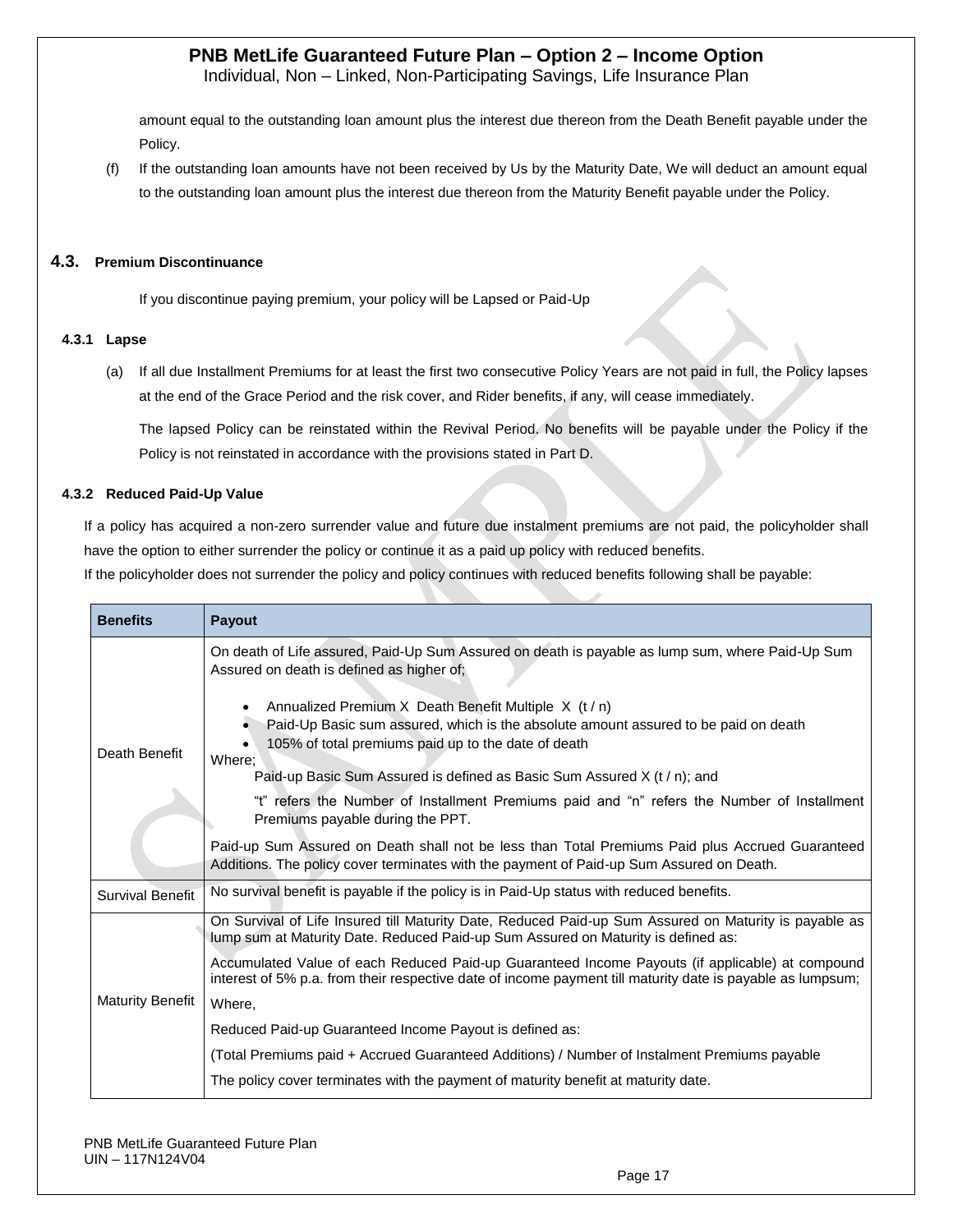Individual, Non – Linked, Non-Participating Savings, Life Insurance Plan

#### **4.4. Surrender**

If all due premiums have been paid for at least two consecutive years, the policy shall acquire a Guaranteed Surrender Value.

The policy will be terminated after payment of Surrender value. The Surrender value payable shall be higher of Guaranteed Surrender Value and Special Surrender Value as given below:

#### **Guaranteed Surrender Value:**

GSV = {GSV Factor multiplied by Total instalment premiums paid less survival benefits already paid , if applicable, till the date of Surrender}; subject to a minimum of zero.

The GSV Factors are as mentioned below:

#### **For Limited pay policies:**

| Policy Term-             | 12    | 13    | 14    | 15    | 16    | 17    | 18    | 19    | 20    | 21    | 22    | 23    | 24    | 25    | 26    | 27    | 28    | 29    | 30    | 31    | 32 <sub>2</sub> |
|--------------------------|-------|-------|-------|-------|-------|-------|-------|-------|-------|-------|-------|-------|-------|-------|-------|-------|-------|-------|-------|-------|-----------------|
| Policy Year of Surrender |       |       |       |       |       |       |       |       |       |       |       |       |       |       |       |       |       |       |       |       |                 |
|                          | 0.0%  | 0.0%  | 0.0%  | 0.0%  | 0.0%  | 0.0%  | 0.0%  | 0.0%  | 0.0%  | 0.0%  | 0.0%  | 0.0%  | 0.0%  | 0.0%  | 0.0%  | 0.0%  | 0.0%  | 0.0%  | 0.0%  | 0.0%  | 0.0%            |
| $\overline{2}$           | 30.0% | 30.0% | 30.0% | 30.0% | 30.0% | 30.0% | 30.0% | 30.0% | 30.0% | 30.0% | 30.0% | 30.0% | 30.0% | 30.0% | 30.0% | 30.0% | 30.0% | 30.0% | 30.0% | 30.0% | 30.0%           |
| $\overline{\mathbf{3}}$  | 35.0% | 35.0% | 35.0% | 35.0% | 35.0% | 35.0% | 35.0% | 35.0% | 35.0% | 35.0% | 35.0% | 35.0% | 35.0% | 35.0% | 35.0% | 35.0% | 35.0% | 35.0% | 35.0% | 35.0% | 35.0%           |
|                          | 50.0% | 50.0% | 50.0% | 50.0% | 50.0% | 50.0% | 50.0% | 50.0% | 50.0% | 50.0% | 50.0% | 50.0% | 50.0% | 50.0% | 50.0% | 50.0% | 50.0% | 50.0% | 50.0% | 50.0% | 50.0%           |
| 5                        | 50.0% | 50.0% | 50.0% | 50.0% | 50.0% | 50.0% | 50.0% | 50.0% | 50.0% | 50.0% | 50.0% | 50.0% | 50.0% | 50.0% | 50.0% | 50.0% | 50.0% | 50.0% | 50.0% | 50.0% | 50.0%           |
|                          | 50.0% | 50.0% | 50.0% | 50.0% | 50.0% | 50.0% | 50.0% | 50.0% | 50.0% | 50.0% | 50.0% | 50.0% | 50.0% | 50.0% | 50.0% | 50.0% | 50.0% | 50.0% | 50.0% | 50.0% | 50.0%           |
|                          | 50.0% | 50.0% | 50.0% | 50.0% | 50.0% | 50.0% | 50.0% | 50.0% | 50.0% | 50.0% | 50.0% | 50.0% | 50.0% | 50.0% | 50.0% | 50.0% | 50.0% | 50.0% | 50.0% | 50.0% | 50.0%           |
| 8                        | 60.0% | 58.0% | 56.7% | 55.7% | 55.0% | 54.4% | 54.0% | 53.6% | 53.3% | 53.1% | 52.9% | 52.7% | 52.5% | 52.4% | 52.2% | 52.1% | 52.0% | 51.9% | 51.8% | 51.7% | 51.7%           |
| 9                        | 70.0% | 66.0% | 63.3% | 61.4% | 60.0% | 58.9% | 58.0% | 57.3% | 56.7% | 56.2% | 55.7% | 55.3% | 55.0% | 54.7% | 54.4% | 54.2% | 54.0% | 53.8% | 53.6% | 53.5% | 53.3%           |
| 10                       | 80.0% | 74.0% | 70.0% | 67.1% | 65.0% | 63.3% | 62.0% | 60.9% | 60.0% | 59.2% | 58.6% | 58.0% | 57.5% | 57.1% | 56.7% | 56.3% | 56.0% | 55.7% | 55.5% | 55.2% | 55.0%           |
| 11                       | 90.0% | 82.0% | 76.7% | 72.9% | 70.0% | 67.8% | 66.0% | 64.5% | 63.3% | 62.3% | 61.4% | 60.7% | 60.0% | 59.4% | 58.9% | 58.4% | 58.0% | 57.6% | 57.3% | 57.0% | 56.7%           |
| 12                       | 90.0% | 90.0% | 83.3% | 78.6% | 75.0% | 72.2% | 70.0% | 68.2% | 66.7% | 65.4% | 64.3% | 63.3% | 62.5% | 61.8% | 61.1% | 60.5% | 60.0% | 59.5% | 59.1% | 58.7% | 58.3%           |
| 13                       | 0.0%  | 90.0% | 90.0% | 84.3% | 80.0% | 76.7% | 74.0% | 71.8% | 70.0% | 68.5% | 67.1% | 66.0% | 65.0% | 64.1% | 63.3% | 62.6% | 62.0% | 61.4% | 60.9% | 60.4% | 60.0%           |
| 14                       | 0.0%  | 0.0%  | 90.0% | 90.0% | 85.0% | 81.1% | 78.0% | 75.5% | 73.3% | 71.5% | 70.0% | 68.7% | 67.5% | 66.5% | 65.6% | 64.7% | 64.0% | 63.3% | 62.7% | 62.2% | 61.7%           |
| 15                       | 0.0%  | 0.0%  | 0.0%  | 90.0% | 90.0% | 85.6% | 82.0% | 79.1% | 76.7% | 74.6% | 72.9% | 71.3% | 70.0% | 68.8% | 67.8% | 66.8% | 66.0% | 65.2% | 64.5% | 63.9% | 63.3%           |
| 16                       | 0.0%  | 0.0%  | 0.0%  | 0.0%  | 90.0% | 90.0% | 86.0% | 82.7% | 80.0% | 77.7% | 75.7% | 74.0% | 72.5% | 71.2% | 70.0% | 68.9% | 68.0% | 67.1% | 66.4% | 65.7% | 65.0%           |
| 17                       | 0.0%  | 0.0%  | 0.0%  | 0.0%  | 0.0%  | 90.0% | 90.0% | 86.4% | 83.3% | 80.8% | 78.6% | 76.7% | 75.0% | 73.5% | 72.2% | 71.1% | 70.0% | 69.0% | 68.2% | 67.4% | 66.7%           |
| 18                       | 0.0%  | 0.0%  | 0.0%  | 0.0%  | 0.0%  | 0.0%  | 90.0% | 90.0% | 86.7% | 83.8% | 81.4% | 79.3% | 77.5% | 75.9% | 74.4% | 73.2% | 72.0% | 71.0% | 70.0% | 69.1% | 68.3%           |
| 19                       | 0.0%  | 0.0%  | 0.0%  | 0.0%  | 0.0%  | 0.0%  | 0.0%  | 90.0% | 90.0% | 86.9% | 84.3% | 82.0% | 80.0% | 78.2% | 76.7% | 75.3% | 74.0% | 72.9% | 71.8% | 70.9% | 70.0%           |
| 20                       | 0.0%  | 0.0%  | 0.0%  | 0.0%  | 0.0%  | 0.0%  | 0.0%  | 0.0%  | 90.0% | 90.0% | 87.1% | 84.7% | 82.5% | 80.6% | 78.9% | 77.4% | 76.0% | 74.8% | 73.6% | 72.6% | 71.7%           |
| 21                       | 0.0%  | 0.0%  | 0.0%  | 0.0%  | 0.0%  | 0.0%  | 0.0%  | 0.0%  | 0.0%  | 90.0% | 90.0% | 87.3% | 85.0% | 82.9% | 81.1% | 79.5% | 78.0% | 76.7% | 75.5% | 74.3% | 73.3%           |
| 22                       | 0.0%  | 0.0%  | 0.0%  | 0.0%  | 0.0%  | 0.0%  | 0.0%  | 0.0%  | 0.0%  | 0.0%  | 90.0% | 90.0% | 87.5% | 85.3% | 83.3% | 81.6% | 80.0% | 78.6% | 77.3% | 76.1% | 75.0%           |
| 23                       | 0.0%  | 0.0%  | 0.0%  | 0.0%  | 0.0%  | 0.0%  | 0.0%  | 0.0%  | 0.0%  | 0.0%  | 0.0%  | 90.0% | 90.0% | 87.6% | 85.6% | 83.7% | 82.0% | 80.5% | 79.1% | 77.8% | 76.7%           |
| 24                       | 0.0%  | 0.0%  | 0.0%  | 0.0%  | 0.0%  | 0.0%  | 0.0%  | 0.0%  | 0.0%  | 0.0%  | 0.0%  | 0.0%  | 90.0% | 90.0% | 87.8% | 85.8% | 84.0% | 82.4% | 80.9% | 79.6% | 78.3%           |
| 25                       | 0.0%  | 0.0%  | 0.0%  | 0.0%  | 0.0%  | 0.0%  | 0.0%  | 0.0%  | 0.0%  | 0.0%  | 0.0%  | 0.0%  | 0.0%  | 90.0% | 90.0% | 87.9% | 86.0% | 84.3% | 82.7% | 81.3% | 80.0%           |
| 26                       | 0.0%  | 0.0%  | 0.0%  | 0.0%  | 0.0%  | 0.0%  | 0.0%  | 0.0%  | 0.0%  | 0.0%  | 0.0%  | 0.0%  | 0.0%  | 0.0%  | 90.0% | 90.0% | 88.0% | 86.2% | 84.5% | 83.0% | 81.7%           |
| 27                       | 0.0%  | 0.0%  | 0.0%  | 0.0%  | 0.0%  | 0.0%  | 0.0%  | 0.0%  | 0.0%  | 0.0%  | 0.0%  | 0.0%  | 0.0%  | 0.0%  | 0.0%  | 90.0% | 90.0% | 88.1% | 86.4% | 84.8% | 83.3%           |
| 28                       | 0.0%  | 0.0%  | 0.0%  | 0.0%  | 0.0%  | 0.0%  | 0.0%  | 0.0%  | 0.0%  | 0.0%  | 0.0%  | 0.0%  | 0.0%  | 0.0%  | 0.0%  | 0.0%  | 90.0% | 90.0% | 88.2% | 86.5% | 85.0%           |
| 29                       | 0.0%  | 0.0%  | 0.0%  | 0.0%  | 0.0%  | 0.0%  | 0.0%  | 0.0%  | 0.0%  | 0.0%  | 0.0%  | 0.0%  | 0.0%  | 0.0%  | 0.0%  | 0.0%  | 0.0%  | 90.0% | 90.0% | 88.3% | 86.7%           |
| 30                       | 0.0%  | 0.0%  | 0.0%  | 0.0%  | 0.0%  | 0.0%  | 0.0%  | 0.0%  | 0.0%  | 0.0%  | 0.0%  | 0.0%  | 0.0%  | 0.0%  | 0.0%  | 0.0%  | 0.0%  | 0.0%  | 90.0% | 90.0% | 88.3%           |
| 31                       | 0.0%  | 0.0%  | 0.0%  | 0.0%  | 0.0%  | 0.0%  | 0.0%  | 0.0%  | 0.0%  | 0.0%  | 0.0%  | 0.0%  | 0.0%  | 0.0%  | 0.0%  | 0.0%  | 0.0%  | 0.0%  | 0.0%  | 90.0% | 90.0%           |
| 32                       | 0.0%  | 0.0%  | 0.0%  | 0.0%  | 0.0%  | 0.0%  | 0.0%  | 0.0%  | 0.0%  | 0.0%  | 0.0%  | 0.0%  | 0.0%  | 0.0%  | 0.0%  | 0.0%  | 0.0%  | 0.0%  | 0.0%  | 0.0%  | 90.0%           |

#### **For Single pay policies:**

| <b>Policy Year of Surrender</b>                 |       |       |       |       |       |       |       |       |       |       |       | И     |       |       |       |       |       |       | 19    | 20 <sub>1</sub> | - 20  |
|-------------------------------------------------|-------|-------|-------|-------|-------|-------|-------|-------|-------|-------|-------|-------|-------|-------|-------|-------|-------|-------|-------|-----------------|-------|
| <b>GSV Rates</b>                                | 75.0% | 75.0% | 75.0% | 90.0% | 90.0% | 90.0% | 90.0% | 90.0% | 90.0% | 90.0% | 90.0% | 90.0% | 90.0% | 90.0% | 90.0% | 90.0% | 90.0% | 90.0% | 90.0% | 90.0%           | 90.0% |
| <b>Surrender Value (SSV):</b><br><b>Special</b> |       |       |       |       |       |       |       |       |       |       |       |       |       |       |       |       |       |       |       |                 |       |

The SSV shall be equal to the GSV in policy years 2, 3 , 4 and 5 . From the 6th policy year onwards, SSV will be computed as described below. Special Surrender Value is the surrender value specified by Us on receipt of a request for surrender and shall be calculated on the following approach using Special Surrender Value Factors:

SSV = {Reduced Paid-up Sum Assured on Maturity x SSV Factor less Guaranteed Income Payouts already paid, if applicable, till the date of Surrender}; subject to a minimum of zero.

Where,

Reduced Paid-up Sum Assured on Maturity = {Total Premiums Paid plus Accrued Guaranteed Additions plus Accrued Wealth Additions (if applicable)} till the date of Surrender

SSV is not guaranteed and the Company can change these SSV factors at any time during the term of the policy, subject to prior approval from IRDAI.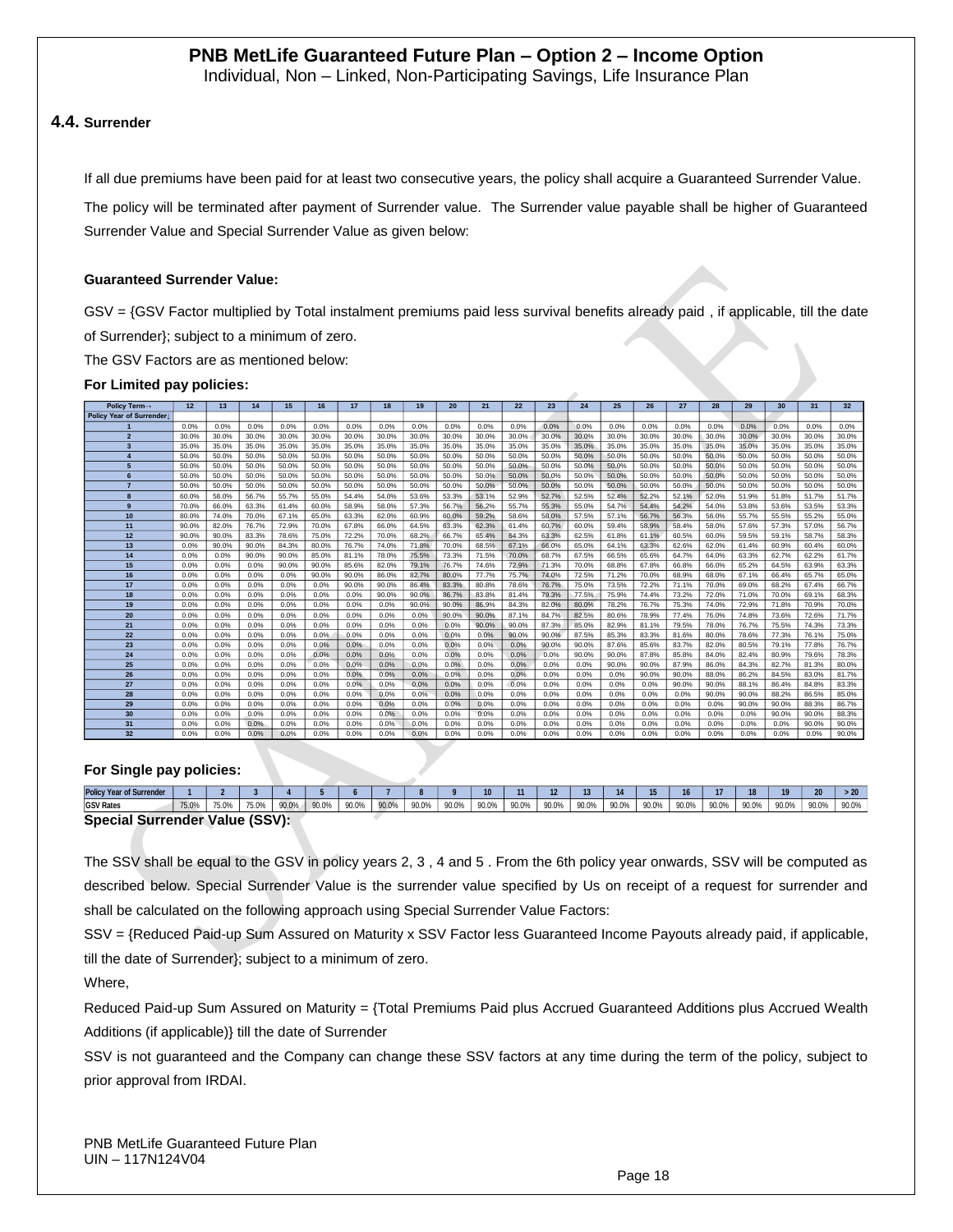Individual, Non – Linked, Non-Participating Savings, Life Insurance Plan

#### **4.5. Policy Revival**

A Policy that has Lapsed or that has been converted to a Paid-up Policy in accordance with Section 4.4 may be revived during the Revival Period by giving Us written notice to revive the Policy, provided that:

A policy in lapsed or reduced paid-up condition can be revived during the revival period by paying the arrears of installment premiums along with interest at prevailing rate of interest, if any.

The Company may change this interest rate from time to time. Currently, the Company charges 8.00% p.a. interest on revivals.

The rate of interest is calculated as the 10 Year G-Sec rate as on 1st of April plus 50 basis points, rounded up to the nearest 50 basis points. The Company will review the rate on an annual basis in April based on the prevailing 10 Year G-Sec rate. However, under special circumstances where the prevailing 10 Year G-Sec rate is changing in excess of 200 basis points from the G-Sec rate used for calculating the current interest rate, the company shall review the interest rate based on the prevailing 10 Year G-Sec rate.

This formula will be reviewed annually and only altered subject to prior approval of IRDA of India.

The revival of the policy will be subject to Board approved underwriting Policy. A surrendered Policy cannot be revived.

The Company may revive the lapsed policy by imposing such extra premium as it deems fit as per the Board approved underwriting policy.

In the event of revival of the policy as per terms and conditions stated above, Guaranteed Additions and Booster Additions (if applicable) corresponding to all the installment premiums paid on revival shall accrue in the policy as if the policy had continued without any break.

Process as stated herein shall be followed with respect to benefit payouts:

Revival during PPT: All benefit payouts shall be made when due as if the policy had continued without any break. Revival after PPT: Sum of all Guaranteed Income Payouts (if any) payable during the period for which the policy was in reduced paid-up status shall be accumulated at 5% interest rate and will be paid as lumpsum upon revival of the policy. The other benefits which fall due subsequently in the policy tenure shall be paid as and when due.

#### **4.6. Termination of the Policy**

The Policy will be terminated on the earliest of the following:

- a. Cancellation during Free-look period.
- b. The date of payment of Surrender Value.
- c. At the expiry of the Revival Period, if the Policy has not been revived and provided the said Policy has not been converted into a Reduced Paid-Up Policy in accordance with clause 4.3.2
- d. On payment of the Death Benefit or Maturity Benefit, whichever applicable.
- e. On return of eligible premium/surrender value under suicide clause.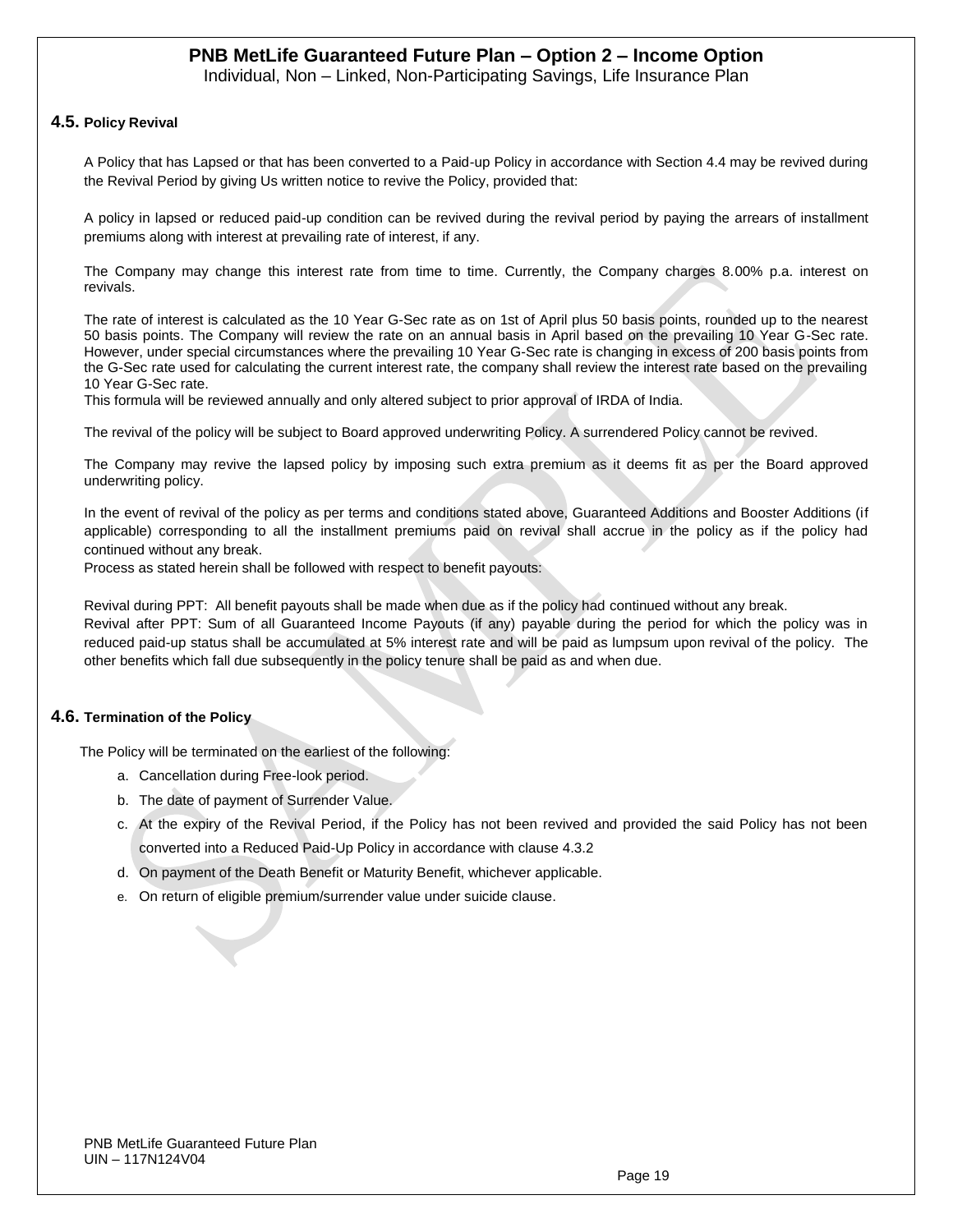Individual, Non – Linked, Non-Participating ,Savings, Life Insurance Plan

**5. Part E**

**Not applicable**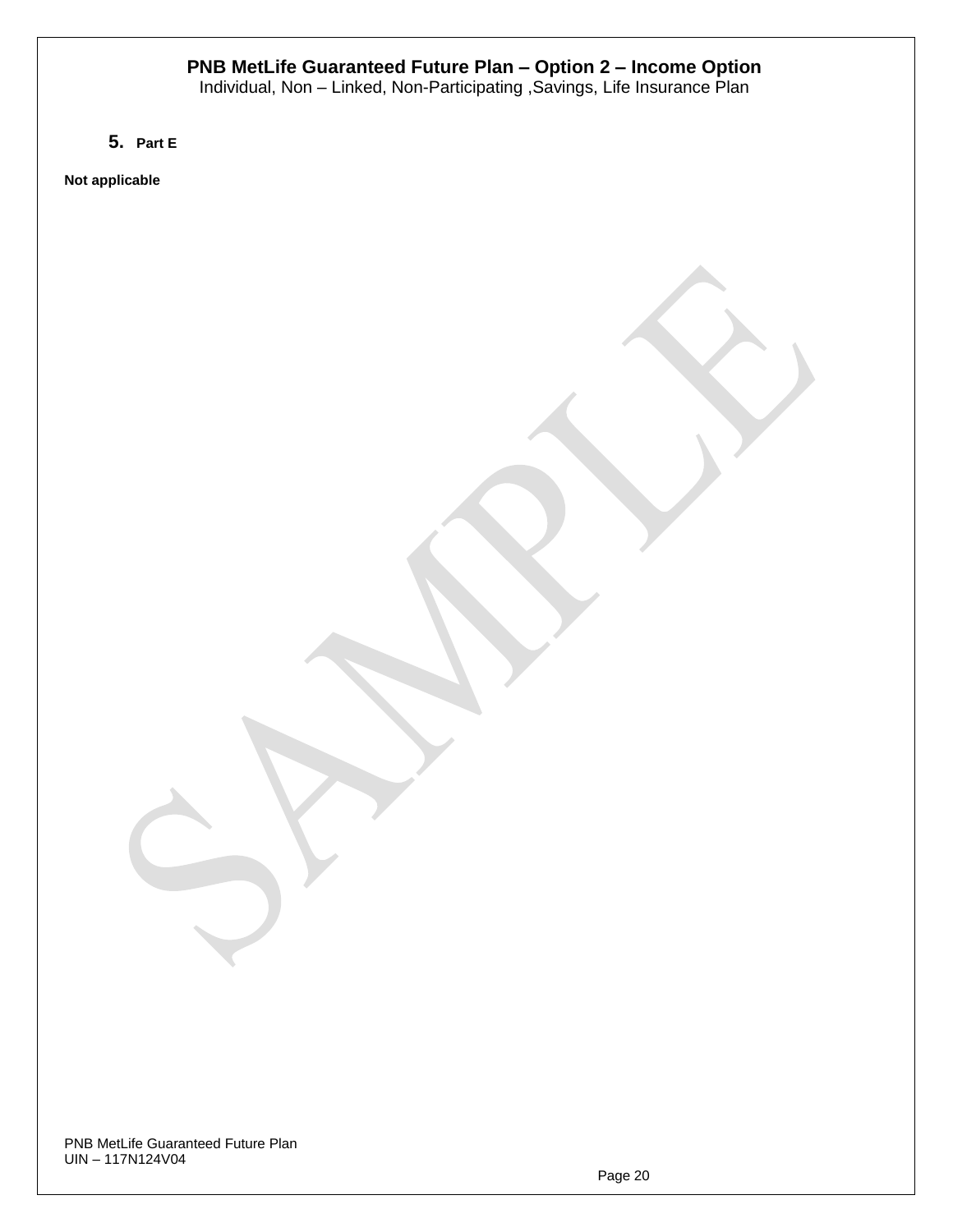### **6. Part F**

#### **General Terms & Conditions**

The following general terms and conditions are applicable to your Policy. If you wish to change the nomination or assign the Policy or update your/Nominee's address or other contact details in our records, you should do so only through the forms prescribed by us for these purposes. These forms are available at our offices or may be obtained from your financial advisor or can be downloaded from our website [www.pnbmetlife.com](http://www.pnbmetlife.com/)

#### **6.1. Nomination**

Nomination should be in accordance with provisions of Section 39 of the Insurance Act 1938 as amended from time to time. A Leaflet containing the simplified version of the provisions of Section 39 is enclosed as Annexure A to this Policy for your reference. Nomination of this Policy is not applicable if the Policy has been executed under Section 6 of the Married Women's Property Act 1874

#### **6.2. Assignment**

Assignment should be in accordance with provisions of Section 38 of the Insurance Act 1938 as amended from time to time. A Leaflet containing the simplified version of the provisions of Section 38 is enclosed as Annexure A to this Policy for your reference. Assignment of this Policy is not applicable if the Policy has been executed under Section 6 of the Married Women's Property Act 1874.

#### **6.3. Claims Procedure**

We will not be obliged to make any payment of the Death Benefit unless and until we have received all of the information and documentation we request, including but not limited to:

- a. The original Policy document;
- b. The claim form prescribed by us, duly completed;
- c. The official death certificate issued by a competent governmental authority
- d. First Information Report, police inquest report and a post-mortem report where the Life Assured's death is due to an unnatural cause;
- e. Proof of title to the Policy where applicable;
- f. Nominee/Appointee/legal heir identification and address proof as per regulatory requirements.
- g. The discharge voucher prescribed by Us, duly completed

#### **6.4. Maturity Benefit Payout Procedure**

We will not be obliged to make any payment of the Maturity Benefit unless and until we have received all of the information and documentation we request, including but not limited to:

- a. The original Policy document;
- b. The duly completed claim form prescribed by us.
- c. The duly completed discharge voucher prescribed by us.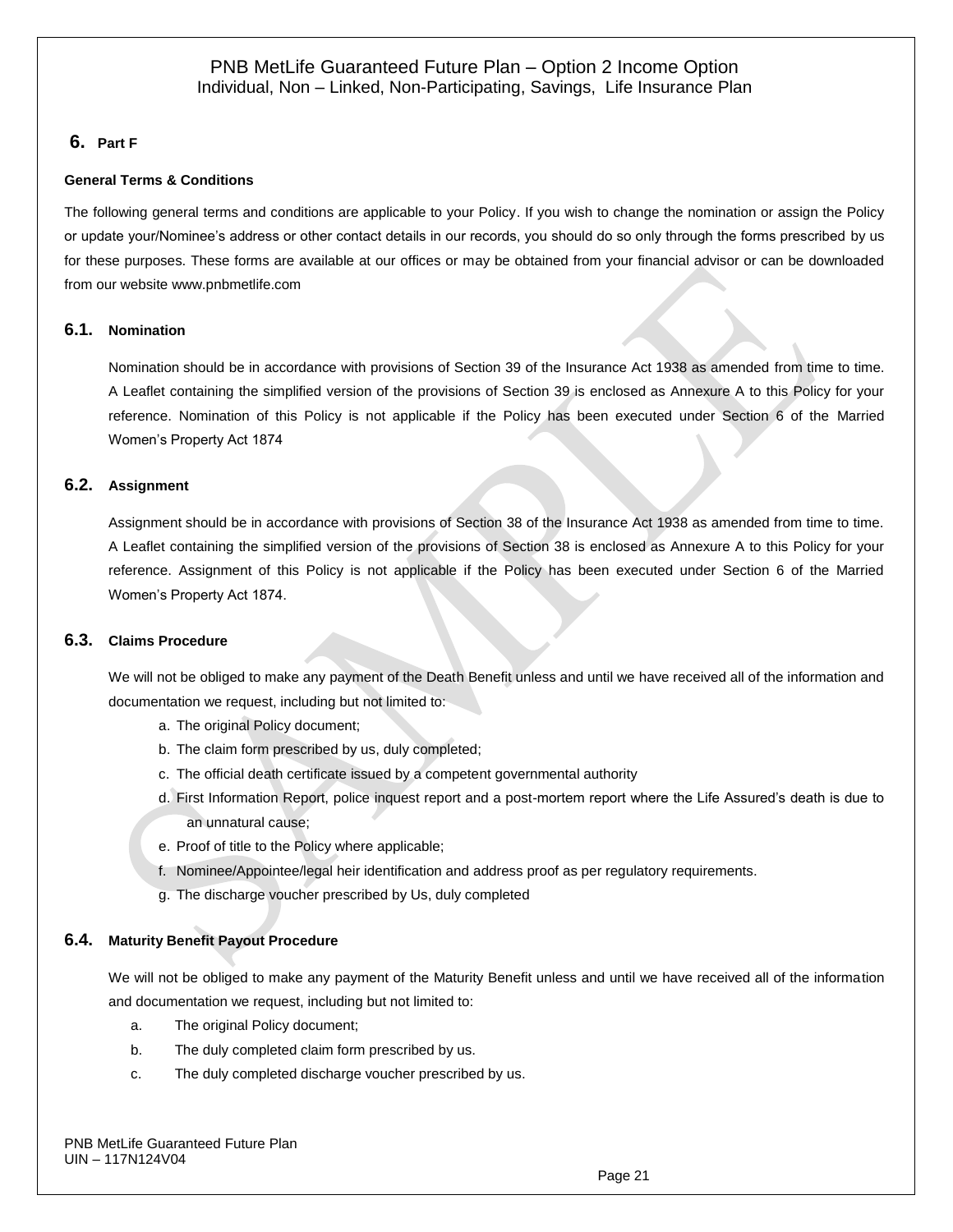#### **6.5. Taxation**

The tax benefits on the Policy shall be as per the prevailing tax laws in India and amendments thereto from time to time. In respect of any payment made or to be made under or in relation to this Policy, we will deduct or charge or recover taxes including service tax and other levies as applicable at such rates as notified by the government or such other body authorized by the government from time to time. Tax laws are subject to change.

#### **6.6. Currency & Place of Payment**

All amounts payable either to or by us will be paid in the currency shown in the Schedule.

#### **6.7. Fraud and Misstatement**

Fraud and Misstatement would be dealt with in accordance with provisions of Section 45 of the Insurance Act 1938 as amended from time to time. A Leaflet containing the simplified version of the provisions of Section 45 is enclosed in Annexure A for Your reference.

### **6.8. Exclusions**

#### **6.8.1. Suicide Exclusion**

If the Life Assured's death is due to suicide within Twelve months from the Date of Commencement of Risk or from the Date of Revival of the Policy as applicable, the Nominee of the Policyholder shall be entitled to receive at least 80% of the Total Premium Paid and received by Us till the date of death of the Life Assured or Surrender Value available as on the date of death of the Life Assured, whichever is higher, provided the Policy is in Inforce status. We shall not be liable to pay any interest on this amount.

6.8.2. **Waiting Period for policies sourced through POSP:** For policies sourced through Point of Sales Persons (POSP), a Waiting Period of 90 days will be applicable from date of acceptance of risk (date of commencement as shown in policy schedule). In the event of death within Waiting Period, 100% of Total Premiums Paid shall be payable to the nominee. The Waiting period will not be applicable in case of Accidental death.

### **6.9. Proof of Age**

Subject to Section 45 of the Insurance Act 1938, as amended from time to time if the actual age of the Life Assured differs from the Age stated in the Application then:

- a. If the actual age of Life Assured proves to be higher than what is stated in the Application, the Basic Sum Assured will be adjusted to that which would have been purchased by the amount of premium paid, had the age been correctly stated. The Policy will continue to be in force;
- b. If the actual age proves to be lower than what is stated in the Application, the premium paid in excess will be refunded to you without interest or may be adjusted towards future premium. The Policy will continue to be in force.
- c. If the Life Assured's actual age is such that it would have made him/her ineligible for the insurance cover stated in the Policy, we reserve the right to take such action as may be deemed appropriate including cancellation of the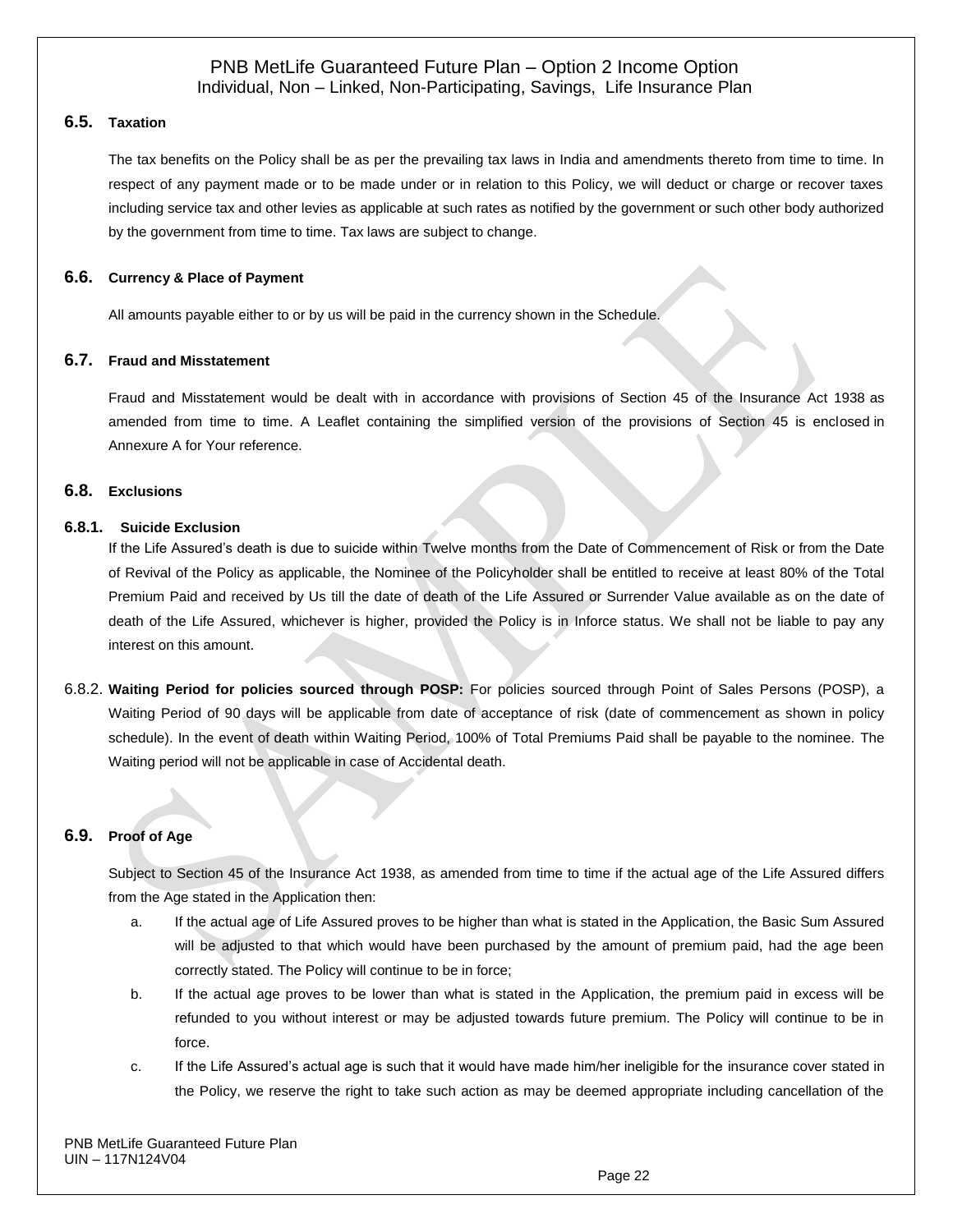Policy upon payment of the Surrender Value.

#### **6.10. Vesting on attaining age of majority**

If the Policy has been issued on the life of a minor, the Policy will automatically vest in him/her on his/her attaining majority (eighteen years) and thereafter the Life Assured would be the Policyholder and the Company shall enter into all correspondence directly with him. Any assignment or nomination of the Policy contrary to this provision would be null and void against the Us.

#### **6.11. Loss of the Policy Document**

If the Policy is lost or destroyed, you may make a written request for a duplicate Policy which we will issue duly endorsed to show that it is in place of the original document. Upon the issue of a duplicate Policy, the original will cease to have any legal force or effect.

#### **6.12. Policyholder's Rights**

To exercise Your rights or options, under this Policy, You should follow the procedures stated in this Policy. If You want to change Your Nominee, change an address or exercise any other options under the Policy, you shall do so only using the forms prescribed for each purpose which are available with Your financial advisor, from Our local office or can be downloaded from our website [www.pnbmetlife.com.](http://www.pnbmetlife.com/)

#### **6.13. Travel, Residence & Occupation**

This Policy does not impose any restrictions as to travel and residence. This Policy does not impose any restrictions as to occupation.

#### **6.14. Governing Law & Jurisdiction**

The terms and conditions of the Policy shall be governed by and be interpreted in accordance with Indian law and all disputes and differences arising under or in relation to the Policy shall be subject to the sole and exclusive jurisdiction of the jurisdictional courts in India.

#### **6.15. Our Address for Communication**

All notices and communications in respect of this Policy shall be addressed to us at the following address: **PNB MetLife India Insurance Co. Ltd, Unit No. 101, First Floor, Techniplex I, Techniplex Complex, Off Veer Savarkar Flyover, S.V. Road, Goregaon (West), Mumbai – 400 062, Maharashtra**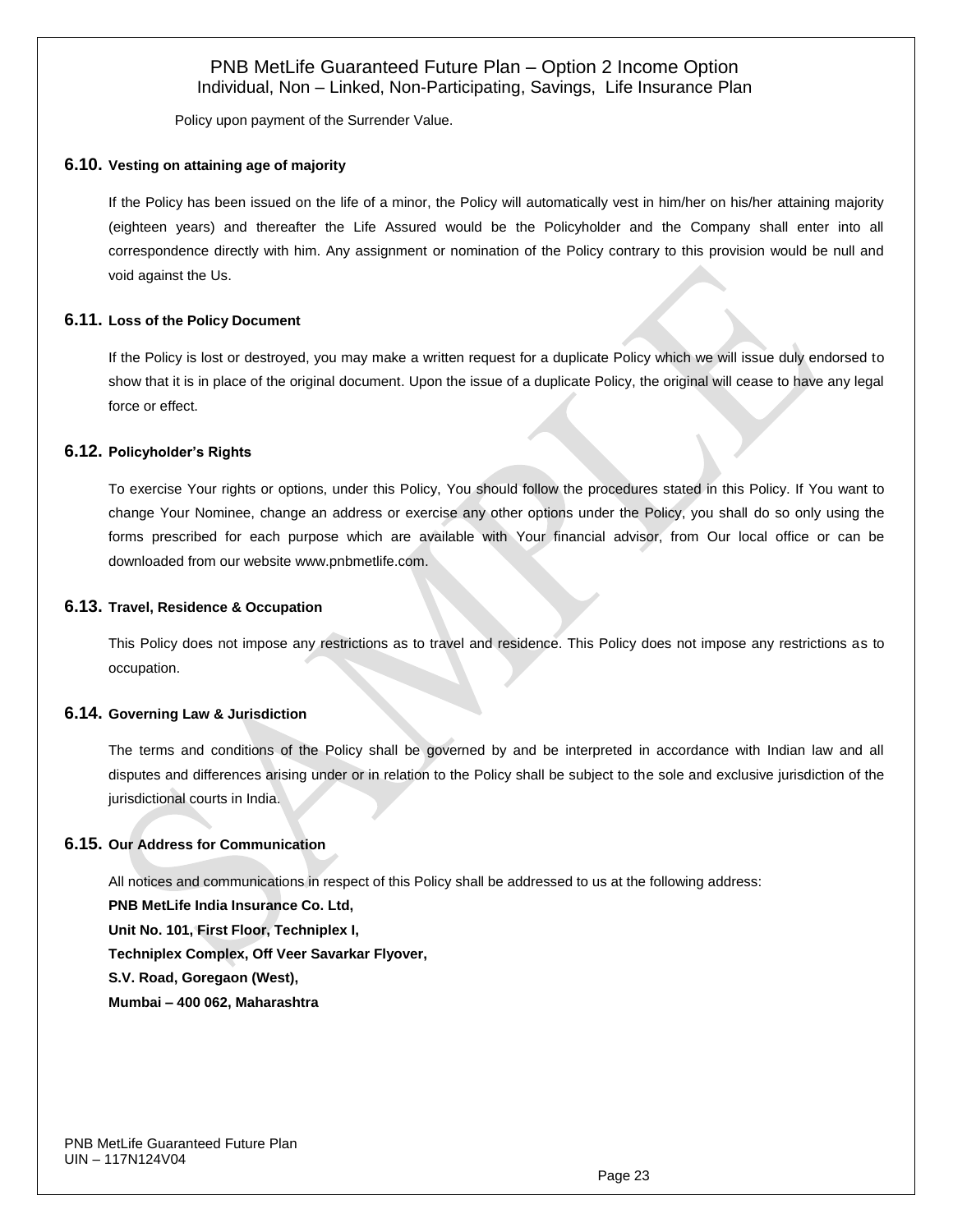# **7. Part G**

#### **GRIEVANCE REDRESSAL MECHANISM & OMBUDSMAN DETAILS**

#### **7.1. Grievance Redressal Mechanism**

In case You have any query or complaint or grievance, You may approach Our office at the following address:

#### **Level 1**

For any complaint/grievance, approach any of Our following touch points:

- Call 1800-425-69-69 (Toll free) or 080-26502244
- **Email a[t india\\_grievancecell@pnbmetlife.co.in](mailto:india_grievancecell@pnbmetlife.co.in)**
- Write to

**Customer Service Department,** 

**1st Floor, Techniplex -1, Techniplex Complex, Off Veer Savarkar Flyover, Goregaon (West), Mumbai – 400062. Phone: +91-22-41790000, Fax: +91-22-41790203**

- **Online through Our website [www.pnbmetlife.com](http://www.pnbmetlife.com/)**
- Our nearest PNB MetLife branch across the country

#### **Level 2:**

In case not satisfied with the resolution provided by the above touch points, or have not received any response within 10 days, You may

- Write to Our Grievance Redressal Officer at [gro@pnbmetlife.co.in](mailto:gro@pnbmetlife.co.in) or
- Send a letter to

**PNB MetLife India Insurance Co. Ltd, Platinum Towers, 4th Floor, Sohna Road,** 

**Sector - 47, Gurgaon – 122002**

Please address Your queries or complaints to our customer services department, and Your grievances to our grievance redressal officer on the address referred above, who are authorized to review Your queries or complaints or grievances and address the same. Please note that only an officer duly authorized by Us has the authority to resolve Your queries or complaints or grievances. We shall in no way be responsible, or liable, or bound by, any replies or communications or undertakings, given by or received from, any financial advisor or any employee who was involved in selling You this Policy.

#### **Level 3:**

If You are not satisfied with the response or do not receive a response from Us within fifteen (15) days, You may approach the IRDAI Grievance Cell Centre (IGCC) on the following contact details:

- Online : You can register Your complaint online at [http://www.igms.irda.gov.in](http://www.igms.irda.gov.in/)
- By Post : You can write or fax Your complaints to

**Consumer Consumer Consumer Consumer Affairs** Affairs Affairs Affairs Affairs Department **Insurance Regulatory and Development Authority of India Sy No. 115/1, Financial District, Nanakramguda, Gachibowli, Hyderabad – 500032, Telangana**

• By E-mail : E-mail ID[: complaints@irdai.gov.in](mailto:complaints@irdai.gov.in)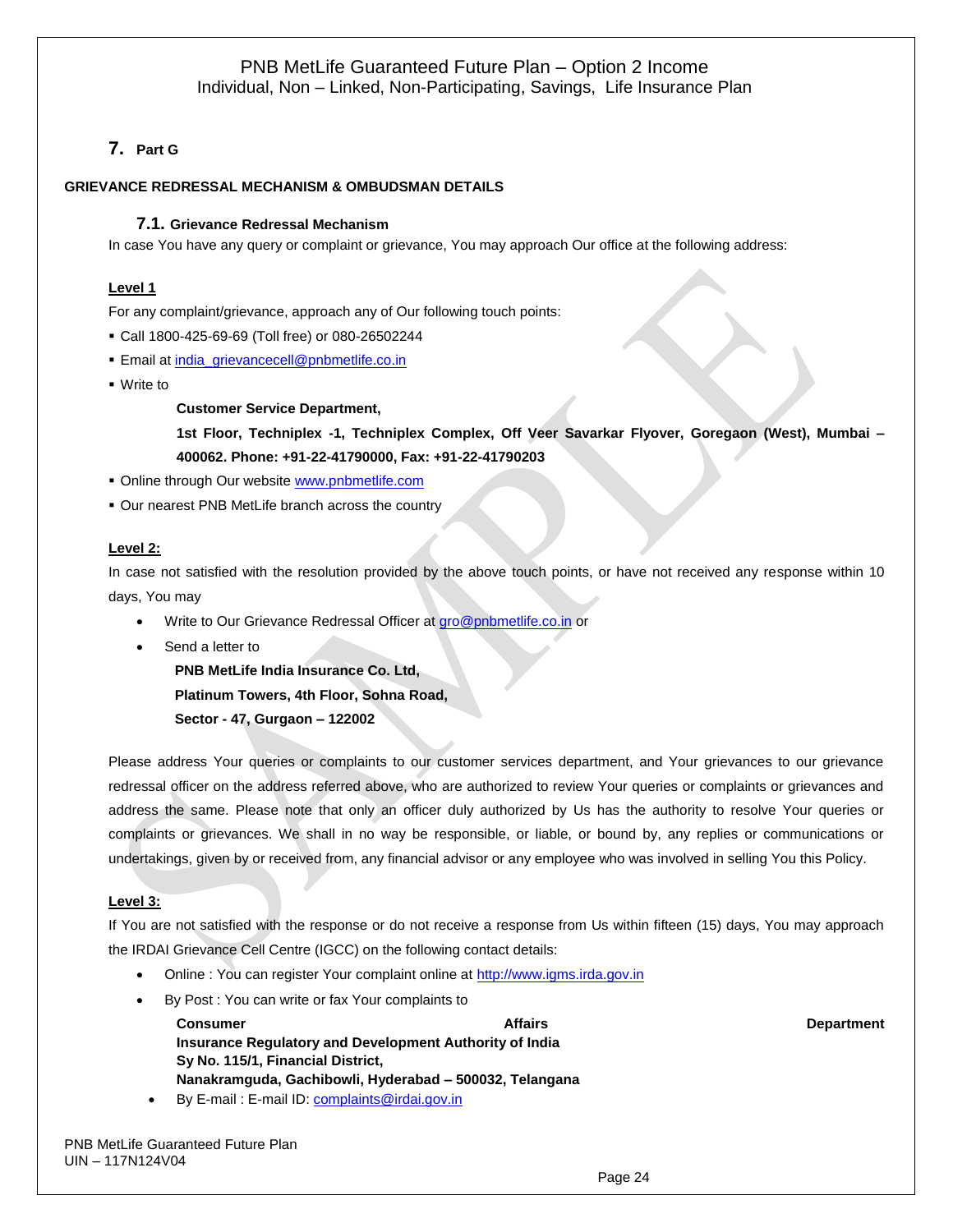• By Phone : 1800 4254 732

In case You are not satisfied with the decision/resolution, You may approach the Insurance Ombudsman at the address in the list of Ombudsman below, if Your grievance pertains to:

- Insurance claim that has been rejected or dispute of a claim on legal construction of the Policy;
- Delay in settlement of claim;
- any partial or total repudiation of claims by Us;
- Dispute with regard to premium; or
- Misrepresentation of terms and conditions of the Policy;
- Policy servicing related grievances against Us or Our agent/intermediary;
- Issuance of Policy in non-conformity with the proposal form;
- Non-issuance of the Policy after receipt of premium;or
- Any other matter resulting from the violation of provisions of the Insurance Act, 1938 as amended from time to time or the Regulations, circulars, guidelines or instructions issued by the IRDA of India from time to time or the terms and conditions of the Policy, in so far as they relate to issues mentioned above.
- 1) The complaint should be made in writing duly signed by You, Nominee, Assignee or by Your legal heirs with full name, address and contact information of the complainant, the details of our branch or office against whom the complaint is made, the facts giving rise to the complaint, supported by documents, the nature and extent of the loss caused to the complainant and the relief sought from the Insurance Ombudsman. Per Rule 14(3) of the Insurance Ombudsman Rules, 2017 (Rules), a complaint to the Insurance Ombudsman can be made if the complainant makes a written representation to the Insurer and either the Insurer rejected the complaint or the complainant did not receive any reply within one month after the Insurer received the complaint, or the complainant is not satisfied with the reply given to him by the Insurer. Further, such a complaint to the Insurance Ombudsman can be made and filed, within one year
	- after the order of the Insurer rejecting the representation is received; or
	- after receipt of decision of the Insurer which is not to the satisfaction of the complainant;
	- after expiry of a period of one month from the date of sending the written representation to the Insurer if the Insurer fails to furnish reply to the complainant.
- 2) The Insurance Ombudsman shall be empowered to condone the delay in such cases as he may consider necessary, after calling for objections of the Insurer against the proposed condonation and after recording reasons for condoning the delay and in case the delay is condoned, the date of condonation of delay shall be deemed to be the date of filing of the complaint, for further proceedings under these Rules.
- 3) No complaint before the Insurance Ombudsman shall be maintainable on the same subject matter on which proceedings are pending before or disposed of by any court or consumer forum or arbitrator.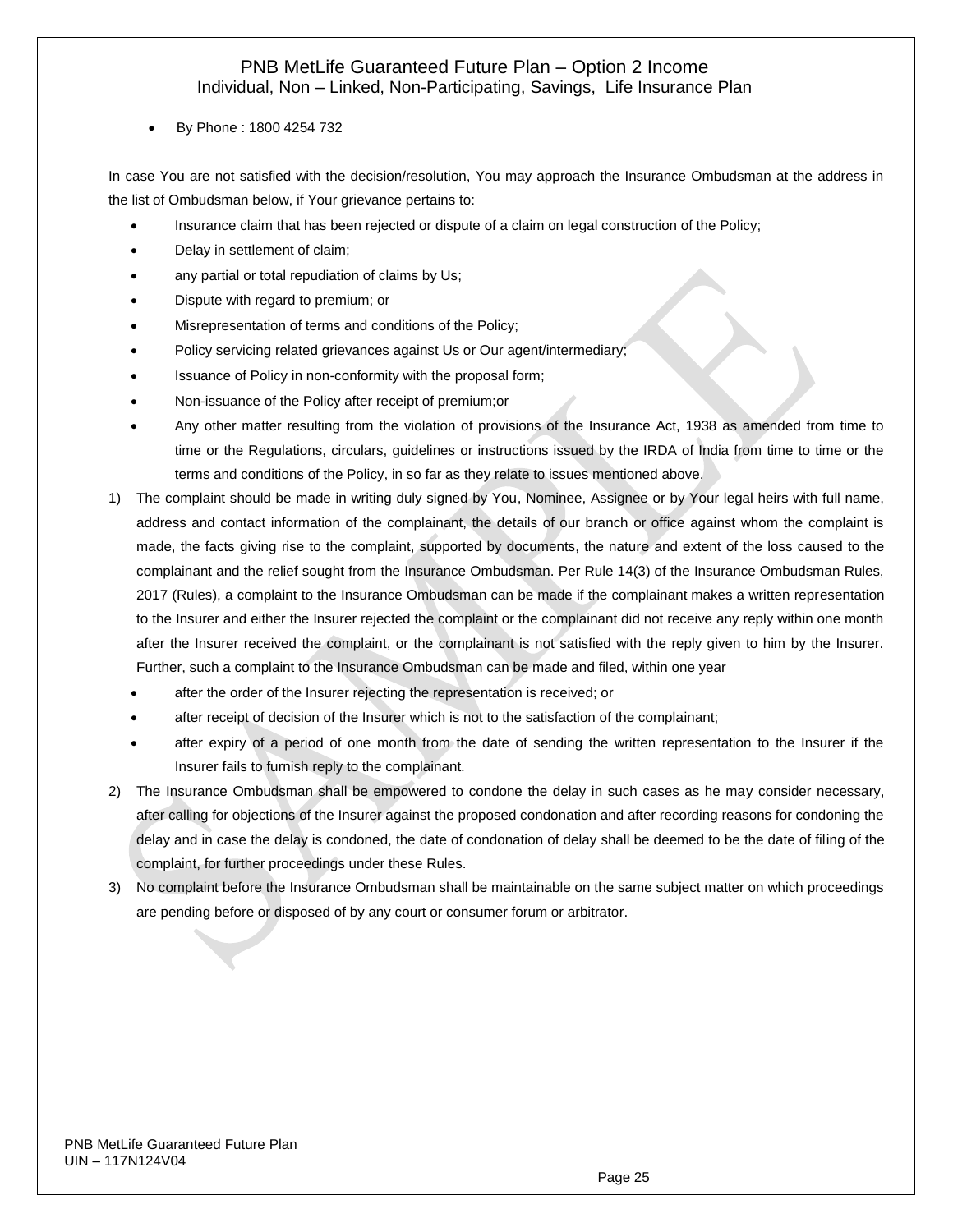# **7.2. List of Insurance Ombudsman**

| <b>Office Details</b>                                                                                                                                                                                                                                                         | <b>Jurisdiction of Office</b><br><b>Union Territory, District)</b>                                                                                                  | Date Of<br><b>Taking</b><br>Charge |
|-------------------------------------------------------------------------------------------------------------------------------------------------------------------------------------------------------------------------------------------------------------------------------|---------------------------------------------------------------------------------------------------------------------------------------------------------------------|------------------------------------|
| <b>AHMEDABAD - Shri Kuldip Singh</b><br>Office of the Insurance Ombudsman,<br>Jeevan Prakash Building, 6th floor,<br>Tilak Marg, Relief Road,<br>Ahmedabad - 380 001.<br>Tel.: 079 - 25501201/02/05/06<br>Email: bimalokpal.ahmedabad@cioins.co.in                            | Gujarat,<br>Dadra & Nagar Haveli,<br>Daman and Diu.                                                                                                                 | 03/10/2019                         |
| <b>BENGALURU -</b><br>Office of the Insurance Ombudsman,<br>Jeevan Soudha Building, PID No. 57-27-N-19<br>Ground Floor, 19/19, 24th Main Road,<br>JP Nagar, Ist Phase,<br>Bengaluru - 560 078.<br>Tel.: 080 - 26652048 / 26652049<br>Email: bimalokpal.bengaluru@cioins.co.in | Karnataka.                                                                                                                                                          |                                    |
| <b>BHOPAL-</b><br>Office of the Insurance Ombudsman.<br>Janak Vihar Complex, 2nd Floor,<br>6, Malviya Nagar, Opp. Airtel Office,<br>Near New Market,<br>Bhopal - 462 003.<br>Tel.: 0755 - 2769201 / 2769202<br>Fax: 0755 - 2769203<br>Email: bimalokpal.bhopal@cioins.co.in   | Madhya Pradesh<br>Chattisgarh.                                                                                                                                      |                                    |
| <b>BHUBANESHWAR - Shri Suresh Chandra Panda</b><br>Office of the Insurance Ombudsman,<br>62, Forest park,<br>Bhubneshwar - 751 009.<br>Tel.: 0674 - 2596461 /2596455<br>Fax: 0674 - 2596429<br>Email: bimalokpal.bhubaneswar@cioins.co.in                                     | Orissa.                                                                                                                                                             | 11/09/2019                         |
| <b>CHANDIGARH -</b><br>Office of the Insurance Ombudsman,<br>S.C.O. No. 101, 102 & 103, 2nd Floor,<br>Batra Building, Sector 17 - D,<br>Chandigarh - 160 017.<br>Tel.: 0172 - 2706196 / 2706468<br>Fax: 0172 - 2708274<br>Email: bimalokpal.chandigarh@cioins.co.in           | Punjab,<br>Haryana(excluding Gurugram, Faridabad, Sonepat<br>and Bahadurgarh)<br>Himachal Pradesh, Union Territories of Jammu &<br>Kashmir,<br>Ladakh & Chandigarh. |                                    |
| <b>CHENNAI-</b><br>Office of the Insurance Ombudsman,<br>Fatima Akhtar Court, 4th Floor, 453,<br>Anna Salai, Teynampet,<br>CHENNAI - 600 018.<br>Tel.: 044 - 24333668 / 24335284                                                                                              | Tamil Nadu,<br><b>Tamil Nadu</b><br>PuducherryTown and<br>Karaikal (which are part of Puducherry).                                                                  |                                    |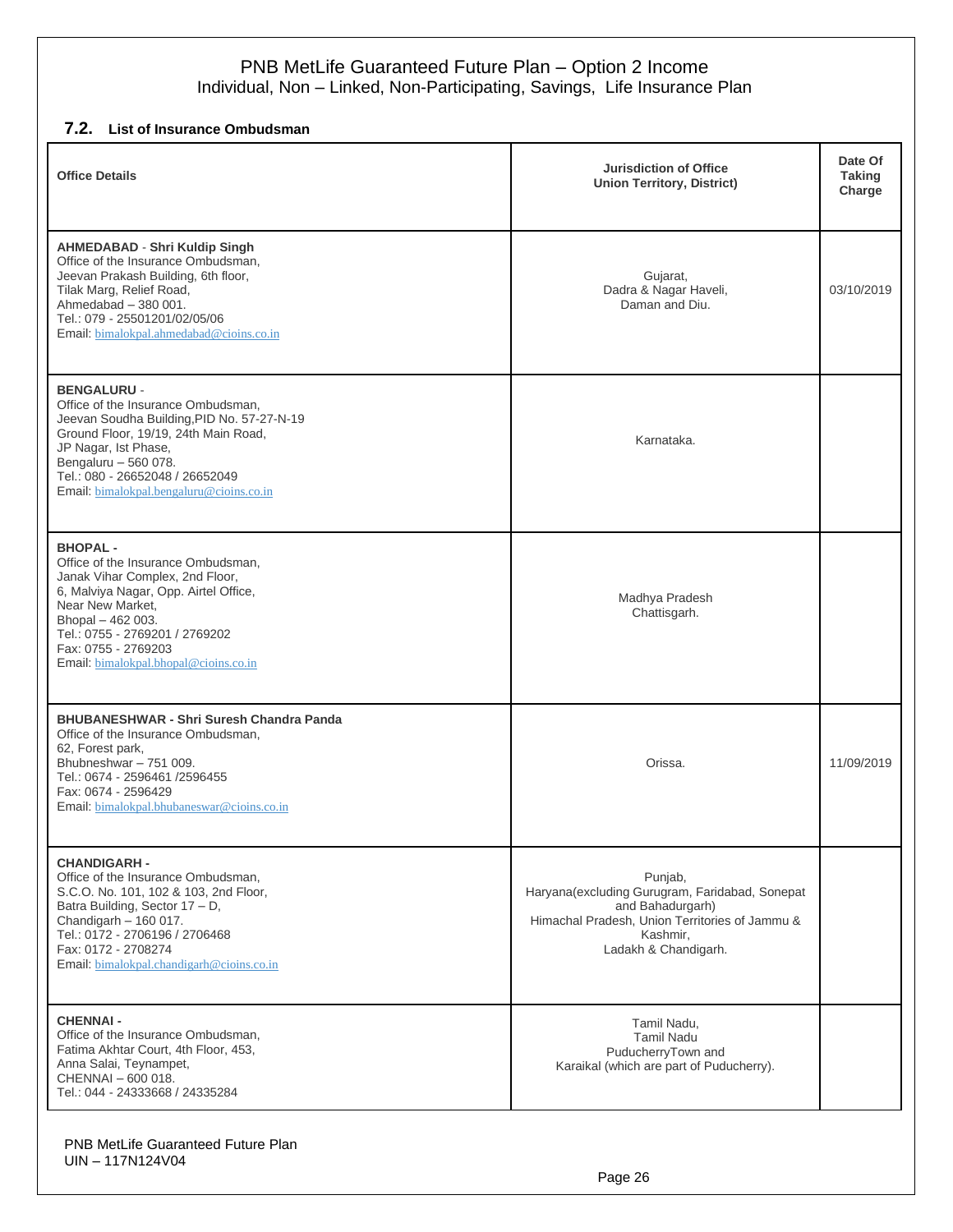| <b>Office Details</b>                                                                                                                                                                                                                                                                | <b>Jurisdiction of Office</b><br><b>Union Territory, District)</b>                          | Date Of<br><b>Taking</b><br>Charge |
|--------------------------------------------------------------------------------------------------------------------------------------------------------------------------------------------------------------------------------------------------------------------------------------|---------------------------------------------------------------------------------------------|------------------------------------|
| Fax: 044 - 24333664<br>Email: bimalokpal.chennai@cioins.co.in                                                                                                                                                                                                                        |                                                                                             |                                    |
| <b>DELHI - Shri Sudhir Krishna</b><br>Office of the Insurance Ombudsman.<br>2/2 A, Universal Insurance Building,<br>Asaf Ali Road,<br>New Delhi - 110 002.<br>Tel.: 011 - 23232481/23213504<br>Email: bimalokpal.delhi@cioins.co.in                                                  | Delhi &<br>Following Districts of Haryana - Gurugram,<br>Faridabad, Sonepat & Bahadurgarh.  | 12/09/2019                         |
| <b>GUWAHATI-</b><br>Office of the Insurance Ombudsman,<br>Jeevan Nivesh, 5th Floor,<br>Nr. Panbazar over bridge, S.S. Road,<br>Guwahati - 781001(ASSAM).<br>Tel.: 0361 - 2632204 / 2602205<br>Email: bimalokpal.guwahati@cioins.co.in                                                | Assam,<br>Meghalaya,<br>Manipur,<br>Mizoram,<br>Arunachal Pradesh,<br>Nagaland and Tripura. |                                    |
| <b>HYDERABAD -</b><br>Office of the Insurance Ombudsman,<br>6-2-46, 1st floor, "Moin Court",<br>Lane Opp. Saleem Function Palace,<br>A. C. Guards, Lakdi-Ka-Pool,<br>Hyderabad - 500 004.<br>Tel.: 040 - 23312122<br>Fax: 040 - 23376599<br>Email: bimalokpal.hyderabad@cioins.co.in | Andhra Pradesh,<br>Telangana,<br>Yanam and<br>part of Union Territory of Puducherry.        |                                    |
| <b>JAIPUR -</b><br>Office of the Insurance Ombudsman,<br>Jeevan Nidhi - Il Bldg., Gr. Floor,<br>Bhawani Singh Marg,<br>Jaipur - 302 005.<br>Tel.: 0141 - 2740363<br>Email: bimalokpal.jaipur@cioins.co.in                                                                            | Rajasthan.                                                                                  |                                    |
| <b>ERNAKULAM - Ms. Poonam Bodra</b><br>Office of the Insurance Ombudsman,<br>2nd Floor, Pulinat Bldg.,<br>Opp. Cochin Shipyard, M. G. Road,<br>Ernakulam - 682 015.<br>Tel.: 0484 - 2358759 / 2359338<br>Fax: 0484 - 2359336<br>Email: bimalokpal.ernakulam@cioins.co.in             | Kerala,<br>Lakshadweep,<br>Mahe-a part of Union Territory of Puducherry.                    | 07/11/2018                         |
| KOLKATA - Shri P. K. Rath<br>Office of the Insurance Ombudsman,<br>Hindustan Bldg. Annexe, 4th Floor,<br>4, C.R. Avenue,                                                                                                                                                             | West Bengal,<br>Sikkim,<br>Andaman & Nicobar Islands.                                       | 30/09/2019                         |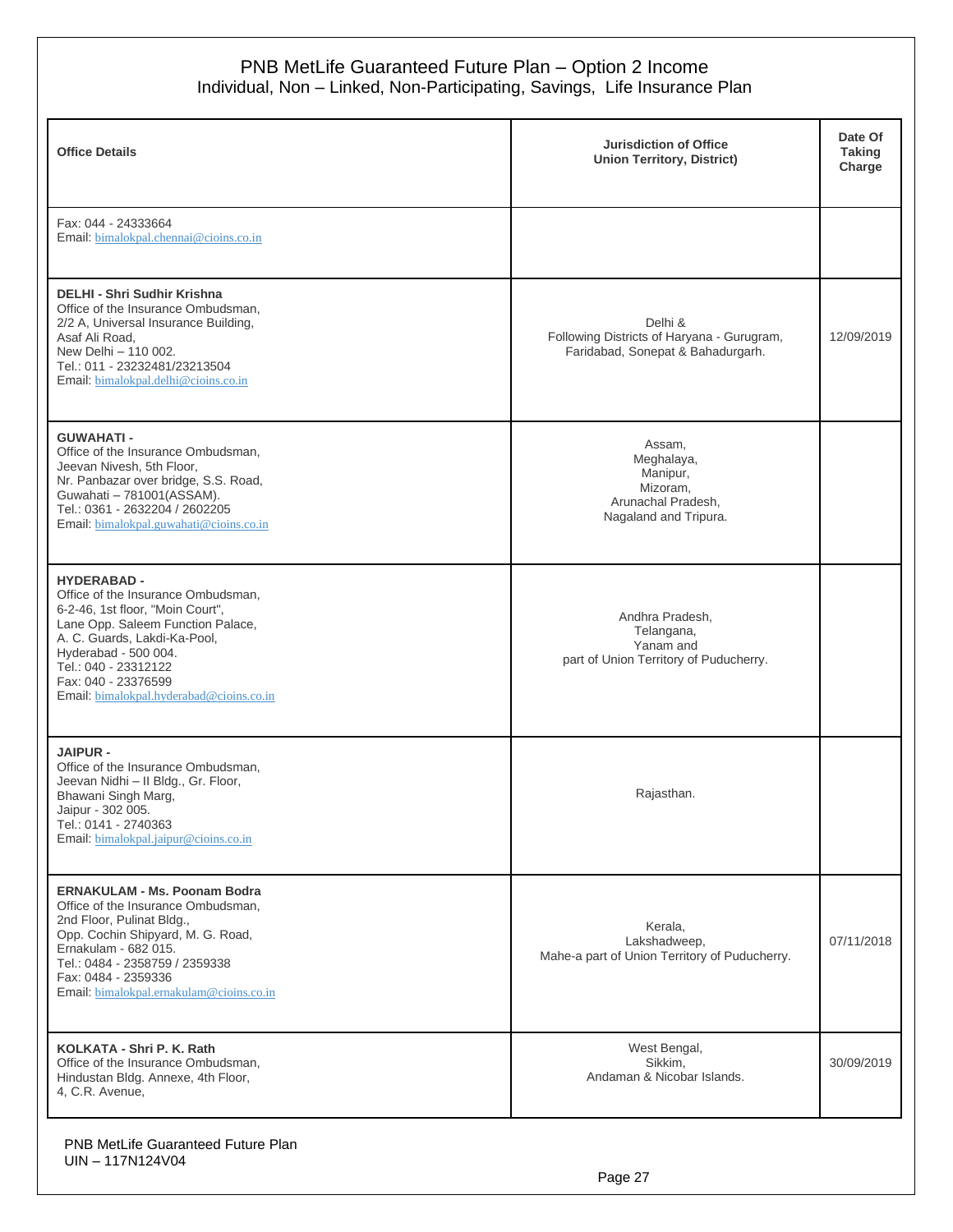| <b>Office Details</b>                                                                                                                                                                                                                                                                       | <b>Jurisdiction of Office</b><br><b>Union Territory, District)</b>                                                                                                                                                                                                                                                                                                                                                                                                                                       | Date Of<br><b>Taking</b><br>Charge |
|---------------------------------------------------------------------------------------------------------------------------------------------------------------------------------------------------------------------------------------------------------------------------------------------|----------------------------------------------------------------------------------------------------------------------------------------------------------------------------------------------------------------------------------------------------------------------------------------------------------------------------------------------------------------------------------------------------------------------------------------------------------------------------------------------------------|------------------------------------|
| KOLKATA - 700 072.<br>Tel.: 033 - 22124339 / 22124340<br>Fax: 033 - 22124341<br>Email: bimalokpal.kolkata@cioins.co.in                                                                                                                                                                      |                                                                                                                                                                                                                                                                                                                                                                                                                                                                                                          |                                    |
| <b>LUCKNOW -Shri Justice Anil Kumar Srivastava</b><br>Office of the Insurance Ombudsman,<br>6th Floor, Jeevan Bhawan, Phase-II,<br>Nawal Kishore Road, Hazratganj,<br>Lucknow - 226 001.<br>Tel.: 0522 - 2231330 / 2231331<br>Fax: 0522 - 2231310<br>Email: bimalokpal.lucknow@cioins.co.in | Districts of Uttar Pradesh:<br>Lalitpur, Jhansi, Mahoba, Hamirpur, Banda,<br>Chitrakoot, Allahabad, Mirzapur, Sonbhabdra,<br>Fatehpur, Pratapgarh, Jaunpur, Varanasi, Gazipur,<br>Jalaun, Kanpur, Lucknow, Unnao, Sitapur,<br>Lakhimpur, Bahraich, Barabanki, Raebareli,<br>Sravasti, Gonda, Faizabad, Amethi, Kaushambi,<br>Balrampur, Basti, Ambedkarnagar, Sultanpur,<br>Maharajgang, Santkabirnagar, Azamgarh,<br>Kushinagar, Gorkhpur, Deoria, Mau, Ghazipur,<br>Chandauli, Ballia, Sidharathnagar. | 11/09/2019                         |
| <b>MUMBAI-</b><br>Office of the Insurance Ombudsman,<br>3rd Floor, Jeevan Seva Annexe,<br>S. V. Road, Santacruz (W),<br>Mumbai - 400 054.<br>Tel.: 69038821/23/24/25/26/27/28/28/29/30/31<br>Fax: 022 - 26106052<br>Email: bimalokpal.mumbai@cioins.co.in                                   | Goa,<br>Mumbai Metropolitan Region<br>excluding Navi Mumbai & Thane.                                                                                                                                                                                                                                                                                                                                                                                                                                     |                                    |
| NOIDA - Shri Chandra Shekhar Prasad<br>Office of the Insurance Ombudsman,<br>Bhagwan Sahai Palace<br>4th Floor, Main Road,<br>Naya Bans, Sector 15,<br>Distt: Gautam Buddh Nagar,<br>U.P-201301.<br>Tel.: 0120-2514252 / 2514253<br>Email: bimalokpal.noida@cioins.co.in                    | State of Uttaranchal and the following Districts of<br>Uttar Pradesh:<br>Agra, Aligarh, Bagpat, Bareilly, Bijnor, Budaun,<br>Bulandshehar, Etah, Kanooj, Mainpuri, Mathura,<br>Meerut, Moradabad, Muzaffarnagar, Oraiyya,<br>Pilibhit, Etawah, Farrukhabad, Firozbad,<br>Gautambodhanagar, Ghaziabad, Hardoi,<br>Shahjahanpur, Hapur, Shamli, Rampur, Kashganj,<br>Sambhal, Amroha, Hathras, Kanshiramnagar,<br>Saharanpur.                                                                              | 17/09/2019                         |
| PATNA - Shri N. K. Singh<br>Office of the Insurance Ombudsman,<br>1st Floor, Kalpana Arcade Building,<br>Bazar Samiti Road,<br>Bahadurpur,<br>Patna 800 006.<br>Tel.: 0612-2680952<br>Email: bimalokpal.patna@cioins.co.in                                                                  | Bihar,<br>Jharkhand.                                                                                                                                                                                                                                                                                                                                                                                                                                                                                     | 09/10/2019                         |
| <b>PUNE - Shri Vinay Sah</b><br>Office of the Insurance Ombudsman,<br>Jeevan Darshan Bldg., 3rd Floor,<br>C.T.S. No.s. 195 to 198.<br>N.C. Kelkar Road, Narayan Peth,<br>Pune - 411 030.                                                                                                    | Maharashtra,<br>Area of Navi Mumbai and Thane<br>excluding Mumbai Metropolitan Region.                                                                                                                                                                                                                                                                                                                                                                                                                   | 03/12/2019                         |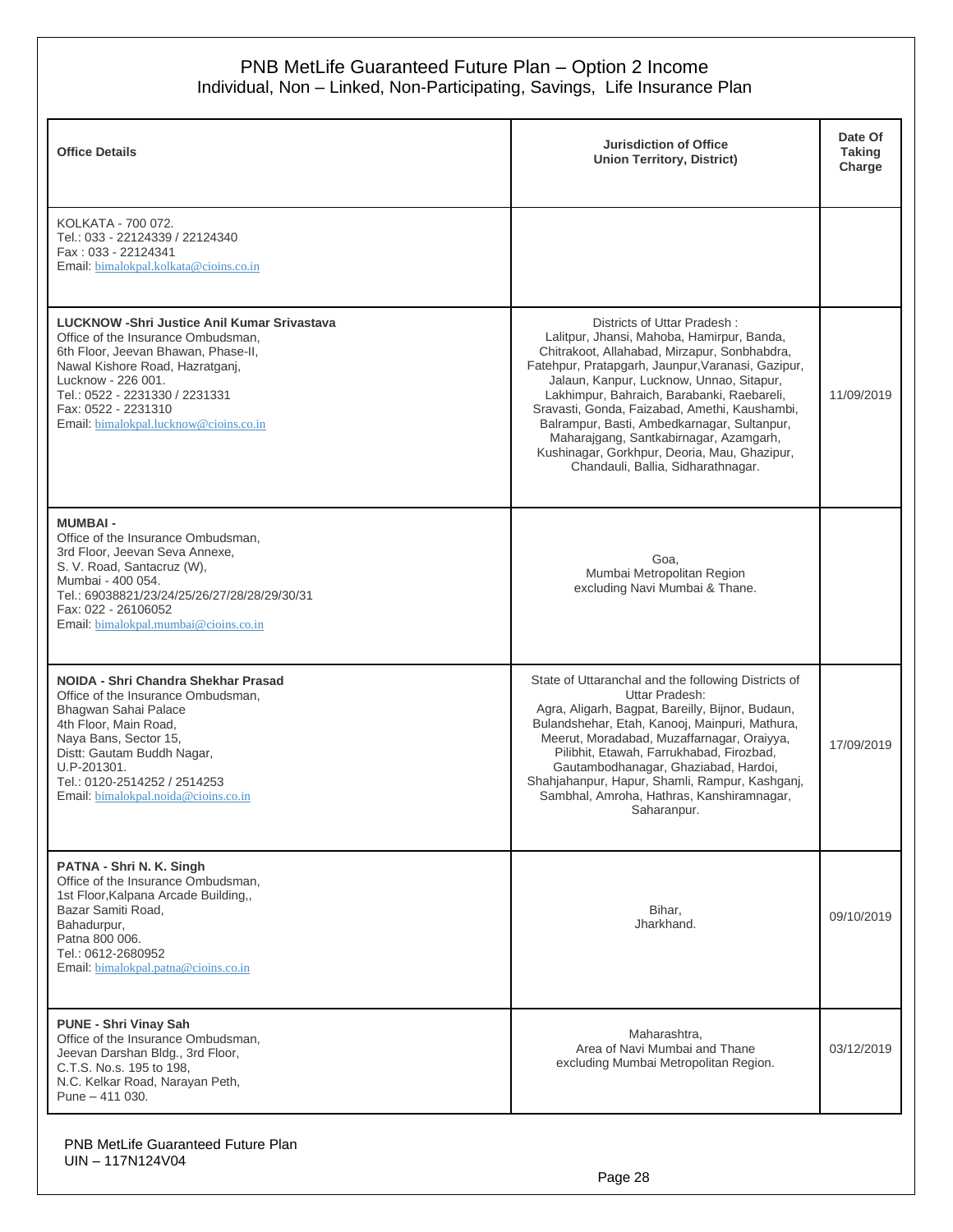| Individual, Non - Linked, Non-Participating, Savings, Life Insurance Plan<br><b>Office Details</b> | PNB MetLife Guaranteed Future Plan - Option 2 Income<br>Jurisdiction of Office | Date Of<br><b>Taking</b> |
|----------------------------------------------------------------------------------------------------|--------------------------------------------------------------------------------|--------------------------|
|                                                                                                    | <b>Union Territory, District)</b>                                              | Charge                   |
| Tel.: 020-41312555<br>Email: bimalokpal.pune@cioins.co.in                                          |                                                                                |                          |
|                                                                                                    |                                                                                |                          |
|                                                                                                    |                                                                                |                          |
|                                                                                                    |                                                                                |                          |

PNB MetLife Guaranteed Future Plan UIN – 117N124V04

Г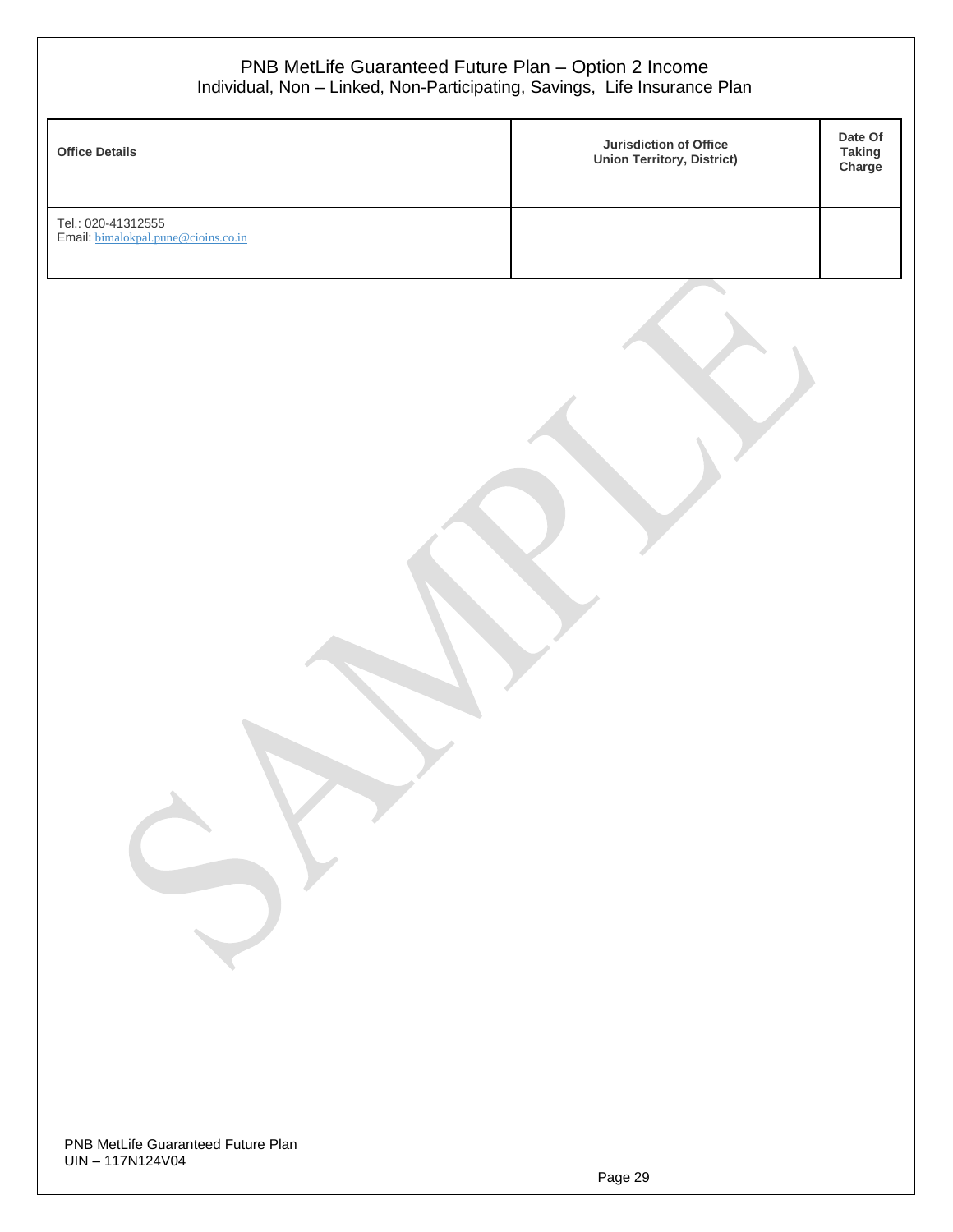#### **Annexure A**

#### **Section 39, Nomination by policyholder**

- 1. Nomination of a life insurance Policy is as below in accordance with Section 39 of the Insurance Act, 1938 as amended by Insurance Laws (Amendment) Ordinance dtd 26.12.2014. The extant provisions in this regard are as follows:
- 2. The policyholder of a life insurance on his own life may nominate a person or persons to whom money secured by the policy shall be paid in the event of his death.
- 3. Where the nominee is a minor, the policyholder may appoint any person to receive the money secured by the policy in the event of policyholder's death during the minority of the nominee. The manner of appointment is to be laid down by the company.
- 4. Nomination can be made at any time before the maturity of the policy.
- 5. Nomination may be incorporated in the text of the policy itself or may be endorsed on the policy communicated to the company and can be registered by the company in the records relating to the policy.
- 6. Nomination can be cancelled or changed at any time before policy matures, by an endorsement or a further endorsement or a will as the case may be.
- 7. A notice in writing of Change or Cancellation of nomination must be delivered to the company for the company to be liable to such nominee. Otherwise, company will not be liable if a bonafide payment is made to the person named in the text of the policy or in the registered records of the company.
- 8. Fee to be paid to the company for registering change or cancellation of a nomination can be specified by the Authority through Regulations.
- 9. On receipt of notice with fee, the company should grant a written acknowledgement to the policyholder of having registered a nomination or cancellation or change thereof.
- 10. A transfer or assignment made in accordance with Section 38 shall automatically cancel the nomination except in case of assignment to the company or other transferee or assignee for purpose of loan or against security or its reassignment after repayment. In such case, the nomination will not get cancelled to the extent of company's or transferee's or assignee's interest in the policy. The nomination will get revived on repayment of the loan.
- 11. The right of any creditor to be paid out of the proceeds of any policy of life insurance shall not be affected by the nomination.
- 12. In case of nomination by policyholder whose life is insured, if the nominees die before the policyholder, the proceeds are payable to policyholder or his heirs or legal representatives or holder of succession certificate.
- 13. In case nominee(s) survive the person whose life is insured, the amount secured by the policy shall be paid to such survivor(s).
- 14. Where the policyholder whose life is insured nominates his
	- parents or
	- spouse or
	- children or
	- spouse and children
	- or any of them

the nominees are beneficially entitled to the amount payable by the company to the policyholder unless it is proved that policyholder could not have conferred such beneficial title on the nominee having regard to the nature of his title.

If nominee(s) die after the policyholder but before his share of the amount secured under the policy is paid, the share of the expired nominee(s) shall be payable to the heirs or legal representative of the nominee or holder of succession certificate of such nominee(s).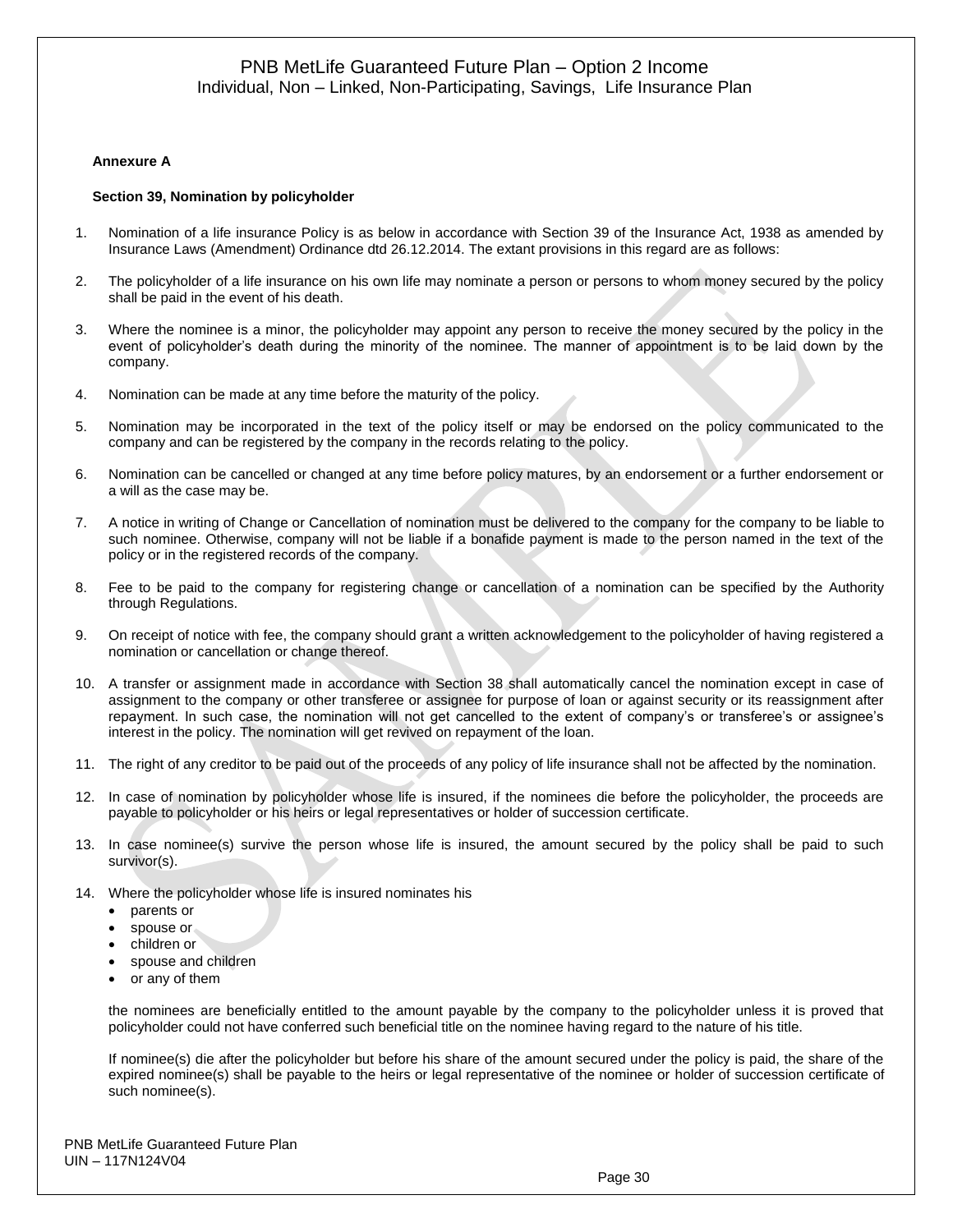- 15. The provisions of sub-section 7 and 8 (13 and 14 above) shall apply to all life insurance policies maturing for payment after the commencement of Insurance Laws (Amendment) Ordinance, 2014 (i.e 26.12.2014).
- 16. If policyholder dies after maturity but the proceeds and benefit of the policy has not been paid to him because of his death, his nominee(s) shall be entitled to the proceeds and benefit of the policy.
- 17. The provisions of Section 39 are not applicable to any life insurance policy to which Section 6 of Married Women's Property Act, 1874 applies or has at any time applied except where before or after Insurance Laws (Ordinance) 2014, a nomination is made in favour of spouse or children or spouse and children whether or not on the face of the policy it is mentioned that it is made under Section 39. Where nomination is intended to be made to spouse or children or spouse and children under Section 6 of MWP Act, it should be specifically mentioned on the policy. In such a case only, the provisions of Section 39 will not apply.

[Disclaimer: This is not a comprehensive list of amendments of Insurance Act, 1938, as amended from time to time and only a simplified version prepared for general information. Policy Holders are advised to refer the Insurance Laws (Amendment) Act 2015 notified in the Official Gazette on 23rd March 2015 for complete and accurate details.]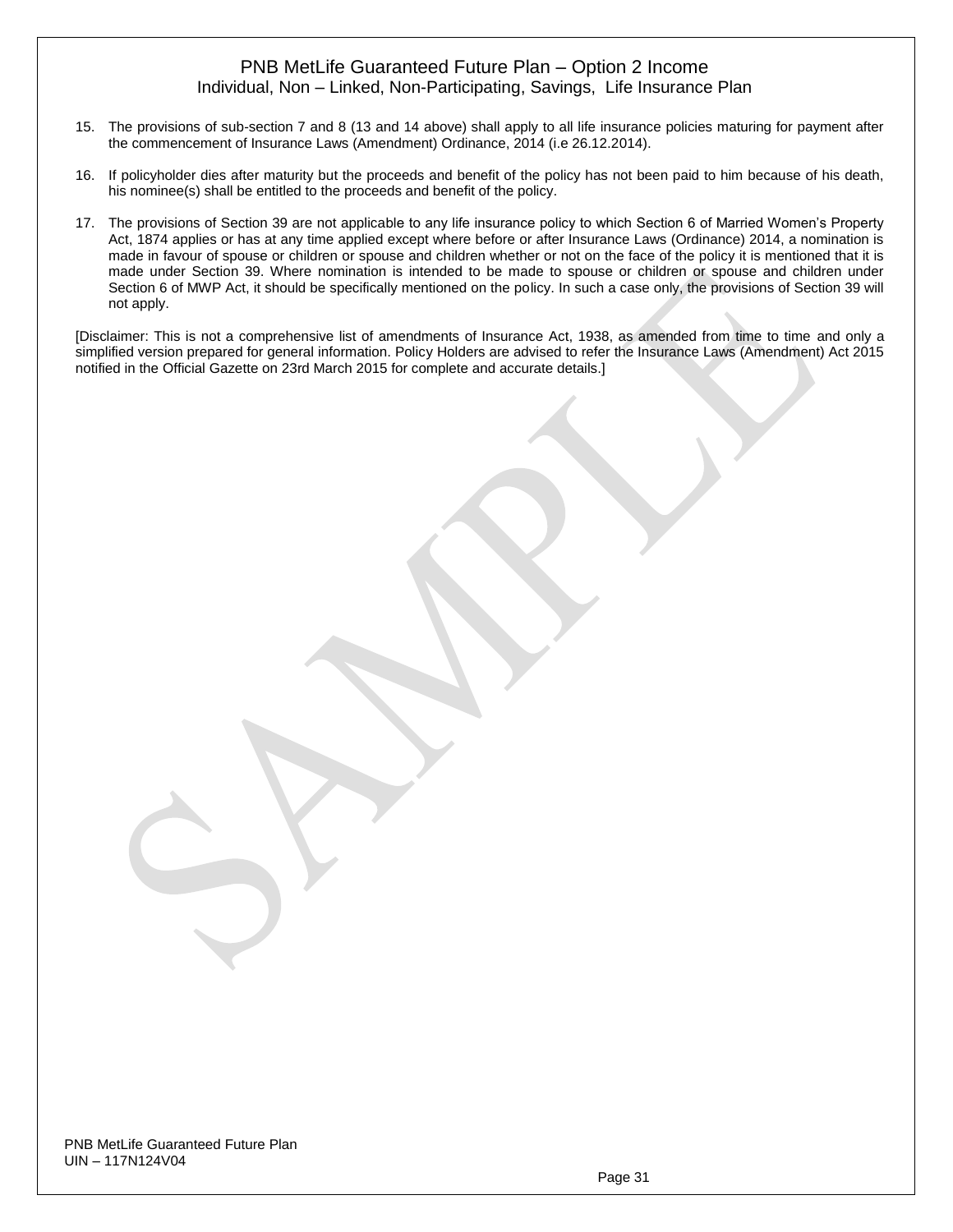#### **Section 38, Assignment and Transfer of Insurance Policies**

- 1. Assignment or transfer of a policy should be in accordance with Section 38 of the Insurance Act, 1938 as amended by Insurance Laws (Amendment) Ordinance dated 26.12.2014. The extant provisions in this regard are as follows:
- 2. This policy may be transferred/assigned, wholly or in part, with or without consideration.
- 3. An Assignment may be effected in a policy by an endorsement upon the policy itself or by a separate instrument under notice to the Company.
- 4. The instrument of assignment should indicate the fact of transfer or assignment and the reasons for the assignment or transfer, antecedents of the assignee and terms on which assignment is made.
- 5. The assignment must be signed by the transferor or assignor or duly authorized agent and attested by at least one witness.
- 6. The transfer of assignment shall not be operative as against an company until a notice in writing of the transfer or assignment and either the said endorsement or instrument itself or copy there of certified to be correct by both transferor and transferee or their duly authorised agents have been delivered to the company.
- 7. Fee to be paid for assignment or transfer can be specified by the Authority through Regulations.
- 8. On receipt of notice with fee, the company should Grant a written acknowledgement of receipt of notice. Such notice shall be conclusive evidence against the company of duly receiving the notice.
- 9. If the company maintains one or more places of business, such notices shall be delivered only at the place where the policy is being serviced.
- 10. The company may accept or decline to act upon any transfer or assignment or endorsement, if it has sufficient reasons to believe that it is
	- not bonafide or
	- not in the interest of the policyholder or
	- not in public interest or
	- is for the purpose of trading of the insurance policy.
- 11. Before refusing to act upon endorsement, the Company should record the reasons in writing and communicate the same in writing to Policyholder within 30 days from the date of policyholder giving a notice of transfer or assignment
- 12. In case of refusal to act upon the endorsement by the Company, any person aggrieved by the refusal may prefer a claim to IRDAI within 30 days of receipt of the refusal letter from the Company.
- 13. The priority of claims of persons interested in an insurance policy would depend on the date on which the notices of assignment or transfer is delivered to the company; where there are more than one instruments of transfer or assignment, the priority will depend on dates of delivery of such notices. Any dispute in this regard as to priority should be referred to Authority.
- 14. Every assignment or transfer shall be deemed to be absolute assignment or transfer and the assignee or transferee shall be deemed to be absolute assignee or transferee, except
	- (a) where assignment or transfer is subject to terms and conditions of transfer or assignment OR
	- (b) where the transfer or assignment is made upon condition that
		- (i) the proceeds under the policy shall become payable to policyholder or nominee(s) in the event of assignee or transferee dying before the insured OR
		- (ii) the insured surviving the term of the policy

Such conditional assignee will not be entitled to obtain a loan on policy or surrender the policy. This provision will prevail notwithstanding any law or custom having force of law which is contrary to the above position.

- 15. In other cases, the company shall, subject to terms and conditions of assignment, recognize the transferee or assignee named in the notice as the absolute transferee or assignee and such person
	- shall be subject to all liabilities and equities to which the transferor or assignor was subject to at the date of transfer or assignment and
	- may institute any proceedings in relation to the policy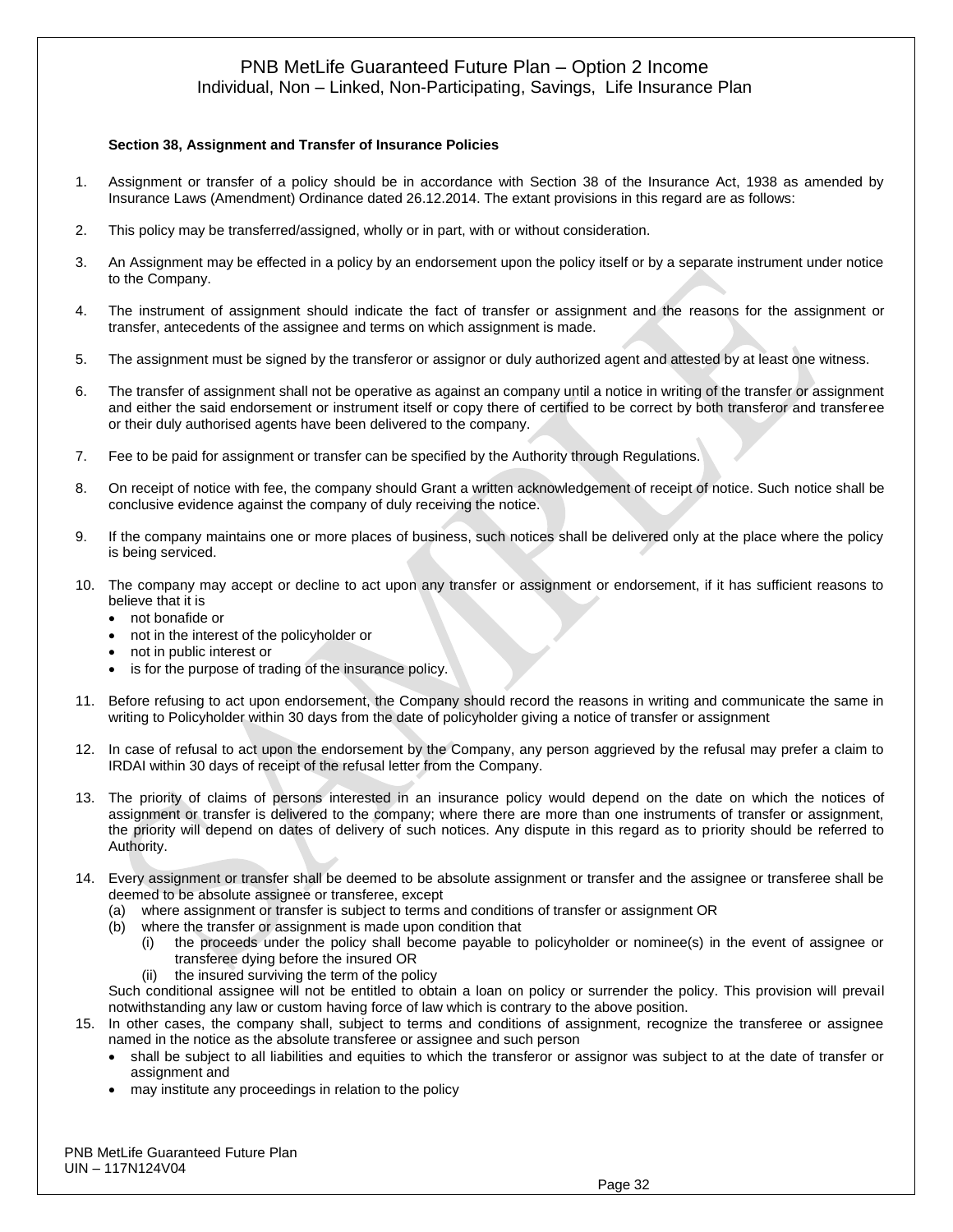• obtain loan under the policy or surrender the policy without obtaining the consent of the transferor or assignor or making him a party to the proceedings

Any rights and remedies of an assignee or transferee of a life insurance policy under an assignment or transfer effected before commencement of the Insurance Laws (Amendment) Ordinance, 2014 shall not be affected by this section. [Disclaimer: This is not a comprehensive list of amendments of Insurance Act, 1938, as amended from time to time and only a simplified version prepared for general information. Policy Holders are advised to refer the Insurance Laws (Amendment) Act 2015 notified in the Official Gazette on 23rd March 2015 for complete and accurate details.]